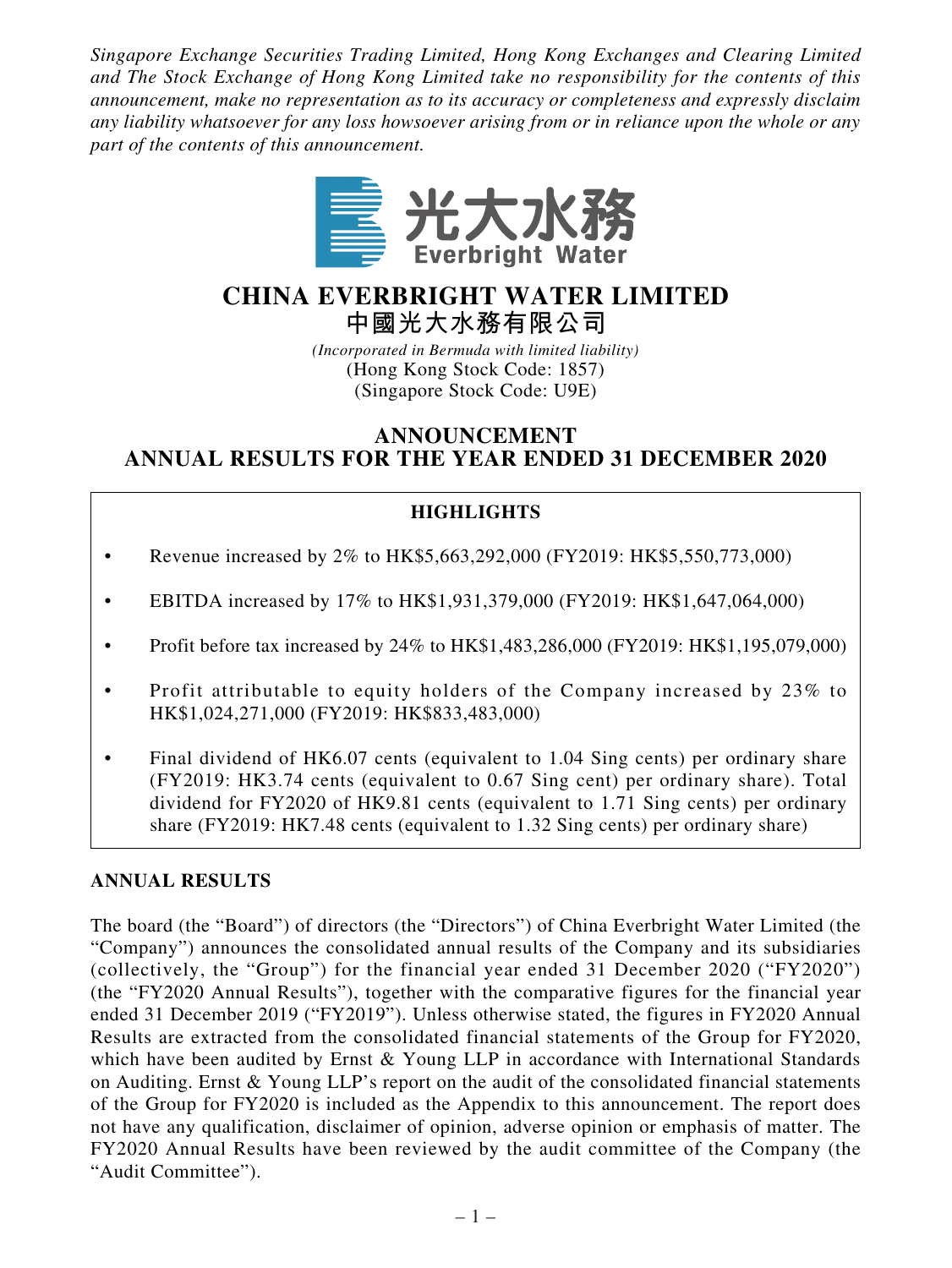# **CONSOLIDATED STATEMENT OF COMPREHENSIVE INCOME**

|                                                                                                                                                                                                                                                          |                |                 |             | Increase/  |
|----------------------------------------------------------------------------------------------------------------------------------------------------------------------------------------------------------------------------------------------------------|----------------|-----------------|-------------|------------|
|                                                                                                                                                                                                                                                          |                | <b>FY2020</b>   | FY2019      | (decrease) |
|                                                                                                                                                                                                                                                          | <b>Notes</b>   | <b>HK\$'000</b> | HK\$'000    | $\%$       |
| <b>REVENUE</b>                                                                                                                                                                                                                                           | $\overline{4}$ | 5,663,292       | 5,550,773   | $2\%$      |
| Direct costs and operating expenses                                                                                                                                                                                                                      |                | (3, 462, 756)   | (3,658,332) | (5%)       |
| <b>Gross profit</b>                                                                                                                                                                                                                                      |                | 2,200,536       | 1,892,441   | $16\%$     |
| Other income and gains, net<br>Administrative and other operating                                                                                                                                                                                        | 5              | 53,068          | 113,465     | (53%)      |
| expenses                                                                                                                                                                                                                                                 |                | (441, 554)      | (476,502)   | (7%)       |
| Finance income                                                                                                                                                                                                                                           | 6              | 15,807          | 20,348      | (22%)      |
| Finance costs                                                                                                                                                                                                                                            | 6              | (348, 795)      | (355, 287)  | $(2\%)$    |
| Share of profits of associates                                                                                                                                                                                                                           |                | 4,224           | 614         | 588%       |
| PROFIT BEFORE TAX                                                                                                                                                                                                                                        | $\overline{7}$ | 1,483,286       | 1,195,079   | 24%        |
| Income tax                                                                                                                                                                                                                                               | 8              | (396, 922)      | (310, 350)  | 28%        |
| <b>PROFIT FOR THE YEAR</b>                                                                                                                                                                                                                               |                | 1,086,364       | 884,729     | 23%        |
| <b>OTHER COMPREHENSIVE</b><br><b>INCOME</b><br>Other comprehensive income not to be<br>reclassified to profit or loss in subsequent<br>periods:<br>Exchange differences arising on<br>translation of functional currency to<br>the presentation currency |                | 956,424         | (290, 747)  | <b>NM</b>  |
|                                                                                                                                                                                                                                                          |                |                 |             |            |
| <b>OTHER COMPREHENSIVE</b><br><b>INCOME FOR THE YEAR, NET OF</b>                                                                                                                                                                                         |                |                 |             |            |
| <b>INCOME TAX</b>                                                                                                                                                                                                                                        |                | 956,424         | (290, 747)  | <b>NM</b>  |
| <b>TOTAL COMPREHENSIVE INCOME</b>                                                                                                                                                                                                                        |                |                 |             |            |
| <b>FOR THE YEAR</b>                                                                                                                                                                                                                                      |                | 2,042,788       | 593,982     | 244%       |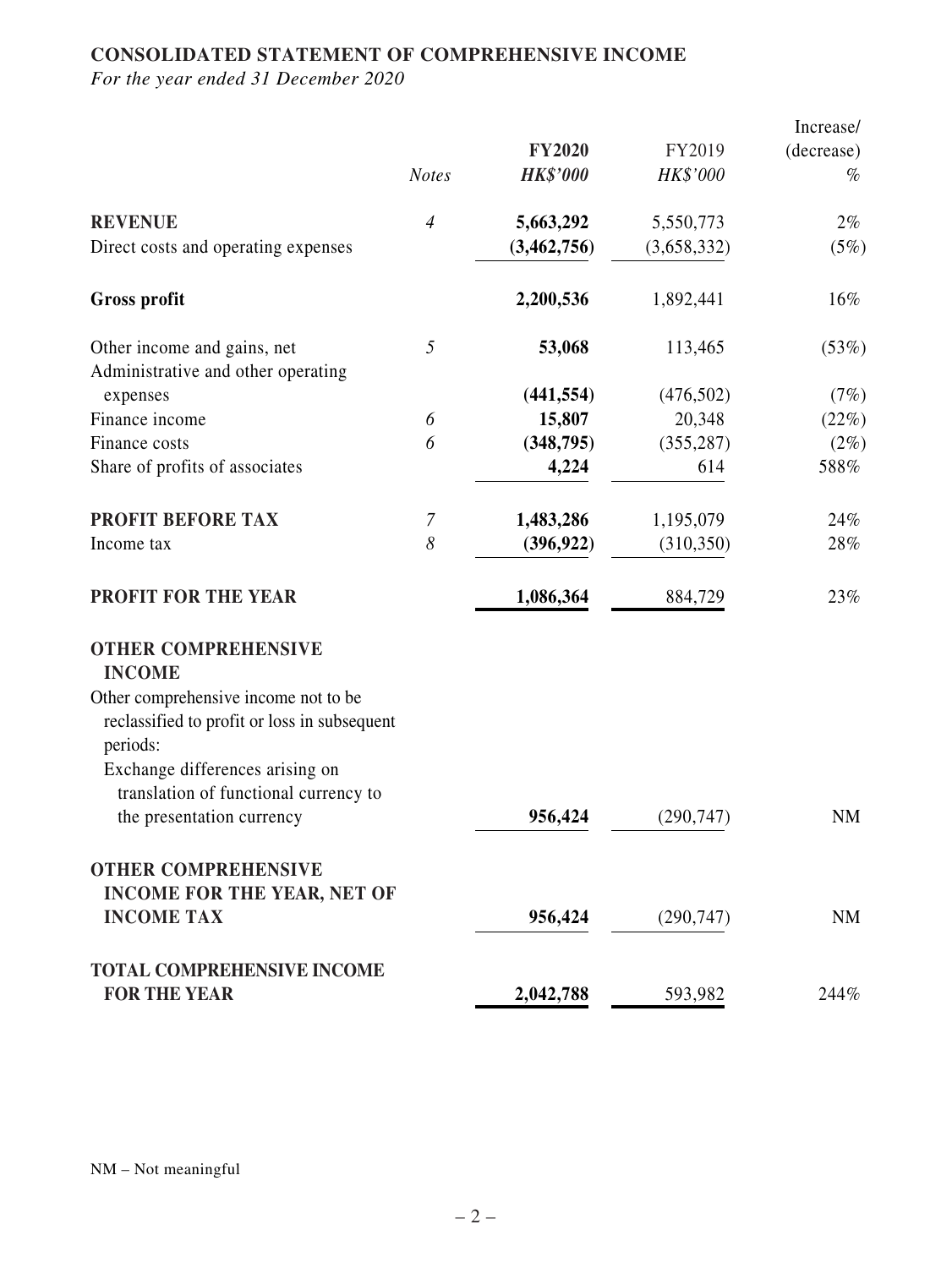# **CONSOLIDATED STATEMENT OF COMPREHENSIVE INCOME** *(continued)*

|                                                              |              |                      |               | Increase/  |
|--------------------------------------------------------------|--------------|----------------------|---------------|------------|
|                                                              |              | <b>FY2020</b>        | FY2019        | (decrease) |
|                                                              | <b>Notes</b> | <b>HK\$'000</b>      | HK\$'000      | $\%$       |
| PROFIT ATTRIBUTABLE TO:                                      |              |                      |               |            |
| Equity holders of the Company                                |              | 1,024,271            | 833,483       | 23%        |
| Non-controlling interests                                    |              | 62,093               | 51,246        | 21%        |
|                                                              |              | 1,086,364            | 884,729       | 23%        |
| <b>TOTAL COMPREHENSIVE INCOME</b><br><b>ATTRIBUTABLE TO:</b> |              |                      |               |            |
| Equity holders of the Company                                |              | 1,927,449            | 558,139       | 245%       |
| Non-controlling interests                                    |              | 115,339              | 35,843        | 222%       |
|                                                              |              | 2,042,788            | 593,982       | 244%       |
| <b>EARNINGS PER SHARE</b><br><b>ATTRIBUTABLE TO</b>          |              |                      |               |            |
| <b>EQUITY HOLDERS</b>                                        |              |                      |               |            |
| OF THE COMPANY                                               | 10           |                      |               |            |
| - Basic and diluted                                          |              | <b>HK35.80 cents</b> | HK30.07 cents | 19%        |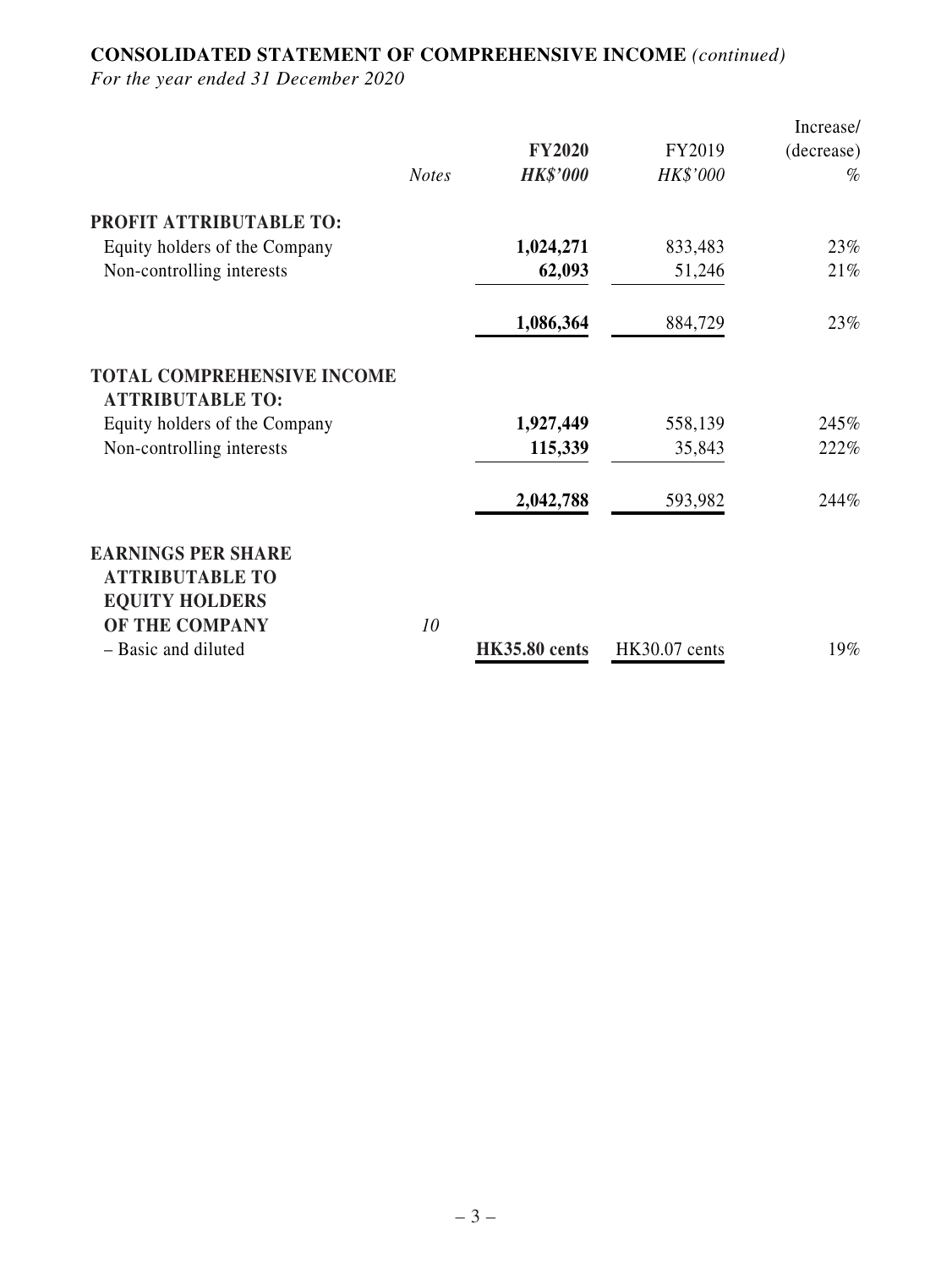# **STATEMENTS OF FINANCIAL POSITION**

*As at 31 December 2020*

|                               |              | Group           |             | Company         |             |
|-------------------------------|--------------|-----------------|-------------|-----------------|-------------|
|                               |              | 31 December     | 31 December | 31 December     | 31 December |
|                               |              | 2020            | 2019        | 2020            | 2019        |
|                               | <b>Notes</b> | <b>HK\$'000</b> | HK\$'000    | <b>HK\$'000</b> | HK\$'000    |
| <b>NON-CURRENT ASSETS</b>     |              |                 |             |                 |             |
| Property, plant and equipment |              | 152,855         | 141,744     | 5               | 11          |
| Right-of-use assets           |              | 16,285          | 25,609      |                 |             |
| Investment properties         |              | 12,082          | 3,138       |                 |             |
|                               |              | 181,222         | 170,491     | 5               | 11          |
| Intangible assets             |              | 1,880,919       | 1,658,437   |                 |             |
| Goodwill                      |              | 1,295,475       | 1,213,509   |                 |             |
| Interests in subsidiaries     |              |                 |             | 10,880,417      | 9,988,163   |
| Interests in associates       |              | 8,143           | 3,588       |                 |             |
| Trade and other receivables   | 11           | 289,902         | 113,892     |                 |             |
| Contract assets               | 12           | 17,348,620      | 14,144,440  |                 |             |
| Other financial assets        | 13           | 443,198         | 462,045     | 409,147         | 431,035     |
| Total non-current assets      |              | 21,447,479      | 17,766,402  | 11,289,569      | 10,419,209  |
| <b>CURRENT ASSETS</b>         |              |                 |             |                 |             |
| Inventories                   |              | 93,641          | 37,948      |                 |             |
| Trade and other receivables   | 11           | 1,965,697       | 1,414,673   | 6,502,232       | 4,982,545   |
| Contract assets               | 12           | 1,681,187       | 1,389,205   |                 |             |
| Cash and cash equivalents     | 14           | 1,719,530       | 2,074,803   | 23,128          | 213,793     |
| Total current assets          |              | 5,460,055       | 4,916,629   | 6,525,360       | 5,196,338   |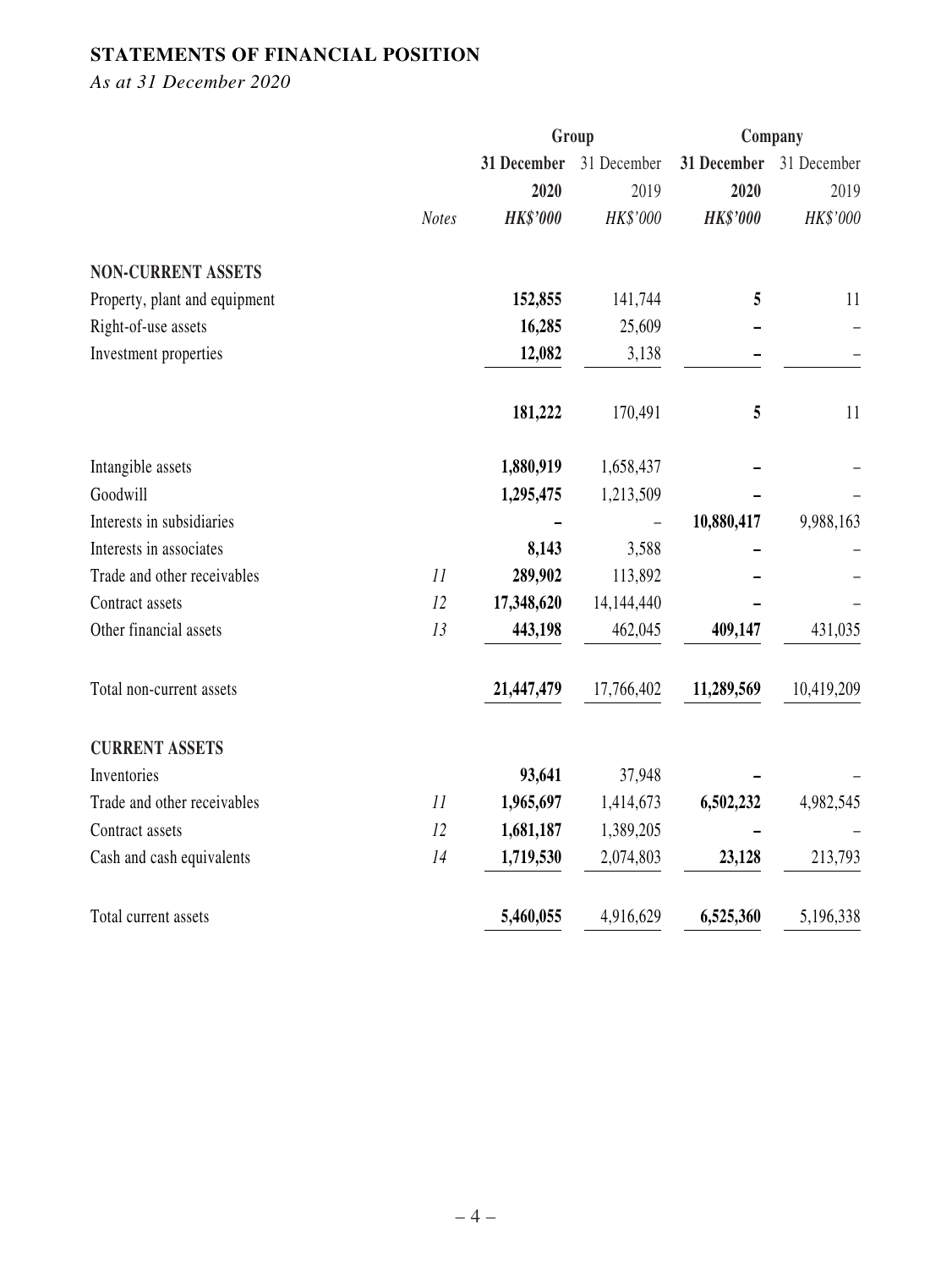# **STATEMENTS OF FINANCIAL POSITION** *(continued)*

*As at 31 December 2020*

|                                                                          |              |                 | Group       | Company         |             |  |
|--------------------------------------------------------------------------|--------------|-----------------|-------------|-----------------|-------------|--|
|                                                                          |              | 31 December     | 31 December | 31 December     | 31 December |  |
|                                                                          |              | 2020            | 2019        | 2020            | 2019        |  |
|                                                                          | <b>Notes</b> | <b>HK\$'000</b> | HK\$'000    | <b>HK\$'000</b> | HK\$'000    |  |
| <b>CURRENT LIABILITIES</b>                                               |              |                 |             |                 |             |  |
| Trade and other payables                                                 | 15           | 2,540,938       | 2,472,484   | 99,253          | 92,881      |  |
| <b>Borrowings</b>                                                        |              | 2,246,673       | 2,010,556   | 1,954,648       | 1,522,919   |  |
| Tax payable                                                              |              | 69,029          | 64,930      |                 |             |  |
| Lease liabilities                                                        |              | 8,388           | 9,534       |                 |             |  |
| Total current liabilities                                                |              | 4,865,028       | 4,557,504   | 2,053,901       | 1,615,800   |  |
| <b>NET CURRENT ASSETS</b>                                                |              | 595,027         | 359,125     | 4,471,459       | 3,580,538   |  |
| <b>TOTAL ASSETS LESS CURRENT LIABILITIES</b>                             |              | 22,042,506      | 18,125,527  | 15,761,028      | 13,999,747  |  |
| <b>NON-CURRENT LIABILITIES</b>                                           |              |                 |             |                 |             |  |
| <b>Borrowings</b>                                                        |              | 8,831,460       | 7,069,140   | 5,129,809       | 4,039,303   |  |
| Deferred tax liabilities                                                 |              | 1,801,819       | 1,496,256   |                 |             |  |
| Lease liabilities                                                        |              | 3,368           | 11,379      |                 |             |  |
| Total non-current liabilities                                            |              | 10,636,647      | 8,576,775   | 5,129,809       | 4,039,303   |  |
| <b>NET ASSETS</b>                                                        |              | 11,405,859      | 9,548,752   | 10,631,219      | 9,960,444   |  |
| <b>EQUITY</b><br>Equity attributable to equity holders<br>of the Company |              |                 |             |                 |             |  |
| Share capital                                                            | 16           | 2,860,877       | 2,860,877   | 2,860,877       | 2,860,877   |  |
| Reserves                                                                 |              | 7,673,416       | 5,949,192   | 7,770,342       | 7,099,567   |  |
|                                                                          |              | 10,534,293      | 8,810,069   | 10,631,219      | 9,960,444   |  |
| Non-controlling interests                                                |              | 871,566         | 738,683     |                 |             |  |
| <b>TOTAL EQUITY</b>                                                      |              | 11,405,859      | 9,548,752   | 10,631,219      | 9,960,444   |  |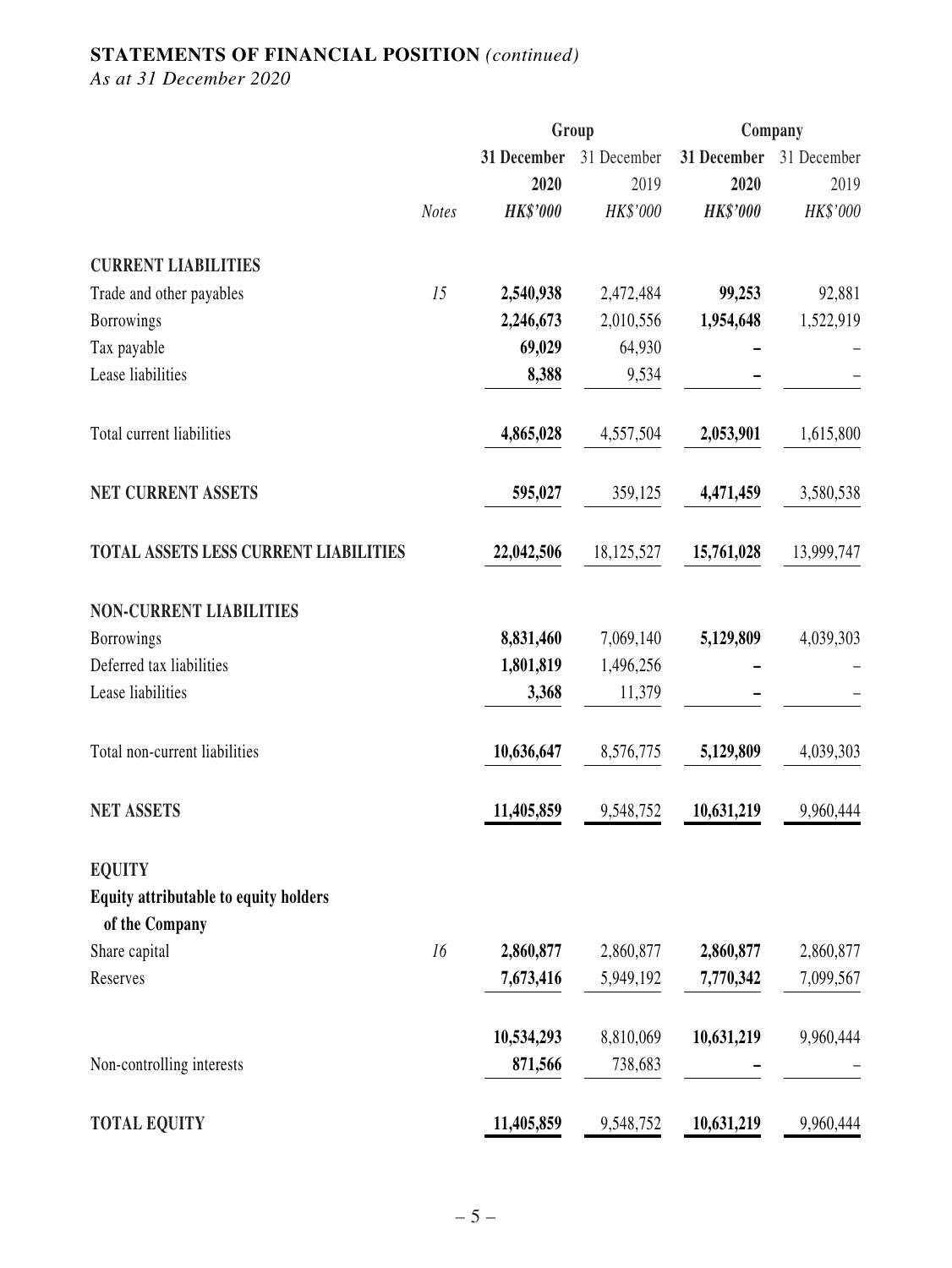# **CONSOLIDATED STATEMENT OF CHANGES IN EQUITY**

|                                                                                                                        | Attributable to equity holders of the Company |                                     |                                                                  |                                                |                                                      |                                             |                                                |                          |                                                     |                                           |
|------------------------------------------------------------------------------------------------------------------------|-----------------------------------------------|-------------------------------------|------------------------------------------------------------------|------------------------------------------------|------------------------------------------------------|---------------------------------------------|------------------------------------------------|--------------------------|-----------------------------------------------------|-------------------------------------------|
|                                                                                                                        | <b>Share</b><br>capital<br><b>HK\$'000</b>    | Share<br>premium<br><b>HK\$'000</b> | Foreign<br>currency<br>translation<br>reserve<br><b>HK\$'000</b> | <b>Statutory</b><br>reserve<br><b>HK\$'000</b> | Contributed<br>surplus<br>reserve<br><b>HK\$'000</b> | <b>Other</b><br>reserves<br><b>HK\$'000</b> | <b>Retained</b><br>earnings<br><b>HK\$'000</b> | Total<br><b>HK\$'000</b> | Non-<br>controlling<br>interests<br><b>HK\$'000</b> | <b>Total</b><br>equity<br><b>HK\$'000</b> |
| Group                                                                                                                  |                                               |                                     |                                                                  |                                                |                                                      |                                             |                                                |                          |                                                     |                                           |
| At 1 January 2020                                                                                                      | 2,860,877                                     | 1,599,765                           | (777, 967)                                                       | 398,409                                        | 1,229,302                                            | (2,181)                                     | 3,501,864                                      | 8,810,069                | 738,683                                             | 9,548,752                                 |
| Profit for the year                                                                                                    |                                               |                                     |                                                                  |                                                |                                                      |                                             | 1,024,271                                      | 1,024,271                | 62,093                                              | 1,086,364                                 |
| Foreign currency translation                                                                                           |                                               |                                     |                                                                  |                                                |                                                      |                                             |                                                |                          |                                                     |                                           |
| differences                                                                                                            |                                               | -                                   | 903,178                                                          |                                                |                                                      |                                             |                                                | 903,178                  | 53,246                                              | 956,424                                   |
| 2019 final dividend declared                                                                                           |                                               |                                     |                                                                  |                                                |                                                      | $\overline{\phantom{a}}$                    | (106, 645)                                     | (106, 645)               | -                                                   | (106, 645)                                |
| 2020 interim dividend declared                                                                                         |                                               |                                     |                                                                  |                                                |                                                      |                                             | (106, 964)                                     | (106,964)                | -                                                   | (106,964)                                 |
| Acquisition of a non-controlling                                                                                       |                                               |                                     |                                                                  |                                                |                                                      |                                             |                                                |                          |                                                     |                                           |
| interest of a subsidiary<br>Capital contributions received by<br>non wholly-owned subsidiaries<br>from non-controlling |                                               |                                     |                                                                  |                                                |                                                      | 10,384                                      |                                                | 10,384                   | (39,374)                                            | (28,990)                                  |
| shareholders                                                                                                           |                                               |                                     |                                                                  |                                                |                                                      |                                             |                                                |                          | 56,918                                              | 56,918                                    |
| Transfer to statutory reserve                                                                                          |                                               |                                     |                                                                  | 126,401                                        |                                                      |                                             | (126, 401)                                     |                          |                                                     |                                           |
| At 31 December 2020                                                                                                    | 2,860,877                                     | 1,599,765                           | 125,211                                                          | 524,810                                        | 1,229,302                                            | 8,203                                       | 4,186,125                                      | 10,534,293               | 871,566                                             | 11,405,859                                |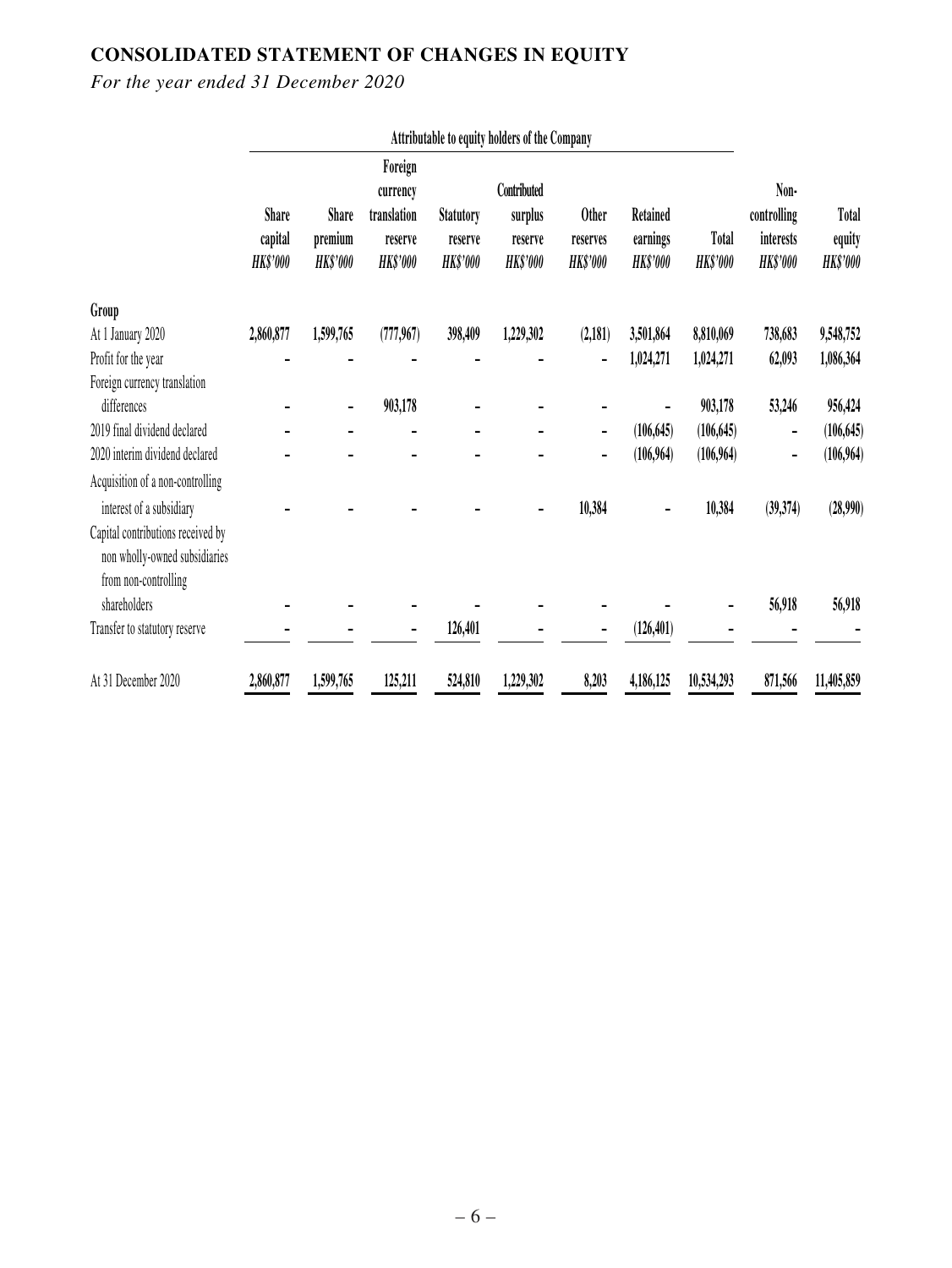# **CONSOLIDATED STATEMENT OF CHANGES IN EQUITY** *(continued)*

*For the year ended 31 December 2019*

|                                                                    | Attributable to equity holders of the Company |                              |                                                           |                                  |                                               |                               |                                  |                   |                                              |                             |
|--------------------------------------------------------------------|-----------------------------------------------|------------------------------|-----------------------------------------------------------|----------------------------------|-----------------------------------------------|-------------------------------|----------------------------------|-------------------|----------------------------------------------|-----------------------------|
|                                                                    | Share<br>capital<br>HK\$'000                  | Share<br>premium<br>HK\$'000 | Foreign<br>currency<br>translation<br>reserve<br>HK\$'000 | Statutory<br>reserve<br>HK\$'000 | Contributed<br>surplus<br>reserve<br>HK\$'000 | Other<br>reserves<br>HK\$'000 | Retained<br>earnings<br>HK\$'000 | Total<br>HK\$'000 | Non-<br>controlling<br>interests<br>HK\$'000 | Total<br>equity<br>HK\$'000 |
| Group                                                              |                                               |                              |                                                           |                                  |                                               |                               |                                  |                   |                                              |                             |
| At 1 January 2019                                                  | 2,676,062                                     | 1,333,181                    | (502, 623)                                                | 300,386                          | 1,229,302                                     | (2,181)                       | 2,949,063                        | 7,983,190         | 680,507                                      | 8,663,697                   |
| Profit for the year                                                |                                               |                              |                                                           |                                  |                                               |                               | 833,483                          | 833,483           | 51,246                                       | 884,729                     |
| Foreign currency translation                                       |                                               |                              |                                                           |                                  |                                               |                               |                                  |                   |                                              |                             |
| differences                                                        |                                               |                              | (275, 344)                                                |                                  |                                               |                               |                                  | (275, 344)        | (15, 403)                                    | (290, 747)                  |
| 2018 final dividend declared                                       |                                               |                              |                                                           |                                  |                                               |                               | (77, 476)                        | (77, 476)         | -                                            | (77, 476)                   |
| 2019 interim dividend declared                                     |                                               |                              |                                                           |                                  |                                               |                               | (105, 183)                       | (105, 183)        | -                                            | (105, 183)                  |
| Issue of shares under global offering                              | 103,970                                       | 206,900                      |                                                           |                                  |                                               |                               |                                  | 310,870           |                                              | 310,870                     |
| Share issue expenses in relation to                                |                                               |                              |                                                           |                                  |                                               |                               |                                  |                   |                                              |                             |
| global offering                                                    |                                               | (11, 643)                    |                                                           |                                  |                                               |                               |                                  | (11, 643)         | -                                            | (11, 643)                   |
| Issue of shares pursuant to scrip                                  |                                               |                              |                                                           |                                  |                                               |                               |                                  |                   |                                              |                             |
| dividend scheme (Note)                                             | 80,845                                        | 71,681                       |                                                           |                                  |                                               |                               |                                  | 152,526           |                                              | 152,526                     |
| Share issue expenses in relation to                                |                                               |                              |                                                           |                                  |                                               |                               |                                  |                   |                                              |                             |
| scrip dividend scheme                                              |                                               | (354)                        |                                                           |                                  |                                               |                               |                                  | (354)             |                                              | (354)                       |
| Dividend declared to<br>a non-controlling shareholder              |                                               |                              |                                                           |                                  |                                               |                               |                                  |                   |                                              |                             |
| of a subsidiary                                                    |                                               |                              |                                                           |                                  |                                               |                               |                                  |                   | (23, 035)                                    | (23, 035)                   |
| Capital contributions received by<br>non wholly-owned subsidiaries |                                               |                              |                                                           |                                  |                                               |                               |                                  |                   |                                              |                             |
| from non-controlling<br>shareholders                               |                                               |                              |                                                           |                                  |                                               |                               |                                  |                   | 45,368                                       | 45,368                      |
| Transfer to statutory reserve                                      |                                               |                              |                                                           | 98,023                           |                                               |                               | (98, 023)                        |                   |                                              |                             |
| At 31 December 2019                                                | 2,860,877                                     | 1,599,765                    | (777, 967)                                                | 398,409                          | 1,229,302                                     | (2,181)                       | 3,501,864                        | 8,810,069         | 738,683                                      | 9,548,752                   |

*Note:* During FY2019, the Company allotted and issued 80,844,537 new ordinary shares to the shareholders of the Company (the "Shareholders") who had elected to participate in the scrip dividend scheme.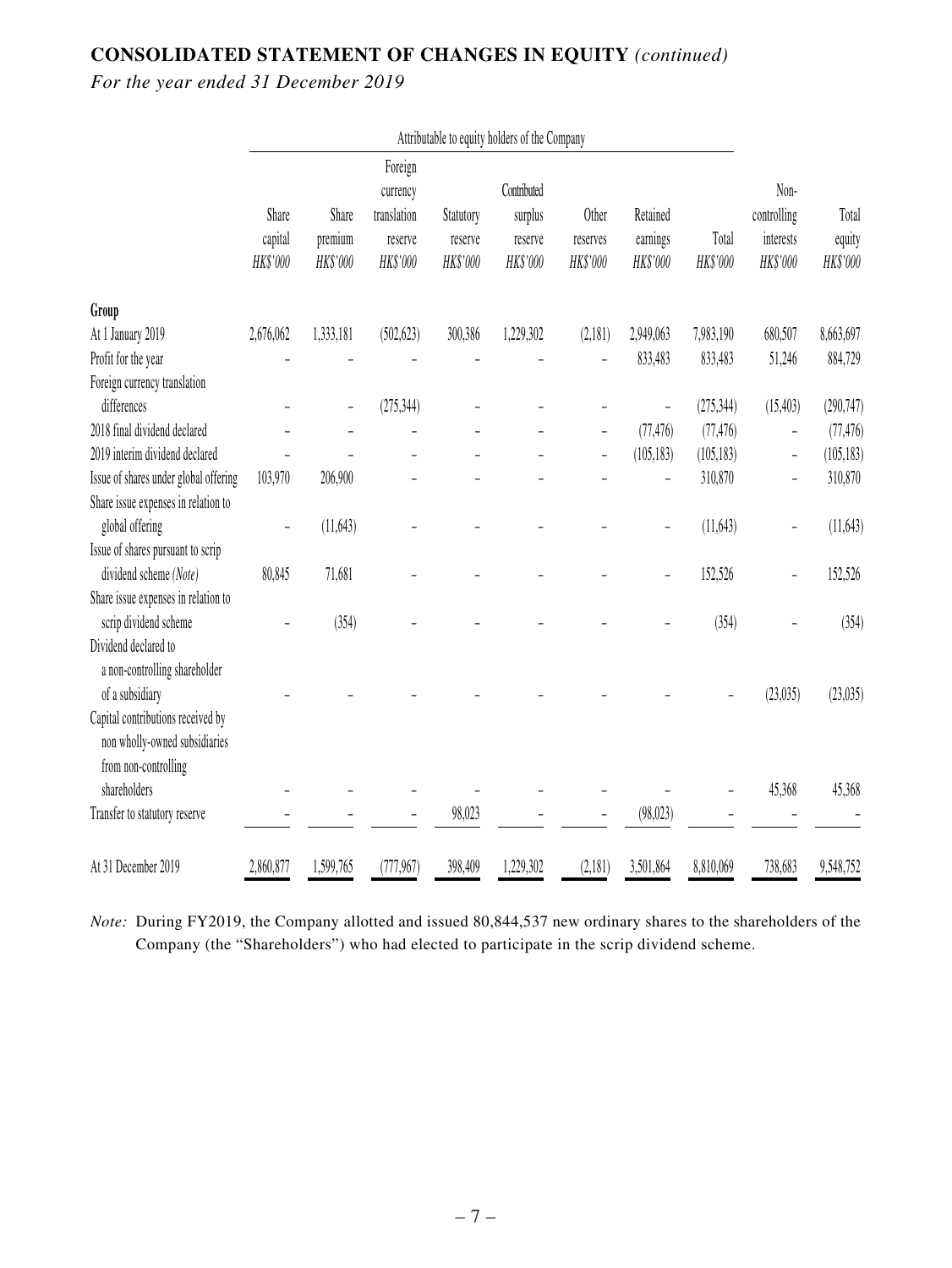# **STATEMENT OF CHANGES IN EQUITY**

|                                                        | <b>Share</b><br>capital<br><b>HK\$'000</b> | <b>Share</b><br>premium<br><b>HK\$'000</b> | Foreign<br>currency<br>translation<br>reserve<br><b>HK\$'000</b> | Contributed<br>surplus<br>reserve<br><b>HK\$'000</b> | <b>Other</b><br>reserves<br><b>HK\$'000</b> | <b>Retained</b><br>earnings<br><b>HK\$'000</b> | Total<br>equity<br><b>HK\$'000</b> |
|--------------------------------------------------------|--------------------------------------------|--------------------------------------------|------------------------------------------------------------------|------------------------------------------------------|---------------------------------------------|------------------------------------------------|------------------------------------|
| Company                                                |                                            |                                            |                                                                  |                                                      |                                             |                                                |                                    |
| At 1 January 2020                                      | 2,860,877                                  | 389,715                                    | (1,181,298)                                                      | 7,639,082                                            | 64,953                                      | 187,115                                        | 9,960,444                          |
| Profit for the year                                    |                                            |                                            |                                                                  |                                                      |                                             | 211,187                                        | 211,187                            |
| Foreign currency translation differences               |                                            |                                            | 673,197                                                          |                                                      |                                             |                                                | 673,197                            |
| 2019 final dividend declared                           |                                            |                                            |                                                                  |                                                      |                                             | (106, 645)                                     | (106, 645)                         |
| 2020 interim dividend declared                         |                                            |                                            |                                                                  |                                                      |                                             | (106,964)                                      | (106,964)                          |
| At 31 December 2020                                    | 2,860,877                                  | 389,715                                    | (508, 101)                                                       | 7,639,082                                            | 64,953                                      | 184,693                                        | 10,631,219                         |
| At 1 January 2019                                      | 2,676,062                                  | 123,131                                    | (934, 538)                                                       | 7,639,082                                            | 64,953                                      | 201,096                                        | 9,769,786                          |
| Profit for the year                                    |                                            |                                            |                                                                  |                                                      |                                             | 168,678                                        | 168,678                            |
| Foreign currency translation differences               |                                            |                                            | (246,760)                                                        |                                                      |                                             |                                                | (246,760)                          |
| 2018 final dividend declared                           |                                            |                                            |                                                                  |                                                      | -                                           | (77, 476)                                      | (77, 476)                          |
| 2019 interim dividend declared                         |                                            |                                            |                                                                  |                                                      |                                             | (105, 183)                                     | (105, 183)                         |
| Issue of shares under global offering                  | 103,970                                    | 206,900                                    |                                                                  |                                                      |                                             |                                                | 310,870                            |
| Share issue expenses in relation to<br>global offering |                                            | (11,643)                                   |                                                                  |                                                      |                                             |                                                | (11,643)                           |
| Issue of shares pursuant to                            |                                            |                                            |                                                                  |                                                      |                                             |                                                |                                    |
| scrip dividend scheme                                  | 80,845                                     | 71,681                                     |                                                                  |                                                      |                                             |                                                | 152,526                            |
| Share issue expenses in relation to                    |                                            |                                            |                                                                  |                                                      |                                             |                                                |                                    |
| scrip dividend scheme                                  |                                            | (354)                                      |                                                                  |                                                      |                                             |                                                | (354)                              |
| At 31 December 2019                                    | 2,860,877                                  | 389,715                                    | (1, 181, 298)                                                    | 7,639,082                                            | 64,953                                      | 187,115                                        | 9,960,444                          |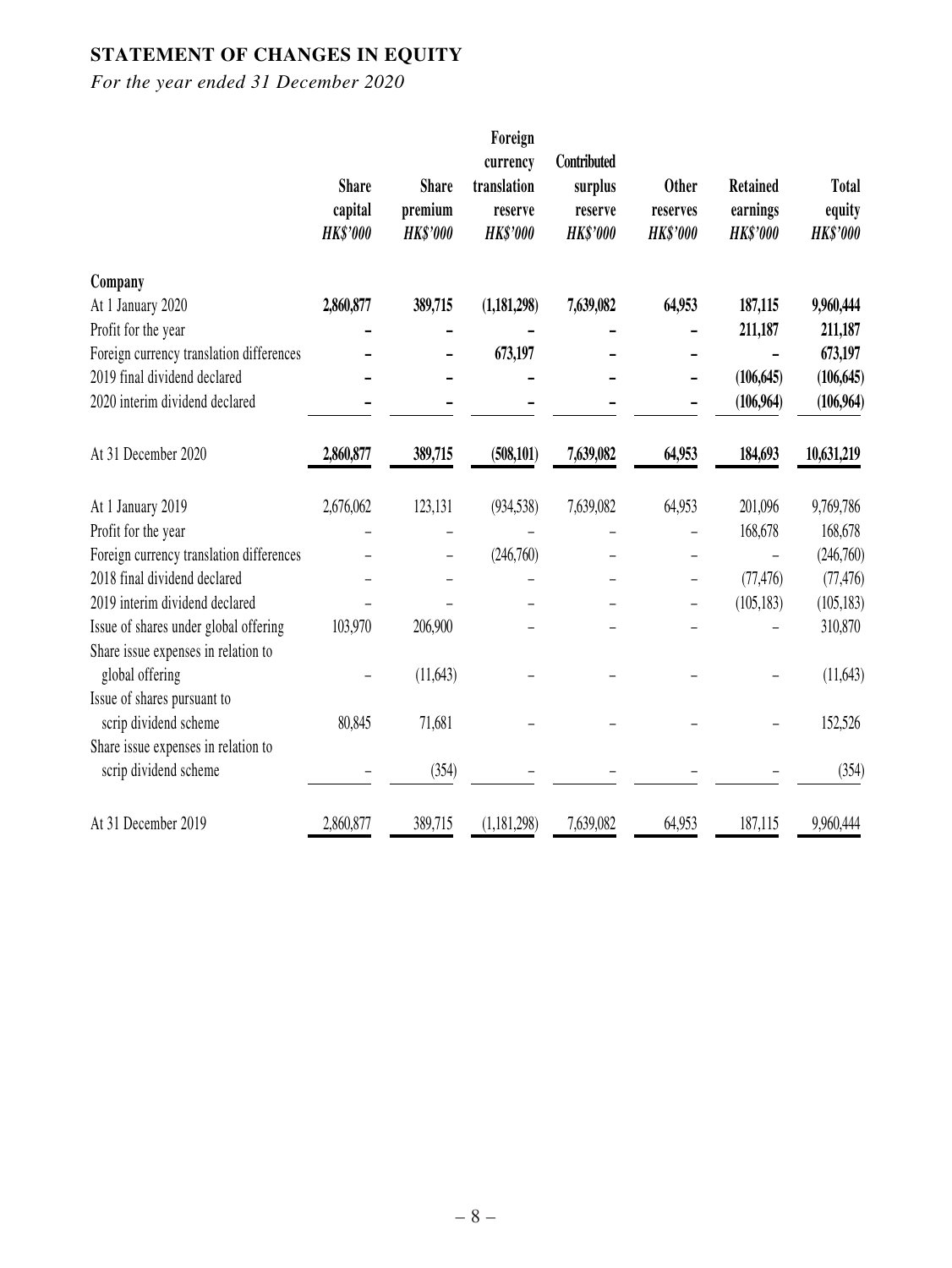# **CONSOLIDATED STATEMENT OF CASH FLOWS**

|                                                              | <b>FY2020</b><br><b>HK\$'000</b> | FY2019<br>HK\$'000 |
|--------------------------------------------------------------|----------------------------------|--------------------|
| <b>Cash flows from operating activities</b>                  |                                  |                    |
| Profit before tax                                            | 1,483,286                        | 1,195,079          |
| <b>Adjustments for:</b>                                      |                                  |                    |
| Depreciation of property, plant and equipment                | 16,633                           | 16,571             |
| Depreciation of right-of-use assets                          | 10,129                           | 6,979              |
| Amortisation of intangible assets                            | 72,536                           | 73,148             |
| Loss on disposals of property, plant and equipment           | 406                              | 933                |
| Finance costs                                                | 348,795                          | 355,287            |
| Interest income                                              | (15, 807)                        | (20, 348)          |
| Share of profits of associates                               | (4,224)                          | (614)              |
| Fair value adjustment of contingent consideration receivable | 7,814                            | 646                |
| Fair value changes of other financial assets, net            | 47,746                           | (28,008)           |
| Dividend received from other financial assets                | (1,929)                          |                    |
| Provision for impairment of trade receivables                | 25,492                           | 17,314             |
| Provision for impairment of other receivables                | 3,342                            |                    |
| Provision for impairment of contract assets                  | 12,695                           |                    |
| Effect of foreign exchange rates changes, net                | (25, 021)                        | 4,355              |
| Operating cash flows before working capital changes          | 1,981,893                        | 1,621,342          |
| Changes in working capital:                                  |                                  |                    |
| (Increase)/decrease in inventories                           | (50,201)                         | 1,740              |
| Increase in contract assets                                  | (2,327,398)                      | (2,755,533)        |
| Increase in trade and other receivables                      | (635, 243)                       | (397, 433)         |
| (Decrease)/increase in trade and other payables              | (83, 802)                        | 607,019            |
| <b>Cash used in operations</b>                               | (1,114,751)                      | (922, 865)         |
| People's Republic of China ("PRC") income tax paid           | (207, 594)                       | (135, 257)         |
| Net cash flows used in operating activities                  | (1,322,345)                      | (1,058,122)        |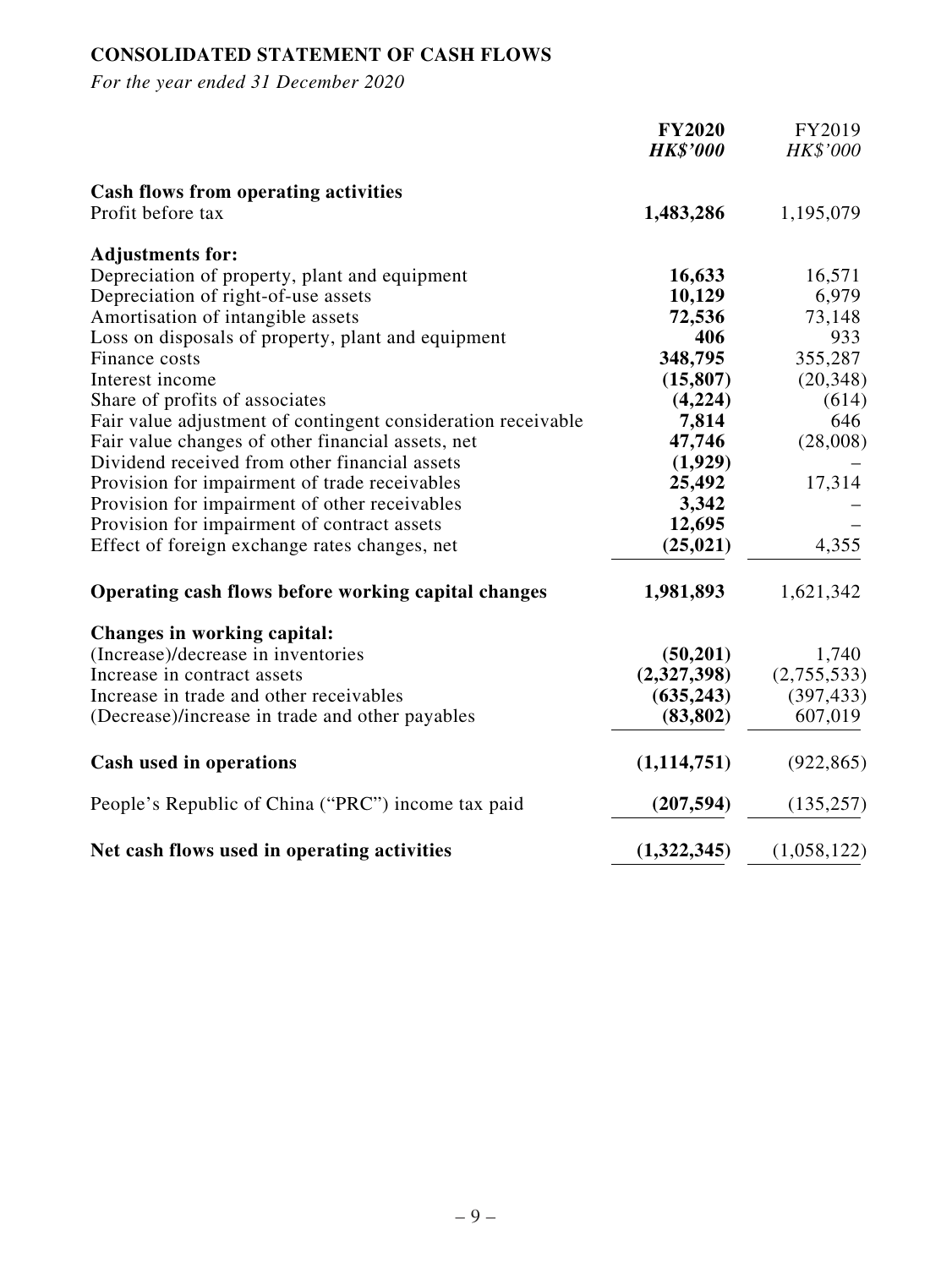# **CONSOLIDATED STATEMENT OF CASH FLOWS** *(continued)*

|                                                                 | <b>FY2020</b><br><b>HK\$'000</b> | FY2019<br>HK\$'000 |
|-----------------------------------------------------------------|----------------------------------|--------------------|
| <b>Cash flows from investing activities</b>                     |                                  |                    |
| Purchases of items of property, plant and equipment             | (18, 478)                        | (17, 885)          |
| Proceeds from disposals of property, plant and equipment        | 14                               |                    |
| Payment for additions of intangible assets                      | (164, 513)                       | (229, 313)         |
| Increase in amounts due from an associate                       | (733)                            | (4,646)            |
| Increase in other financial assets                              |                                  | (451, 563)         |
| Dividend received from other financial assets                   | 1,929                            |                    |
| Decrease in fixed deposits with maturity period of over         |                                  |                    |
| three months and restricted balances in financial institutions  |                                  | 549,040            |
| Interest received                                               | 15,807                           | 20,348             |
| Net cash flows used in investing activities                     | (165, 974)                       | (134, 018)         |
| <b>Cash flows from financing activities</b>                     |                                  |                    |
| Proceeds from issue of shares under global offering             |                                  | 310,870            |
| Payment for listing expenses                                    |                                  | (11, 643)          |
| Capital contributions from non-controlling shareholders of      |                                  |                    |
| subsidiaries                                                    | 51,859                           | 45,368             |
| Acquisition of a non-controlling interest                       | (28,990)                         |                    |
| Decrease in amounts due to intermediate                         |                                  |                    |
| holding companies                                               |                                  | (4)                |
| Proceeds from the issuance of corporate bonds,                  |                                  |                    |
| net of related expenses paid                                    |                                  | 804,235            |
| Proceeds from the issuance of asset-backed securities ("ABS"),  |                                  |                    |
| net of related expenses paid                                    | 320,426                          |                    |
| Proceeds from the issuance of medium-term notes ("MTN"),        |                                  |                    |
| net of related expenses paid                                    | 1,120,135                        |                    |
| New bank loans                                                  | 2,665,730                        | 3,203,420          |
| Repayments of corporate bonds                                   | (337,290)                        |                    |
| Repayments of ABS                                               | (41, 599)                        |                    |
| Repayments of bank and other loans                              | (2,164,948)                      | (2,388,854)        |
| Interest paid                                                   | (334, 334)                       | (332, 973)         |
| Principal elements of lease payments                            | (9,605)                          | (6, 430)           |
| Interest elements of lease payments                             | (797)                            | (777)              |
| Decrease/(increase) in pledged bank deposits                    | 7,037                            | (1,397)            |
| Dividends paid to the Shareholders                              | (214, 002)                       | (29, 279)          |
| Share issue expenses in relation to scrip dividend scheme       |                                  | (354)              |
| Dividends paid to a non-controlling shareholder of a subsidiary |                                  | (28,990)           |
| Net cash flows generated from financing activities              | 1,033,622                        | 1,563,192          |
| Net (decrease)/increase in cash and cash equivalents            | (454, 697)                       | 371,052            |
| Cash and cash equivalents at beginning of the year              | 2,052,250                        | 1,706,871          |
| Effect of exchange rate fluctuations on cash and                |                                  |                    |
| cash equivalents, net                                           | 105,302                          | (25, 673)          |
| Cash and cash equivalents at end of the year                    | 1,702,855                        | 2,052,250          |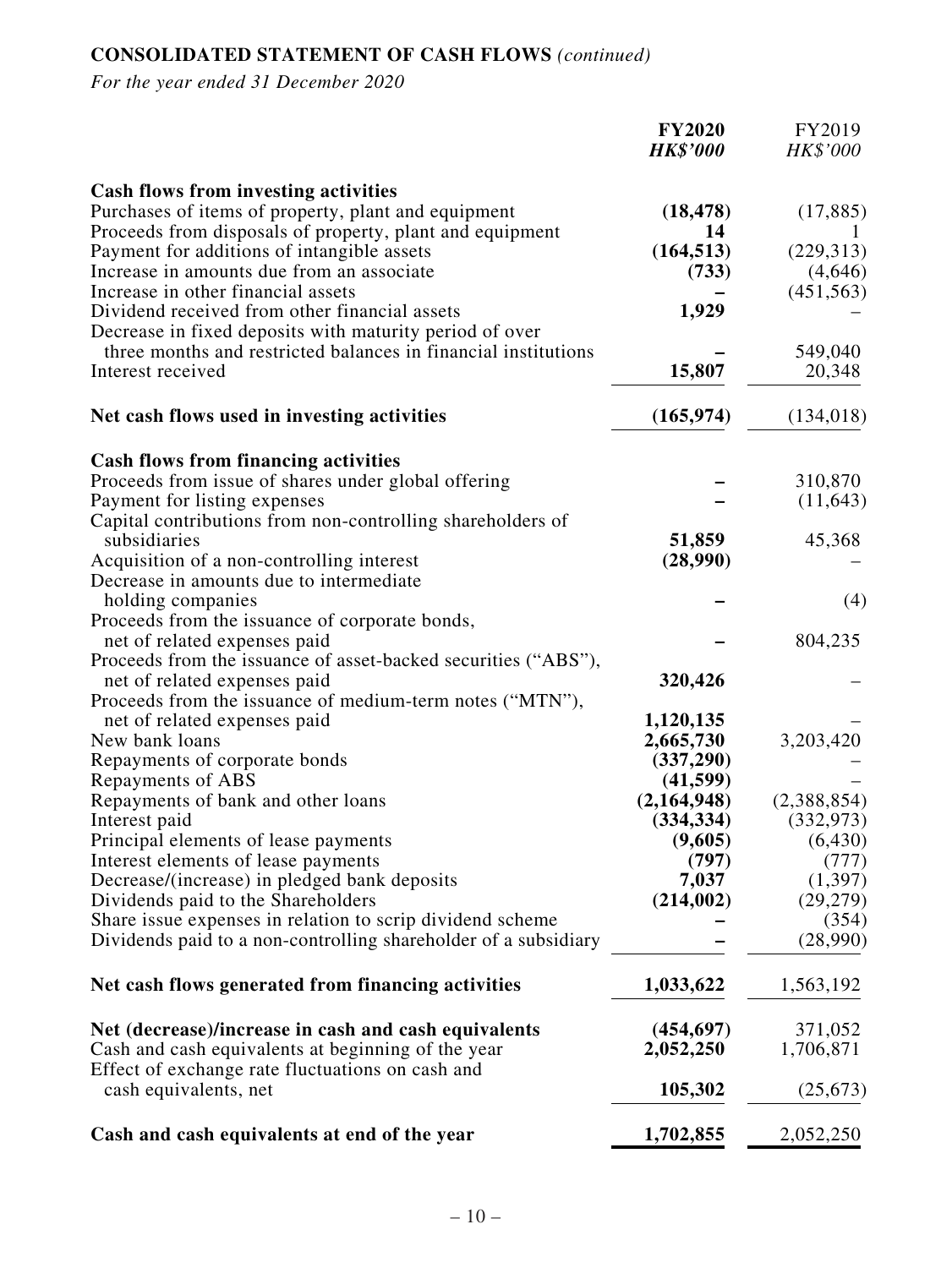#### *Notes:*

#### **1. BASIS OF PREPARATION**

These financial statements have been prepared in accordance with International Financial Reporting Standards ("IFRSs") (which comprise all International Financial Reporting Standards, International Accounting Standards ("IASs") and Interpretations) issued by the International Accounting Standards Board (the "IASB").

The accounting policies and basis of preparation adopted in the preparation of the financial statements are consistent with those adopted in the annual financial statements for the year ended 31 December 2019 except for the changes in accounting policies made thereafter in adopting the new and revised IFRSs issued by the IASB, which became effective for the first time for the current year's financial statements, as further detailed below. These financial statements are presented in Hong Kong dollars ("HK\$") and all values are rounded to the nearest thousand except when otherwise indicated. These financial statements have been reviewed by the Company's Audit Committee.

The financial information relating to the years ended 31 December 2020 and 2019 included in this preliminary announcement of annual results 2020 does not constitute the Company's statutory annual consolidated financial statements for those years but is derived from those financial statements.

The principal effects of adopting these revised IFRSs are as follows:

#### (a) Amendments to IFRS 3 *Definition of a Business*

The amendment to IFRS 3 Business Combinations clarifies that to be considered a business, an integrated set of activities and assets must include, at a minimum, an input and a substantive process that, together, significantly contribute to the ability to create output. Furthermore, it clarifies that a business can exist without including all of the inputs and processes needed to create outputs. These amendments had no impact on the consolidated financial statements of the Group, but may impact future periods should the Group enter into any business combinations.

#### (b) Amendments to IFRS 7, IFRS 9 and IAS 39 *Interest Rate Benchmark Reform*

The amendments to IFRS 9 and IAS 39 Financial Instruments: Recognition and Measurement provide a number of reliefs, which apply to all hedging relationships that are directly affected by interest rate benchmark reform. A hedging relationship is affected if the reform gives rise to uncertainty about the timing and/or amount of benchmark-based cash flows of the hedged item or the hedging instrument. These amendments have no impact on the consolidated financial statements of the Group as it does not have any interest rate hedge relationships.

#### (c) Amendments to IAS 1 and IAS 8 *Definition of Material*

The amendments provide a new definition of material that states, "information is material if omitting, misstating or obscuring it could reasonably be expected to influence decisions that the primary users of general purpose financial statements make on the basis of those financial statements, which provide financial information about a specific reporting entity." The amendments clarify that materiality will depend on the nature or magnitude of information, either individually or in combination with other information, in the context of the financial statements. A misstatement of information is material if it could reasonably be expected to influence decisions made by the primary users. These amendments had no impact on the consolidated financial statements of, nor is there expected to be any future impact to the Group.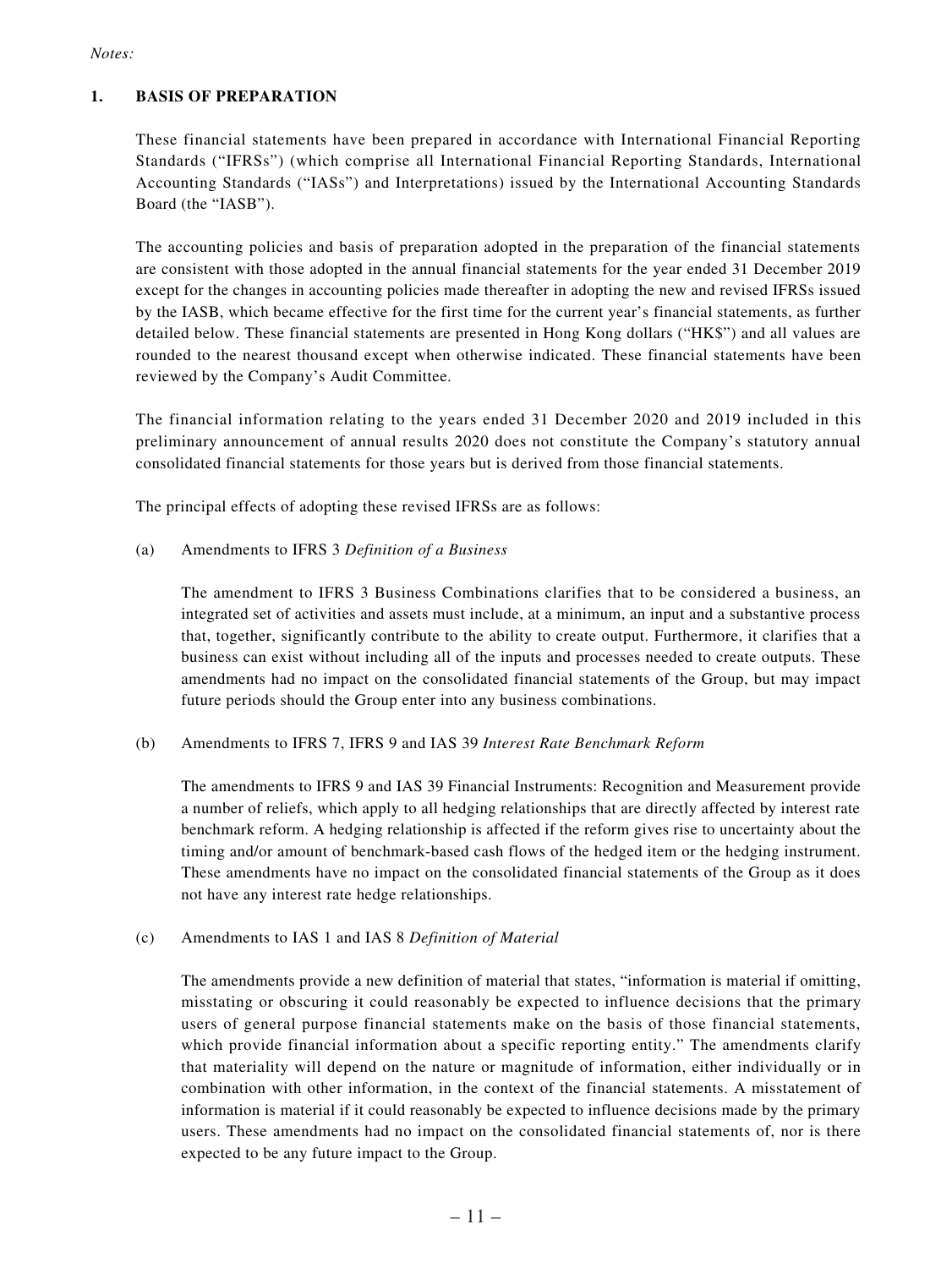(d) Conceptual Framework for Financial Reporting issued on 29 March 2018

The Conceptual Framework is not a standard, and none of the concepts contained therein override the concepts or requirements in any standard. The purpose of the Conceptual Framework is to assist the IASB in developing standards, to help preparers develop consistent accounting policies where there is no applicable standard in place and to assist all parties to understand and interpret the standards. This will affect those entities which developed their accounting policies based on the Conceptual Framework. The revised Conceptual Framework includes some new concepts, updated definitions and recognition criteria for assets and liabilities and clarifies some important concepts. These amendments had no impact on the consolidated financial statements of the Group.

#### **2. ISSUED BUT NOT YET EFFECTIVE INTERNATIONAL FINANCIAL REPORTING STANDARDS**

The Group has not applied the following new and revised IFRSs, that have been issued but are not yet effective, in these financial statements.

| Amendments to IFRS 10 and IAS 28                             | Sale or Contribution of Assets between an Investor and<br><i>its Associate or Joint Venture</i> <sup>5</sup> |
|--------------------------------------------------------------|--------------------------------------------------------------------------------------------------------------|
| Amendments to IFRS 4                                         | Extension of the Temporary Exemption from Applying<br>IFRS $9^5$                                             |
| Amendments to IAS 1                                          | Classification of Liabilities as Current or Non-current <sup>4</sup>                                         |
| <b>IFRS 17</b>                                               | Insurance Contracts <sup>4</sup>                                                                             |
| Amendments to IFRS 17                                        | Insurance Contracts <sup>4</sup>                                                                             |
| Amendments to IFRS 3                                         | Reference to the Conceptual Framework <sup>3</sup>                                                           |
| Amendments to IAS 16                                         | Property, plant and Equipment: Proceeds Before<br>Intended Use <sup>3</sup>                                  |
| Amendments to IAS 37                                         | Onerous Contracts — Cost of Fulfilling a Contract <sup>3</sup>                                               |
| Various IFRS standards                                       | $2018 - 2020$ Annual Improvements to IFRS standards <sup>3</sup>                                             |
| Amendments to IFRS 9, IAS 39, IFRS 7,<br>IFRS 4, and IFRS 16 | Interest Rate Benehmark Reform — Phase $2^2$                                                                 |
| Amendments to IFRS 16                                        | COVID-19 Related Rent Concessions <sup>1</sup>                                                               |

- <sup>1</sup> Effective for annual periods beginning on or after 1 June 2020
- <sup>2</sup> Effective for annual periods beginning on or after 1 January 2021
- <sup>3</sup> Effective for annual periods beginning on or after 1 January 2022
- <sup>4</sup> Effective for annual periods beginning on or after 1 January 2023
- <sup>5</sup> No mandatory effective date yet determined but available for adoption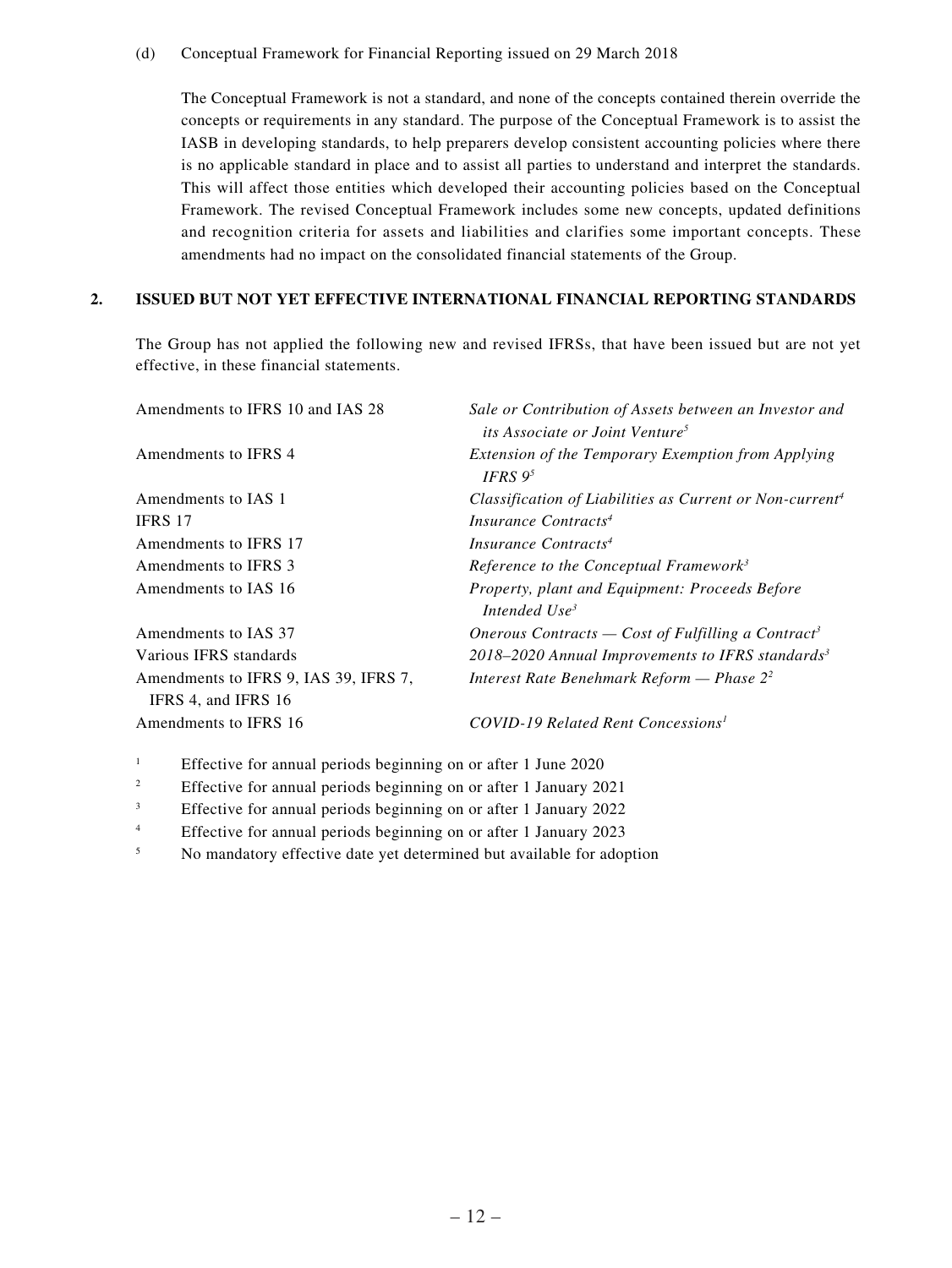#### **3. OPERATING SEGMENT INFORMATION**

Operating segments are identified on the basis of internal reports about components of the Group that are regularly reviewed by the Company's management (the "Management") and the Board for the purpose of resource allocation and performance assessment.

Segment results, assets and liabilities include items directly attributable to a segment as well as those that can be allocated on a reasonable basis. Unallocated items comprise mainly corporate assets and expense, interest-bearing borrowings and related expenses and income and deferred taxes. The Group operates in a single business segment which is the water environment management business in the PRC. No operating segments have been aggregated to form the following reportable operating segment.

#### **Business segment**

The Group had only one operating segment for the years ended 31 December 2020 and 2019, namely the water environment management business, the details of which are set out below:

• Water environment management – Engagement in municipal waste water treatment, industrial waste water treatment, water supply, reusable water, sludge harmless treatment, sponge city construction, river-basin ecological restoration, waste water source heat pump, leachate treatment, research and development of water environment technologies and engineering construction.

#### **Geographical information**

#### *(a) Revenue from external customers*

|                | <b>FY2020</b><br><b>HK\$'000</b> | FY2019<br>HK\$'000 |
|----------------|----------------------------------|--------------------|
| Mainland China | 5,661,365                        | 5,536,089          |
| Germany        | 1,927                            | 14,684             |
|                | 5,663,292                        | 5,550,773          |

The revenue information of continuing operations above is based on the locations at which the services were provided.

#### *(b) Non-current assets*

|                | At              | At          |
|----------------|-----------------|-------------|
|                | 31 December     | 31 December |
|                | 2020            | 2019        |
|                | <b>HK\$'000</b> | HK\$'000    |
| Mainland China | 20,997,841      | 17,292,356  |
| Hong Kong      | 5,647           | 9,659       |
| Singapore      | 434             | 2,154       |
| Germany        | 359             | 188         |
|                | 21,004,281      | 17,304,357  |

The non-current assets information of continuing operations above is based on the locations of the assets and excludes other financial assets.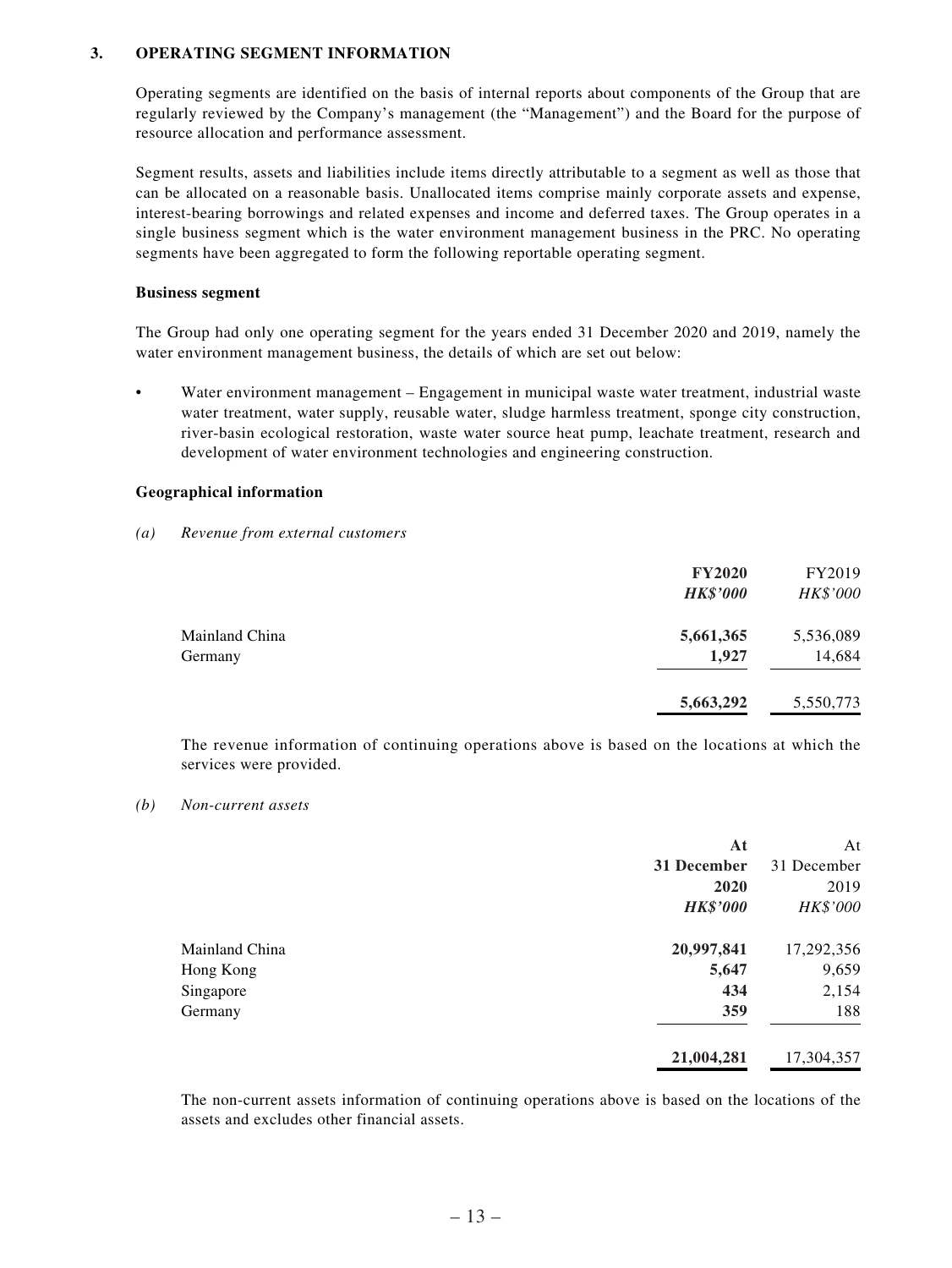#### **3. OPERATING SEGMENT INFORMATION** *(continued)*

#### **Major customers**

|                | <b>FY2020</b><br><b>HK\$'000</b> | FY2019<br><b>HK\$'000</b> |
|----------------|----------------------------------|---------------------------|
| Customer $1**$ | 1,136,798                        | 1,139,784                 |
| Customer $2**$ | 727,410                          | $N/A^*$                   |
| Customer $3**$ | 588,419                          | 644,862                   |

\* The corresponding revenue from this customer is not disclosed as such revenue alone did not account for 10% or more of the Group's revenue.

\*\* The customers are local government authorities.

#### **4. REVENUE**

|                                                                   | <b>FY2020</b>   | FY2019    |
|-------------------------------------------------------------------|-----------------|-----------|
|                                                                   | <b>HK\$'000</b> | HK\$'000  |
| Construction service revenue from service concession arrangements | 2,794,395       | 3,007,524 |
| Finance income from service concession arrangements               | 905,676         | 796,192   |
| Operation income from service concession arrangements             | 1,825,176       | 1,547,984 |
| Construction contract revenue and technical service income        | 138,045         | 199,073   |
|                                                                   | 5,663,292       | 5,550,773 |
| Timing of revenue recognition:                                    |                 |           |
| At a point in time                                                | 103,376         | 110,731   |
| Over time                                                         | 4,654,240       | 4,643,850 |
|                                                                   | 4,757,616       | 4,754,581 |
| Finance income from service concession arrangements               | 905,676         | 796,192   |
|                                                                   | 5,663,292       | 5,550,773 |

The aggregated amount of construction service revenue, finance income and operation income derived from the local government authorities in the PRC amounted to HK\$5,459,209,000 and HK\$5,282,742,000 for the years ended 31 December 2020 and 2019 respectively.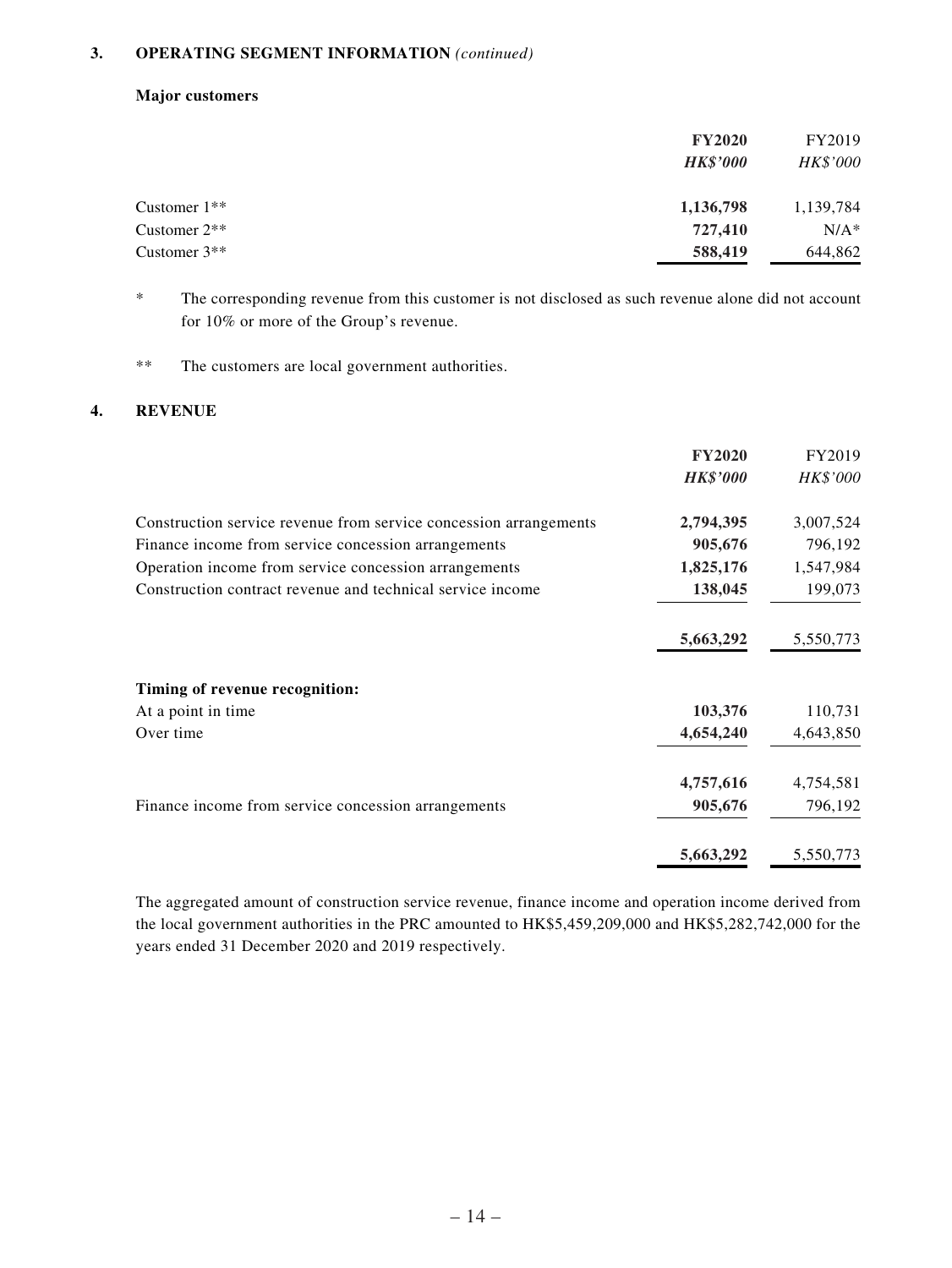#### **5. OTHER INCOME AND GAINS, NET**

|                                                     | <b>FY2020</b>   | FY2019   |
|-----------------------------------------------------|-----------------|----------|
|                                                     | <b>HK\$'000</b> | HK\$'000 |
| Government grants*                                  | 44,947          | 21,536   |
| Value-added tax ("VAT") refunds**                   | 44,762          | 57,282   |
| Fair value gain/(loss), net:                        |                 |          |
| Contingent consideration receivable                 | (7, 814)        | (646)    |
| Other financial assets – unlisted investments       | (48, 629)       | 23,512   |
| Other financial assets – unlisted equity investment | 883             | 4,496    |
| Dividend received from other financial assets       | 1,929           |          |
| 16,990<br>Sundry income                             |                 | 7,285    |
|                                                     | 53,068          | 113.465  |

- \* Government grants of HK\$44,947,000 and HK\$21,536,000 were granted during the years ended 31 December 2020 and 2019, respectively, to subsidise certain waste water treatment plants of the Group in the PRC. There were no unfulfilled conditions and other contingencies attached to the receipts of those grants. There is no assurance that the Group will continue to receive such grants in the future.
- \*\* VAT refunds of HK\$44,762,000 and HK\$57,282,000 were received/receivable during the years ended 31 December 2020 and 2019, respectively, in relation to certain of the Group's environmental water projects in operation in the PRC. There were no unfulfilled conditions and other contingencies attached to the receipts of such tax refunds. There is no assurance that the Group will continue to receive such tax refunds in the future.

#### **6. NET FINANCE COSTS**

|                               | <b>FY2020</b>   | FY2019     |
|-------------------------------|-----------------|------------|
|                               | <b>HK\$'000</b> | HK\$'000   |
| Finance income                |                 |            |
| Interest income on:           |                 |            |
| Bank deposits                 | 15,141          | 19,697     |
| Amounts due from an associate | 666             | 651        |
|                               | 15,807          | 20,348     |
| Finance costs                 |                 |            |
| Interest expense on:          |                 |            |
| Bank and other loans          | (212, 682)      | (232,095)  |
| Corporate bonds, ABS, and MTN | (135,316)       | (122, 415) |
| Lease liabilities             | (797)           | (777)      |
|                               | (348, 795)      | (355, 287) |
| Net finance costs             | (332,988)       | (334, 939) |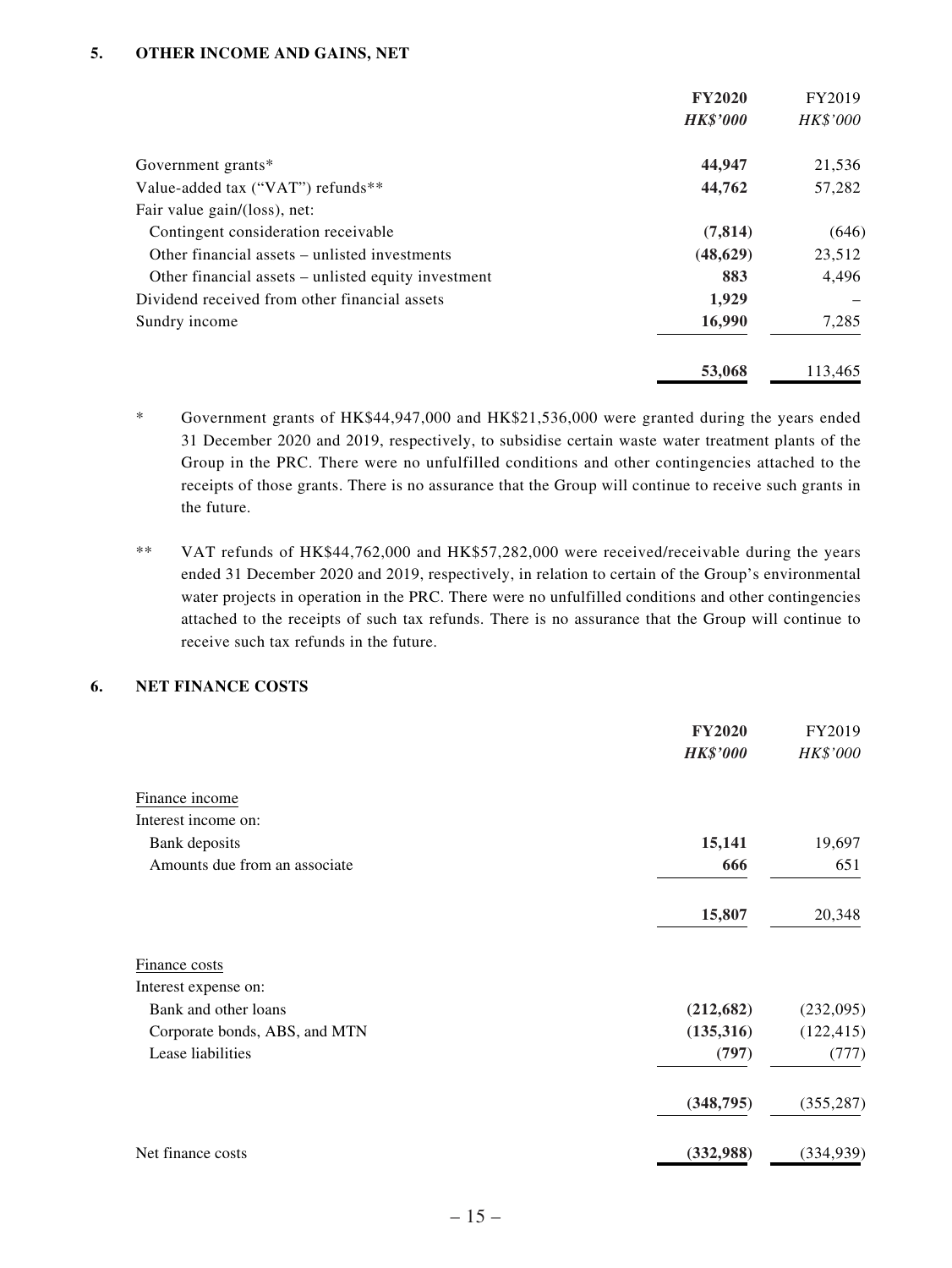#### **7. PROFIT BEFORE TAX**

The Group's profit before tax is arrived at after charging/(crediting):

|                                                                                     | <b>FY2020</b>   | FY2019    |
|-------------------------------------------------------------------------------------|-----------------|-----------|
|                                                                                     | <b>HK\$'000</b> | HK\$'000  |
| Depreciation*                                                                       |                 |           |
| - property, plant and equipment                                                     | 16,633          | 16,571    |
| - right-of-use assets                                                               | 10,129          | 6,979     |
| Amortisation                                                                        |                 |           |
| $-$ intangible assets*                                                              | 72,536          | 73,148    |
| Loss on disposals of property, plant and equipment                                  | 406             | 933       |
| Cost of construction services from service concession arrangements**                | 2,113,912       | 2,272,345 |
| Research and development costs                                                      | 47,982          | 41,112    |
| Rental expense from short-term leases                                               | 3,593           | 5,349     |
| Provision for impairment of trade receivables                                       | 25,492          | 17,314    |
| Provision for impairment of other receivables                                       | 3,342           |           |
| Provision for impairment of contract assets                                         | 12,695          |           |
| Foreign exchange differences, net                                                   | (7,072)         | 13,618    |
| Listing expenses                                                                    |                 | 19,065    |
|                                                                                     |                 |           |
| Employee benefit expense (including directors' remuneration)*:                      |                 |           |
| Wages, salaries, allowances and benefits in kind<br>Retirement scheme contributions | 269,711         | 278,529   |
|                                                                                     | 55,229          | 64,762    |
|                                                                                     | 324,940         | 343,291   |
| Fees paid to auditor of the Company:                                                |                 |           |
| Audit fees                                                                          | 680             | 680       |
| Non-audit fees                                                                      |                 |           |
| $-$ Others                                                                          | 270             |           |
| Fees paid to affiliates of auditor of the Company:                                  |                 |           |
| Audit fees                                                                          | 2,320           | 2,400     |
| Non-audit fees                                                                      |                 |           |
| - Reporting accountant fees (included in listing expenses)                          |                 | 1,078     |
| $-$ Others                                                                          | 2,393           | 735       |
|                                                                                     |                 |           |

\* Amortisation of intangible assets, depreciation and employee benefit expense in total of HK\$232,419,000 and HK\$242,043,000 for the years ended 31 December 2020 and 2019, respectively, are included in "Direct costs and operating expenses" in the consolidated statement of comprehensive income.

\*\* Included in "Direct costs and operating expenses" in the consolidated statement of comprehensive income.

As at the end of each financial year, the Group had no forfeited contributions available to reduce its contributions to the retirement schemes in future years.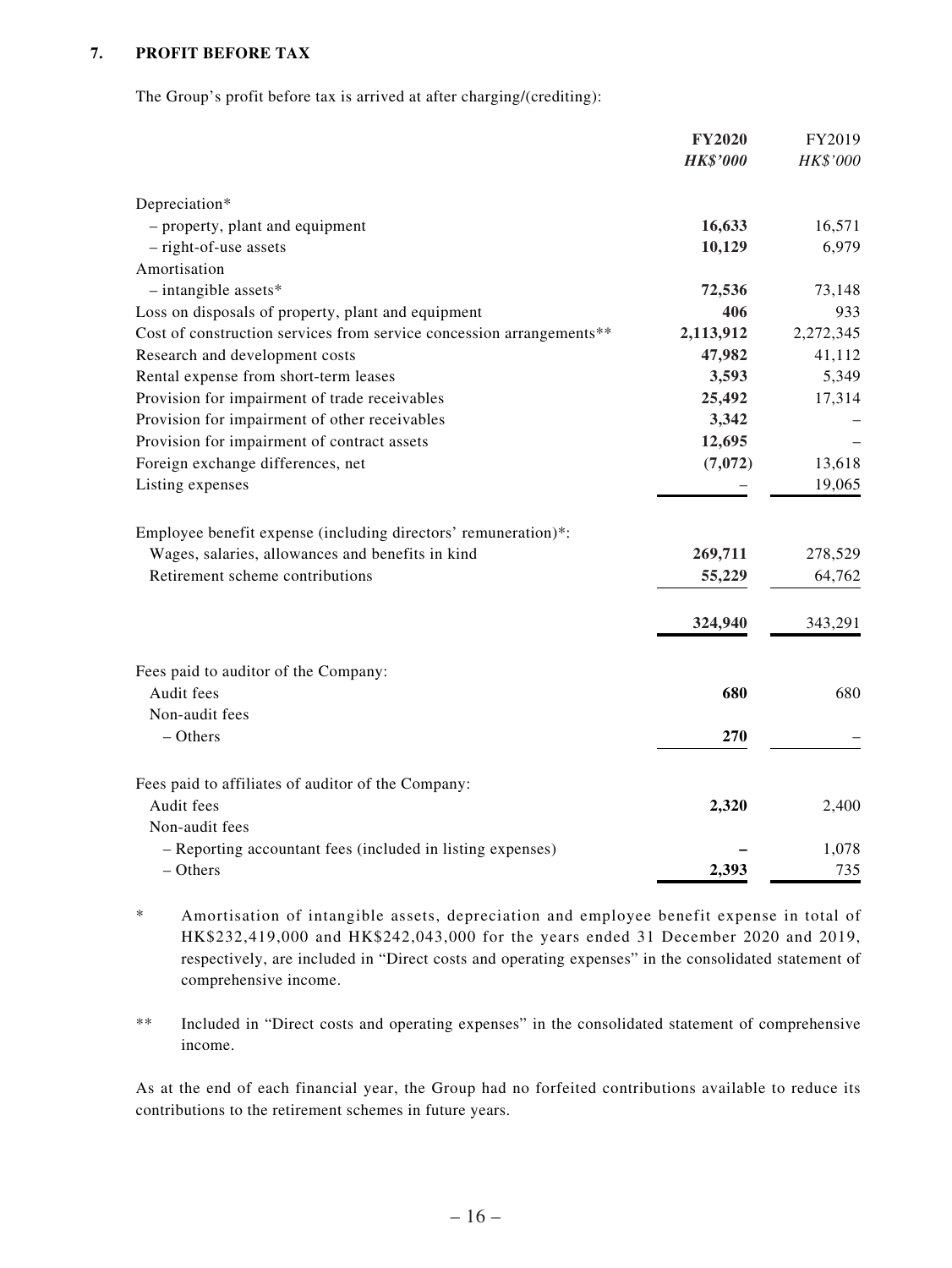#### **8. INCOME TAX**

No provision for Singapore or Hong Kong income tax was made as the Group did not earn any income subject to Singapore or Hong Kong income tax during the years ended 31 December 2020 and 2019.

Tax for the PRC operations is charged at the statutory rate of 25% based on the assessable profits in accordance with the tax rules and regulations in the PRC. During the years ended 31 December 2020 and 2019, certain PRC subsidiaries of the Group were subject to a preferential tax rate of 15% pursuant to the relevant tax rules and regulations. During the years ended 31 December 2020 and 2019, certain PRC subsidiaries of the Group were subject to tax at half of the foregoing statutory rate or fully exempted from income tax pursuant to the relevant tax rules and regulations.

|    |                                                                                                                     | <b>FY2020</b>   | FY2019   |
|----|---------------------------------------------------------------------------------------------------------------------|-----------------|----------|
|    |                                                                                                                     | <b>HK\$'000</b> | HK\$'000 |
|    | Current - PRC:                                                                                                      |                 |          |
|    | Charge for the year                                                                                                 | 205,721         | 158,824  |
|    | Underprovision/(overprovision) in prior years                                                                       | 1,568           | (2,167)  |
|    | Deferred                                                                                                            | 189,633         | 153,693  |
|    | Total tax expense for the year                                                                                      | 396,922         | 310,350  |
| 9. | <b>DIVIDENDS</b>                                                                                                    |                 |          |
|    |                                                                                                                     | <b>FY2020</b>   | FY2019   |
|    |                                                                                                                     | <b>HK\$'000</b> | HK\$'000 |
|    | Dividends for the financial year:                                                                                   |                 |          |
|    | Interim $-3.74$ Hong Kong cents ("HK cents") (equivalent to 0.67                                                    |                 |          |
|    | Singapore cent ("Sing cent")) (FY2019: HK3.74 cents                                                                 | 106,964         | 105,183  |
|    | (equivalent to 0.65 Sing cent)) per ordinary share<br>Proposed final – HK6.07 cents (equivalent to 1.04 Sing cents) |                 |          |
|    | (FY2019: HK3.74 cents (equivalent to 0.67 Sing cent))                                                               |                 |          |
|    | per ordinary share                                                                                                  | 173,655         | 106,645  |
|    |                                                                                                                     | 280,619         | 211,828  |
|    |                                                                                                                     |                 |          |
|    | Final dividend for the previous financial year which was paid                                                       |                 |          |
|    | during the financial year - HK3.74 cents<br>(equivalent to 0.67 Sing cent) (FY2019: 0.50 Sing cent)                 |                 |          |
|    |                                                                                                                     |                 |          |
|    | per ordinary share                                                                                                  | 106,645         | 77,476   |

The proposed final dividend for FY2020 is subject to the approval of the Shareholders at the forthcoming annual general meeting. The final dividend proposed after the end of the reporting period has not been recognised as a liability at the end of the reporting period.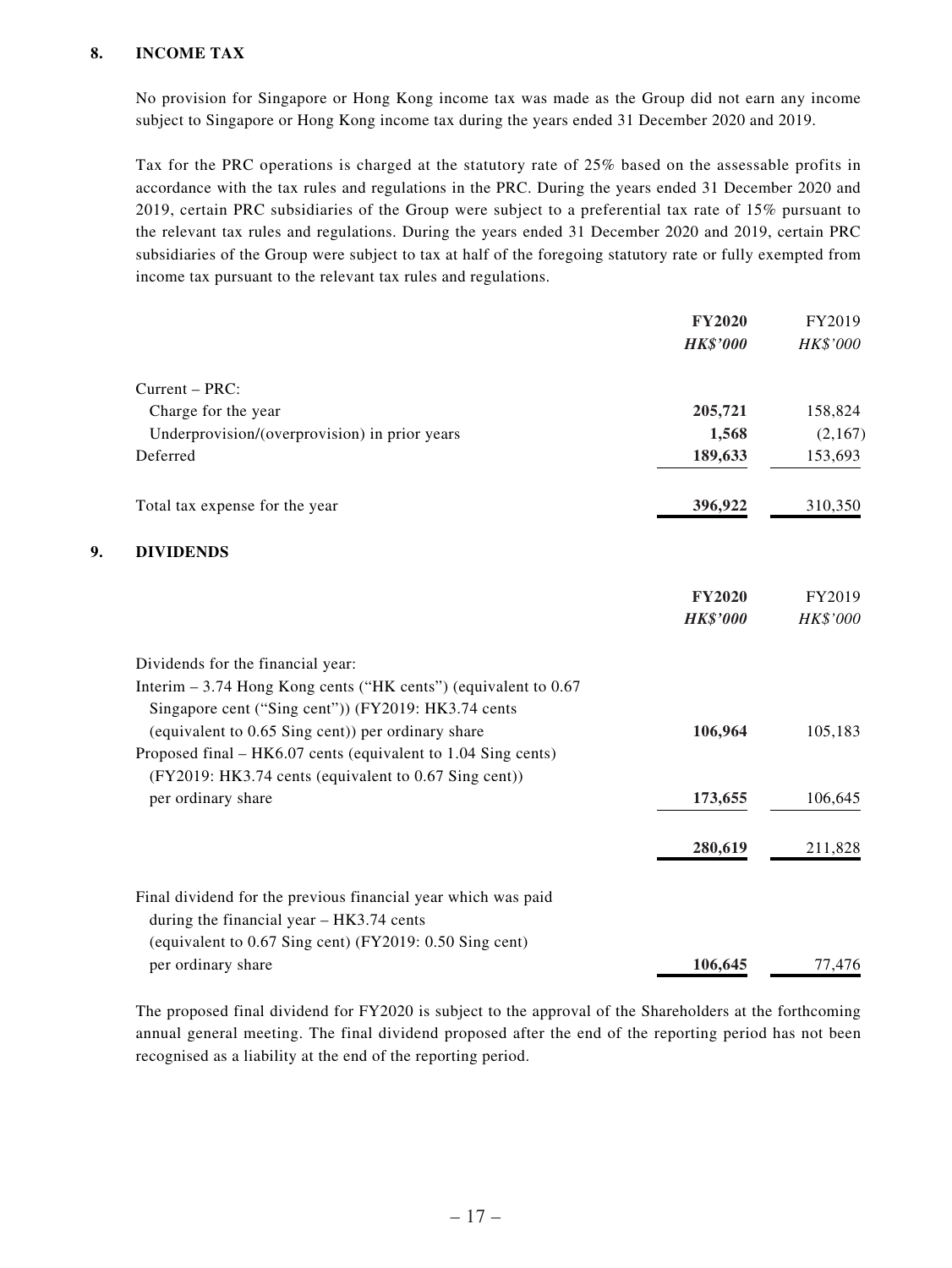#### **10. EARNINGS PER SHARE**

The calculation of the basic earnings per share amount is based on the Group's profit for the year attributable to equity holders of the Company divided by the weighted average number of ordinary shares of the Company in issue during the year.

The Group had no potentially dilutive ordinary shares in issue during the year.

|                                                                     | <b>FY2020</b><br><b>HK\$'000</b> | FY2019<br>HK\$'000 |
|---------------------------------------------------------------------|----------------------------------|--------------------|
| Profit for the year attributable to equity holders of the Company   | 1,024,271                        | 833,483            |
|                                                                     | $\bm{v}$                         | '000'              |
| Weighted average number of ordinary shares in issue during the year | 2,860,877                        | 2,772,099          |
|                                                                     | <b>HK</b> cents                  | HK cents           |
| Basic and diluted earnings per share                                | 35.80                            | 30.07              |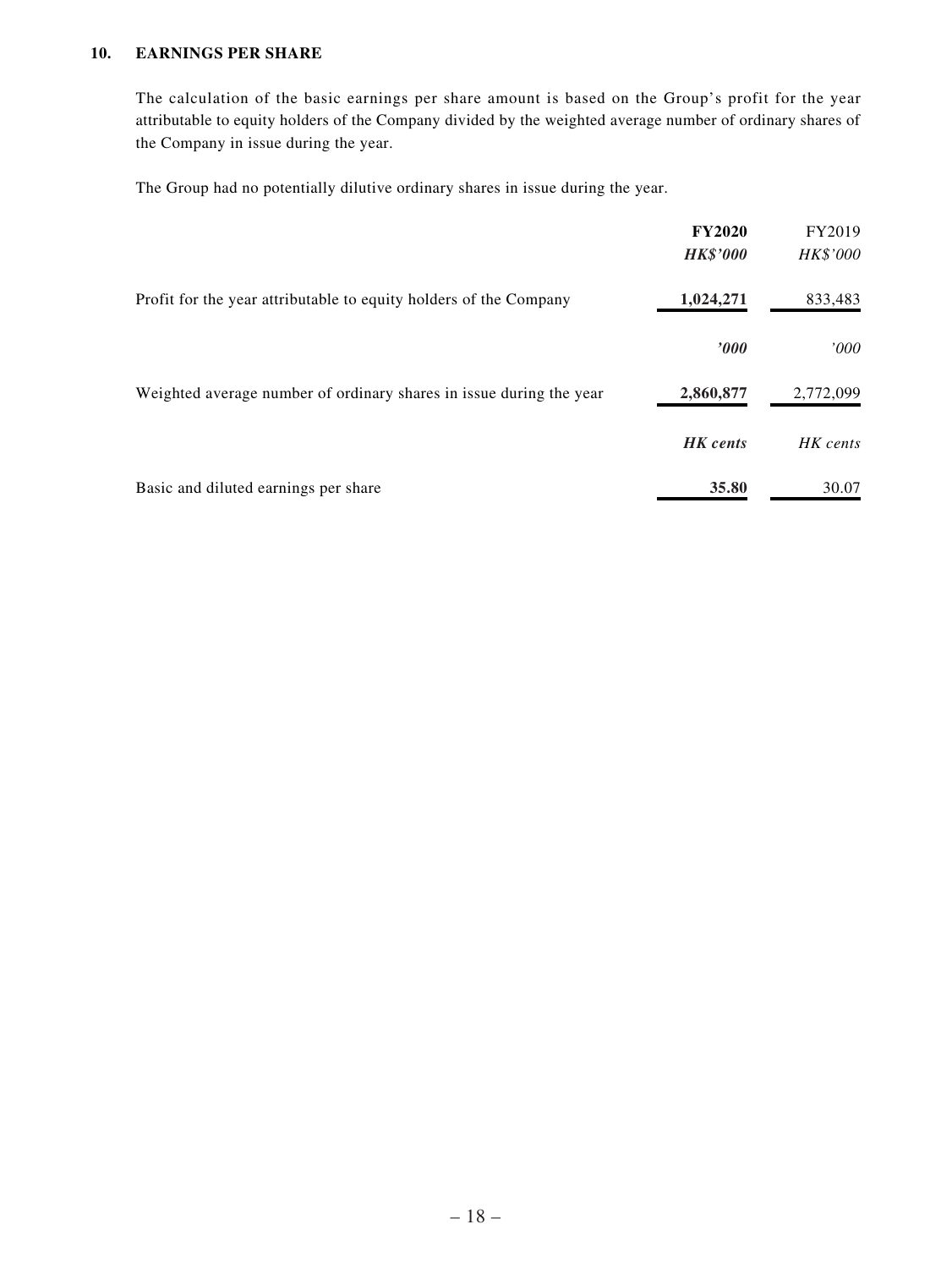### **11. TRADE AND OTHER RECEIVABLES**

#### **Group**

|                                       | At              | At          |
|---------------------------------------|-----------------|-------------|
|                                       | 31 December     | 31 December |
|                                       | 2020            | 2019        |
|                                       | <b>HK\$'000</b> | HK\$'000    |
| Non-current                           |                 |             |
| Trade receivables                     |                 | 4,714       |
| VAT receivables                       | 285,324         | 93,539      |
| Other receivables                     | 4,578           | 7,458       |
| Amounts due from an associate         |                 | 8,181       |
|                                       | 289,902         | 113,892     |
| <b>Current</b>                        |                 |             |
| Trade receivables                     | 1,365,321       | 971,831     |
| Less: Impairment                      | (97, 246)       | (65,902)    |
|                                       | 1,268,075       | 905,929     |
| Other receivables and sundry deposits | 355,727         | 254,116     |
| Less: Impairment                      | (3,521)         |             |
|                                       | 352,206         | 254,116     |
| VAT receivables                       | 141,426         | 153,908     |
| Amounts due from an associate         | 17,614          | 7,587       |
| Prepayments                           | 186,376         | 85,425      |
|                                       | 1,965,697       | 1,406,965   |
| Contingent consideration receivable   |                 | 7,708       |
|                                       | 1,965,697       | 1,414,673   |
| Total                                 | 2,255,599       | 1,528,565   |

The amounts due from an associate are unsecured and interest-bearing at a rate of 4.75% per annum.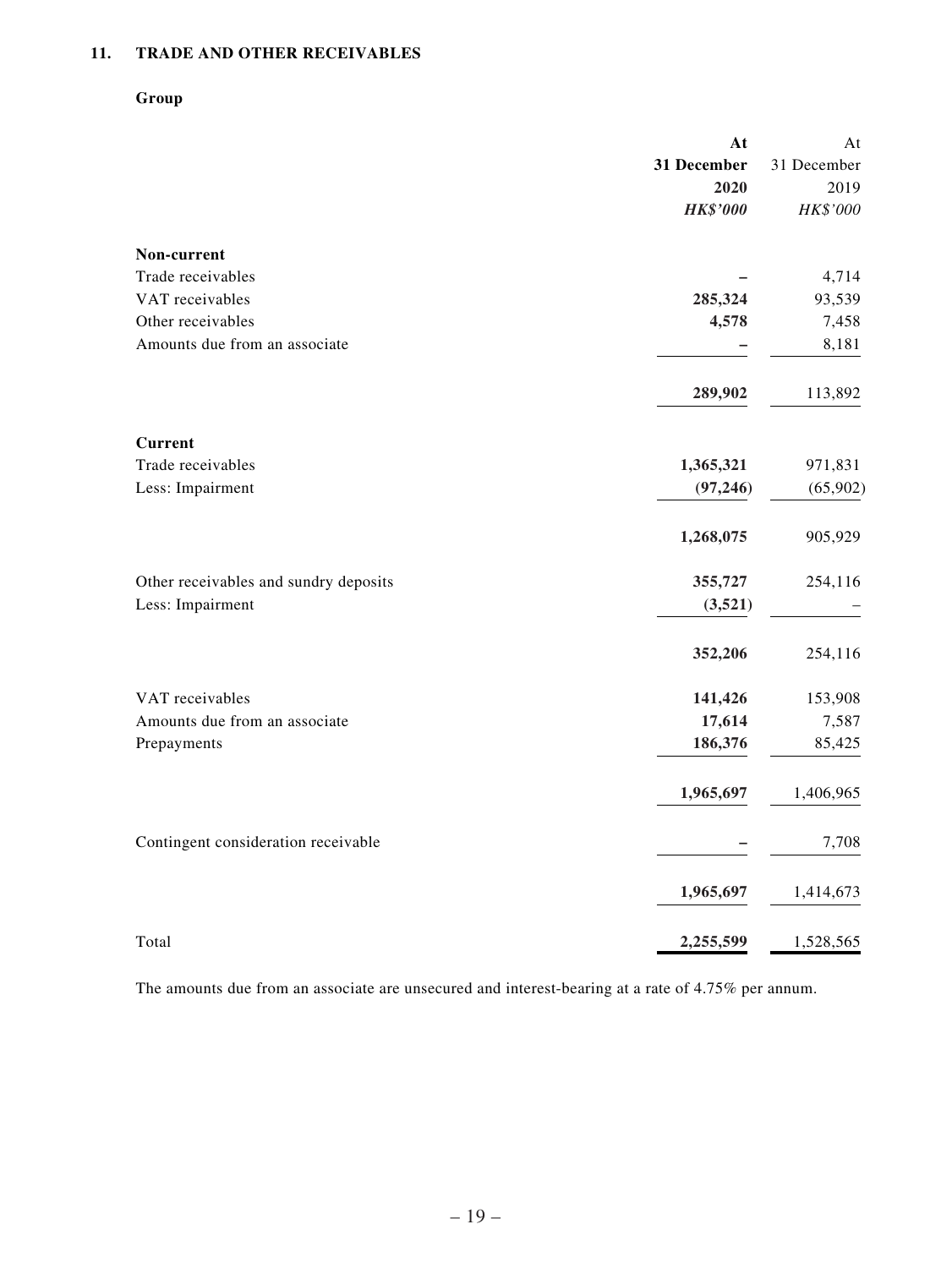#### **11. TRADE AND OTHER RECEIVABLES** *(continued)*

The movements in allowance for expected credit losses of trade receivables are as follows:

#### **Group**

|                                       | At              | At          |
|---------------------------------------|-----------------|-------------|
|                                       | 31 December     | 31 December |
|                                       | 2020            | 2019        |
|                                       | <b>HK\$'000</b> | HK\$'000    |
| At the beginning of the year          | 65,902          | 49,888      |
| Impairment losses recognised (note 7) | 25,492          | 17,314      |
| Exchange realignment                  | 5,852           | (1,300)     |
| At the end of the year                | 97,246          | 65,902      |

The ageing analysis of trade receivables, based on the date of invoice (or date of revenue recognition, if earlier) and net of provision, as at the end of the reporting period is as follows:

#### **Group**

|                                         | At              | At          |
|-----------------------------------------|-----------------|-------------|
|                                         | 31 December     | 31 December |
|                                         | 2020            | 2019        |
|                                         | <b>HK\$'000</b> | HK\$'000    |
| Within 1 month                          | 448,151         | 517,087     |
| More than 1 month but within 2 months   | 125,719         | 80,356      |
| More than 2 months but within 4 months  | 165,675         | 71,936      |
| More than 4 months but within 7 months  | 106,074         | 73,728      |
| More than 7 months but within 13 months | 164,376         | 56,103      |
| More than 13 months                     | 258,080         | 111,433     |
|                                         | 1,268,075       | 910,643     |

Trade receivables are due within 30 to 90 days from the date of billing. Trade receivables past due amounting to HK\$5,035,000 and HK\$4,714,000 as at 31 December 2020 and 2019, respectively, will be settled by instalments in 2021 pursuant to the repayment schedules agreed by certain local government authorities.

Included in "Trade and other receivables" of the Group as at 31 December 2020 and 2019 were trade receivables of HK\$1,268,075,000 and HK\$910,643,000, respectively, of which (a) HK\$25,068,000 and HK\$70,615,000, respectively, were due from a non-controlling shareholder of a non wholly-owned subsidiary, (b) HK\$13,596,000 and HK\$11,072,000, respectively, were due from a related company of a non wholly-owned subsidiary, and (c) HK\$61,525,000 and HK\$57,803,000, respectively, were due from a fellow subsidiary.

Included in "Other receivables and sundry deposits" of the Group as at 31 December 2020 and 2019 were consideration receivables of HK\$11,043,000 and HK\$19,079,000, due from third parties arising from the disposals of service concession rights held by Suqian City Cheng Bei Water Treatment Co., Ltd. and Suqian City Cheng Bei Wastewater Treatment Co., Ltd. years ago, for which impairment of HK\$3,521,000 was provided as at 31 December 2020 (31 December 2019: nil).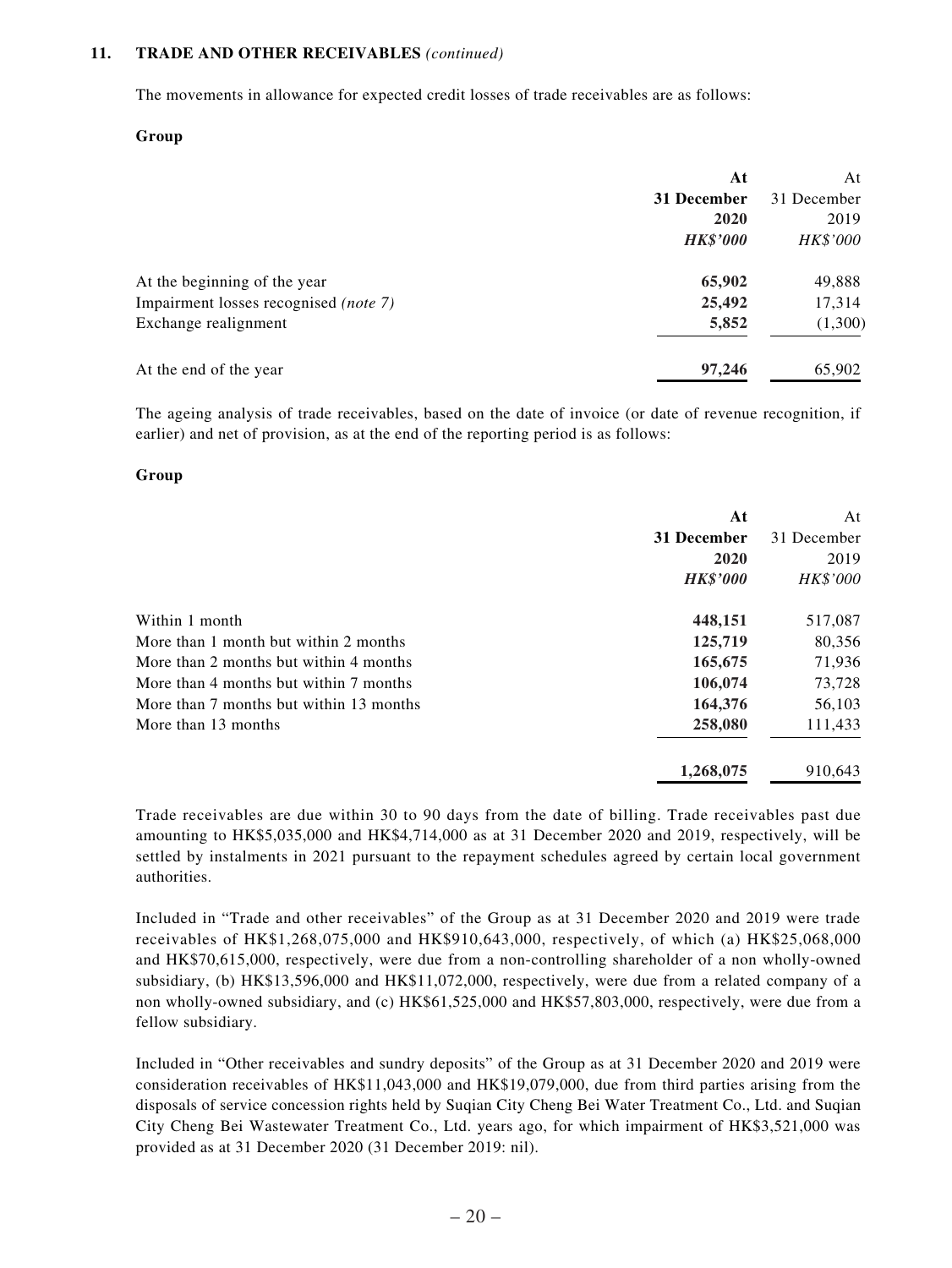#### **12. CONTRACT ASSETS**

#### **Group**

|                           |              | At              | At          |
|---------------------------|--------------|-----------------|-------------|
|                           |              | 31 December     | 31 December |
|                           |              | 2020            | 2019        |
|                           | <b>Notes</b> | <b>HK\$'000</b> | HK\$'000    |
| Non-current               |              |                 |             |
| Service concession assets | (a)          | 17,360,815      | 14,144,440  |
| Less: impairment          | (c)          | (12, 195)       |             |
|                           |              | 17,348,620      | 14,144,440  |
| <b>Current</b>            |              |                 |             |
| Service concession assets | (a)          | 1,679,084       | 1,360,370   |
| Less: impairment          | (c)          | (1,179)         |             |
|                           |              | 1,677,905       | 1,360,370   |
| Other contract assets     | (b)          | 3,282           | 28,835      |
|                           |              | 1,681,187       | 1,389,205   |
| Total                     |              | 19,029,807      | 15,533,645  |

(a) Included in "Contract assets" as at 31 December 2020 and 2019 are amounts of HK\$549,290,000 and HK\$542,172,000 respectively, which are due from a non-controlling shareholder of a non whollyowned subsidiary, and amounts of HK\$789,747,000 and HK\$730,733,000, respectively, which are due from a related company of a non wholly-owned subsidiary.

Contract assets as at 31 December 2020 and 2019 totaling HK\$19,039,899,000 and HK\$15,504,810,000, respectively, bear interest at rates ranging from 4.90% to 7.83% and 4.90% to 7.83%, respectively, per annum. As at 31 December 2020 and 2019, HK\$8,677,273,000 and HK\$8,120,095,000, respectively, related to the service concession arrangements with operation commenced. The amounts for the service concession arrangements are not yet due for payment and will be settled by revenue to be generated during the operating periods of the service concession arrangements. Amounts billed will be transferred to trade receivables.

(b) The balance as at 31 December 2020 and 2019 comprised contract assets arising from performance under construction management service contract. Such contracts include payment schedules which require stage payments over the service periods once milestones are reached.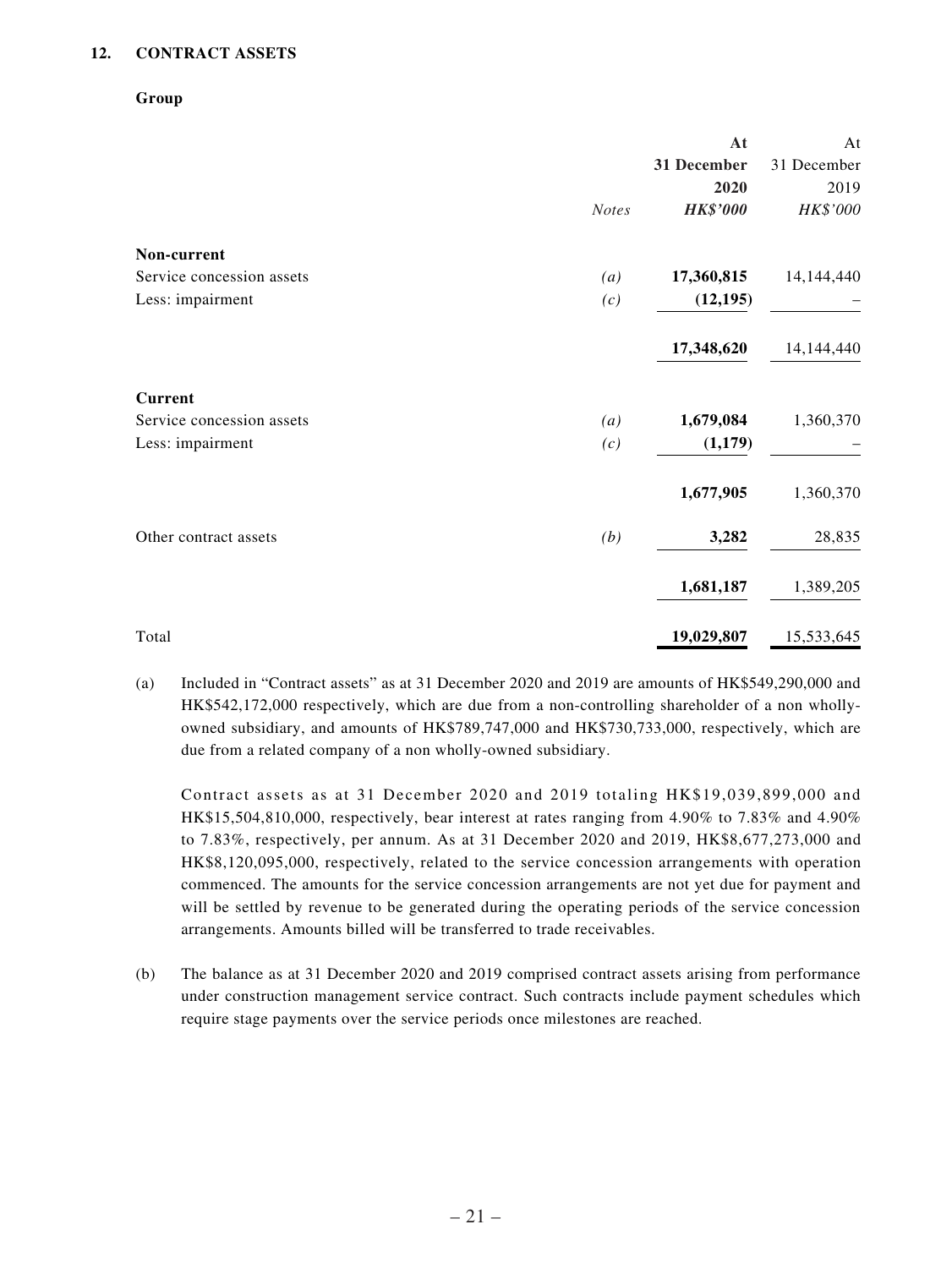#### **12. CONTRACT ASSETS** *(continued)*

#### (c) Impairment assessment

As at 31 December 2020, HK\$13,374,000 (31 December 2019: nil) was recognised as an allowance for expected credit losses on contract assets.

The movements in the provision for impairment of contract assets are as follows:

#### **Group**

|                                       | At              | At          |
|---------------------------------------|-----------------|-------------|
|                                       | 31 December     | 31 December |
|                                       | 2020            | 2019        |
|                                       | <b>HK\$'000</b> | HK\$'000    |
| At the beginning of the year          |                 |             |
| Impairment losses recognised (note 7) | 12,695          |             |
| Exchange realignment                  | 679             |             |
| At the end of the year                | 13,374          |             |

As at 31 December 2020 and 2019, certain of the Group's concession rights of the environmental water projects (comprising concession rights of intangible assets, contract assets and trade receivables) with aggregated carrying amounts of HK\$3,627,759,000 and HK\$2,799,359,000, respectively, were pledged to secure the banking facilities granted to the Group and the issuance of the ABS.

#### **13. OTHER FINANCIAL ASSETS**

#### **Group**

|                                           | At              | At          |
|-------------------------------------------|-----------------|-------------|
|                                           | 31 December     | 31 December |
|                                           | 2020            | 2019        |
|                                           | <b>HK\$'000</b> | HK\$'000    |
| Unlisted investments, at fair value       | 409,147         | 431,035     |
| Unlisted equity investment, at fair value | 34,051          | 31,010      |
|                                           | 443,198         | 462,045     |

As at 31 December 2020 and 2019, the above unlisted investments were wealth management products issued by financial institutions in Hong Kong and the above unlisted equity investment represents the 6% equity interest in Yancheng CCCC Shanghai Dredging Water Environment Investment Co., Ltd.. They were mandatorily classified as financial assets at fair value through profit or loss as their contractual cash flows are not solely payments of principal and interest.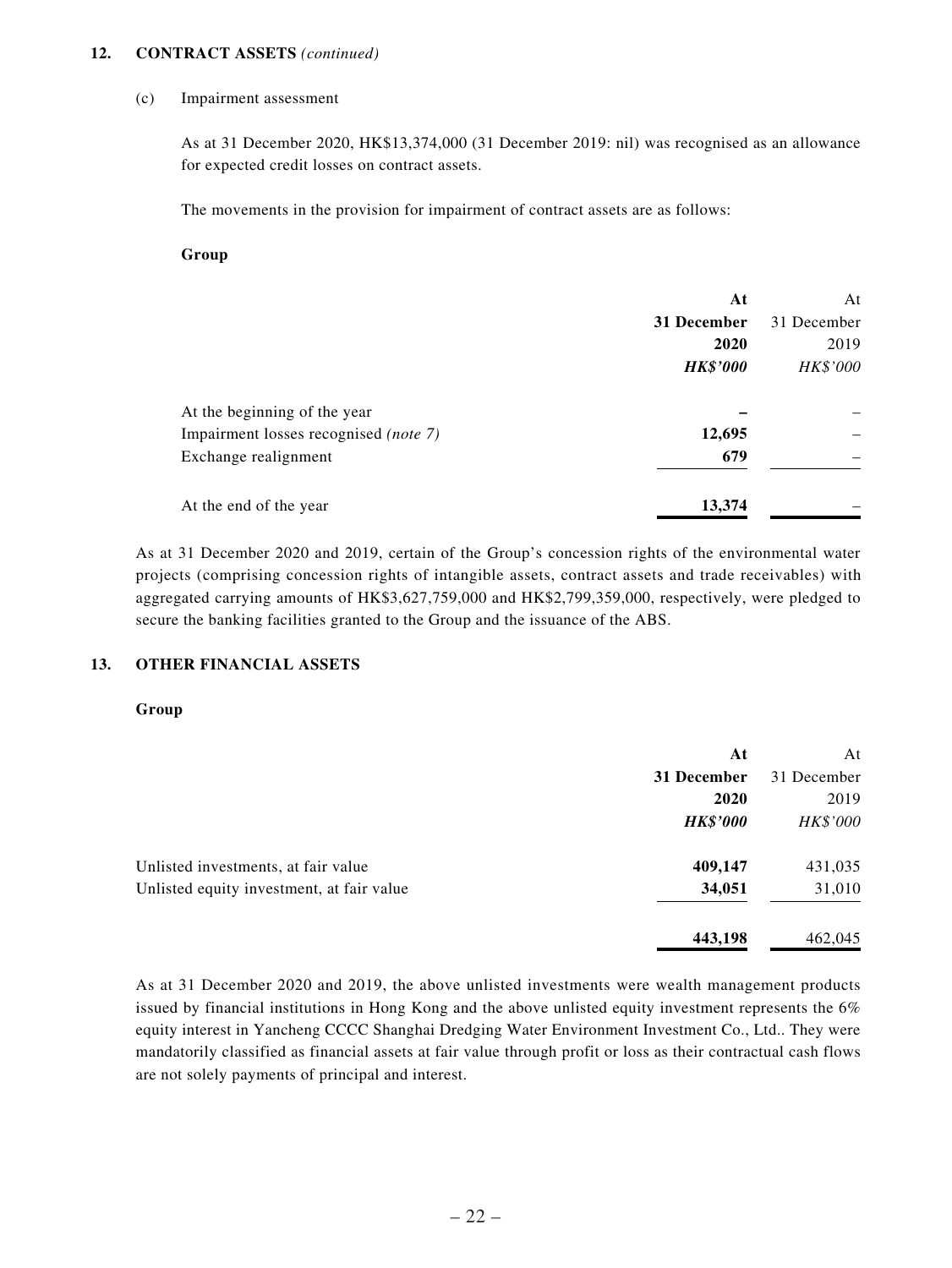#### **14. CASH AND CASH EQUIVALENTS**

#### **Group**

|                                | At              | At          |
|--------------------------------|-----------------|-------------|
|                                | 31 December     | 31 December |
|                                | 2020            | 2019        |
|                                | <b>HK\$'000</b> | HK\$'000    |
| Cash on hand and bank balances | 1,702,855       | 2,052,250   |
| Pledged bank deposits          | 16,675          | 22,553      |
|                                | 1,719,530       | 2,074,803   |

Included in "Cash and cash equivalents" of the Group as at 31 December 2020 and 2019 are deposits of HK\$253,470,000 and HK\$81,584,000, respectively, placed with a related party bank, which is a fellow subsidiary of the Company.

#### **15. TRADE AND OTHER PAYABLES**

#### **Group**

|                                                      | At              | At              |
|------------------------------------------------------|-----------------|-----------------|
|                                                      | 31 December     | 31 December     |
|                                                      | 2020            | 2019            |
|                                                      | <b>HK\$'000</b> | <b>HK\$'000</b> |
| Trade payables                                       | 1,796,446       | 1,959,851       |
| Dividend payable to a non-controlling shareholder of |                 |                 |
| a non wholly-owned subsidiary                        | 17,025          | 20,931          |
| Interest payable                                     | 85,745          | 84,858          |
| Payable for acquisition                              | 9,713           | 9,094           |
| Tax payables                                         | 23,103          | 27,690          |
| Other creditors and accrued expenses                 | 608,906         | 370,060         |
|                                                      | 2,540,938       | 2,472,484       |

Included in "Trade and other payables" are trade payables with the following ageing analysis based on the date of invoice as at the end of the reporting period:

#### **Group**

|                 | At              | At          |
|-----------------|-----------------|-------------|
|                 | 31 December     | 31 December |
|                 | 2020            | 2019        |
|                 | <b>HK\$'000</b> | HK\$'000    |
| Within 6 months | 1,289,456       | 1,525,166   |
| Over 6 months   | 506,990         | 434,685     |
|                 | 1,796,446       | 1,959,851   |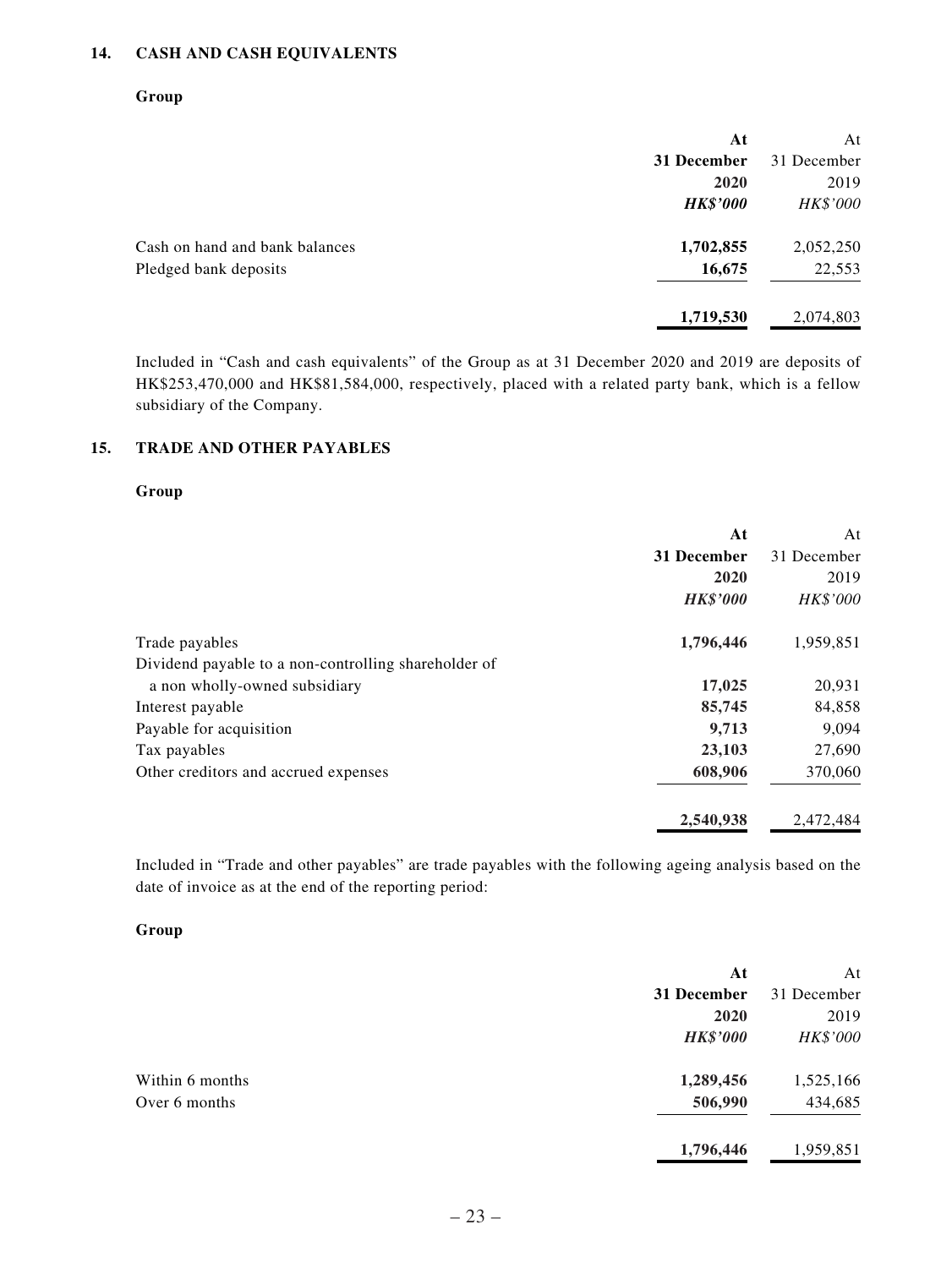#### **15. TRADE AND OTHER PAYABLES** *(continued)*

Trade payables totalling HK\$1,085,901,000 and HK\$1,627,065,000 as at 31 December 2020 and 2019, respectively, represent construction payables for the Group's build-operate-transfer, build-own-operate, and transfer-operate-transfer arrangements. The construction payables are not yet due for payment.

Included in "Trade payables" of the Group as at 31 December 2020 and 2019 were trade payables of HK\$1,355,000 and HK\$2,218,000, respectively, due to a non-controlling shareholder of a non wholly-owned subsidiary, which are unsecured, interest-free and repayable on credit terms similar to those offered by the non-controlling shareholder to its major customers.

Included in "Trade payables" of the Group as at 31 December 2020 and 2019 were trade payables of HK\$6,962,000 and HK\$8,361,000, respectively, due to an associate, which are unsecured, interest-free and repayable on credit terms similar to those offered by the associate to its major customers.

Included in "Other creditors and accrued expenses" of the Group as at 31 December 2020 and 2019 was a guarantee deposit of HK\$14,148,000 and HK\$14,240,000, respectively, from a former director of a subsidiary.

#### **16. SHARE CAPITAL**

#### **Group and Company**

|                                                          | At                        | At                        |
|----------------------------------------------------------|---------------------------|---------------------------|
|                                                          | 31 December               | 31 December               |
|                                                          | 2020                      | 2019                      |
|                                                          | <b>HK\$'000</b>           | HK\$'000                  |
| Authorised:                                              |                           |                           |
| 10,000,000,000 ordinary shares of HK\$1.00 each          | 10,000,000                | 10,000,000                |
| Issued and fully paid:                                   |                           |                           |
| $2,860,876,723$ ordinary shares of HK\$1.00 each         | 2,860,877                 | 2,860,877                 |
|                                                          | No. of shares<br>$\bm{v}$ | Amount<br><b>HK\$'000</b> |
| Issued and fully paid:                                   |                           |                           |
| At 31 December 2019, 1 January 2020 and 31 December 2020 | 2,860,877                 | 2,860,877                 |

The Group and the Company did not have any treasury shares as at 31 December 2020 and 2019.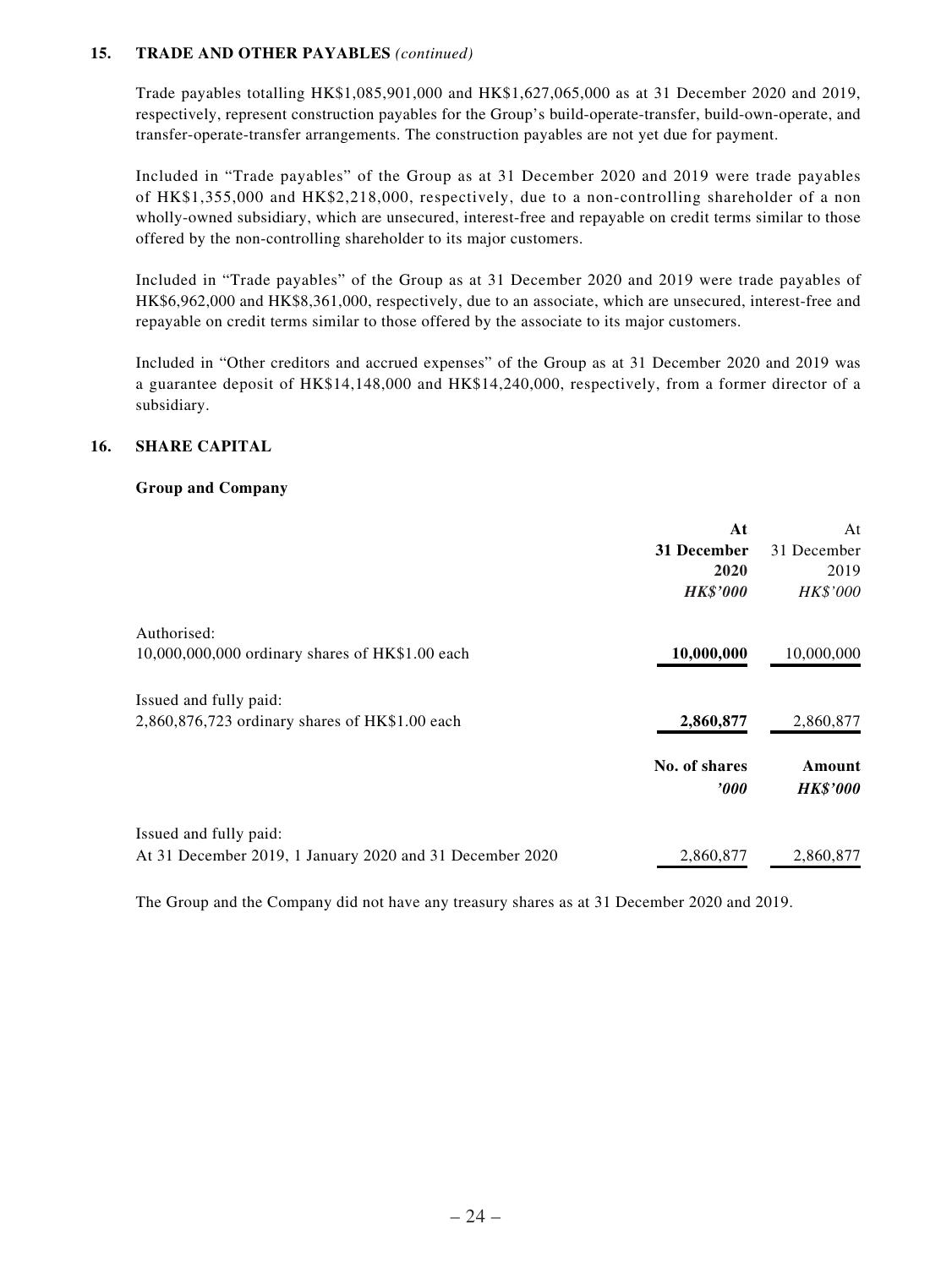#### **17. EVENTS AFTER THE REPORTING PERIOD**

On 15 January 2021, the Company announced its completion of the issuance of the second tranche of MTN to institutional investors in the inter-bank bond market of the PRC, with a principal amount of RMB1,000,000,000, a maturity period of 3 years and an interest rate of 3.75%. The proceeds from such issuance will be used to replenish working capital of the Company's subsidiaries.

On 21 January 2021, a subsidiary of the Company entered into certain agreements to purchase 65% equity interest in Tianjin Binhai New Area Huantang Sewage Treatment Co., Ltd. ("Tianjin Huantang") for a cash consideration of RMB666,335,724 (the "TJ Transaction"). After completion of the TJ Transaction, Tianjin Huantang will continue to hold and operate waste water treatment and reusable water projects with an aggregate daily water treatment capacity of  $220,000$  m<sup>3</sup> and will become a non-wholly owned subsidiary of the Company. Further details about the TJ Transaction are provided in the Company's announcement dated 22 January 2021.

On 25 January 2021, the Company announced that its subsidiary had entered into a supplementary agreement to secure the Huaiyin Eastern District Waste Water Treatment Project Phase II (the "Huaiyin Project Phase II") based on a build-operate-transfer model with an investment amount of approximately RMB150 million. The Huaiyin Project Phase II has a designed daily waste water treatment capacity of  $50,000$  m<sup>3</sup> and a concession period that will expire in July 2050. Its discharged water will comply with the national Grade 1A standard according to the Discharge Standard of Pollutants for Municipal Wastewater Treatment Plant (GB18918-2002).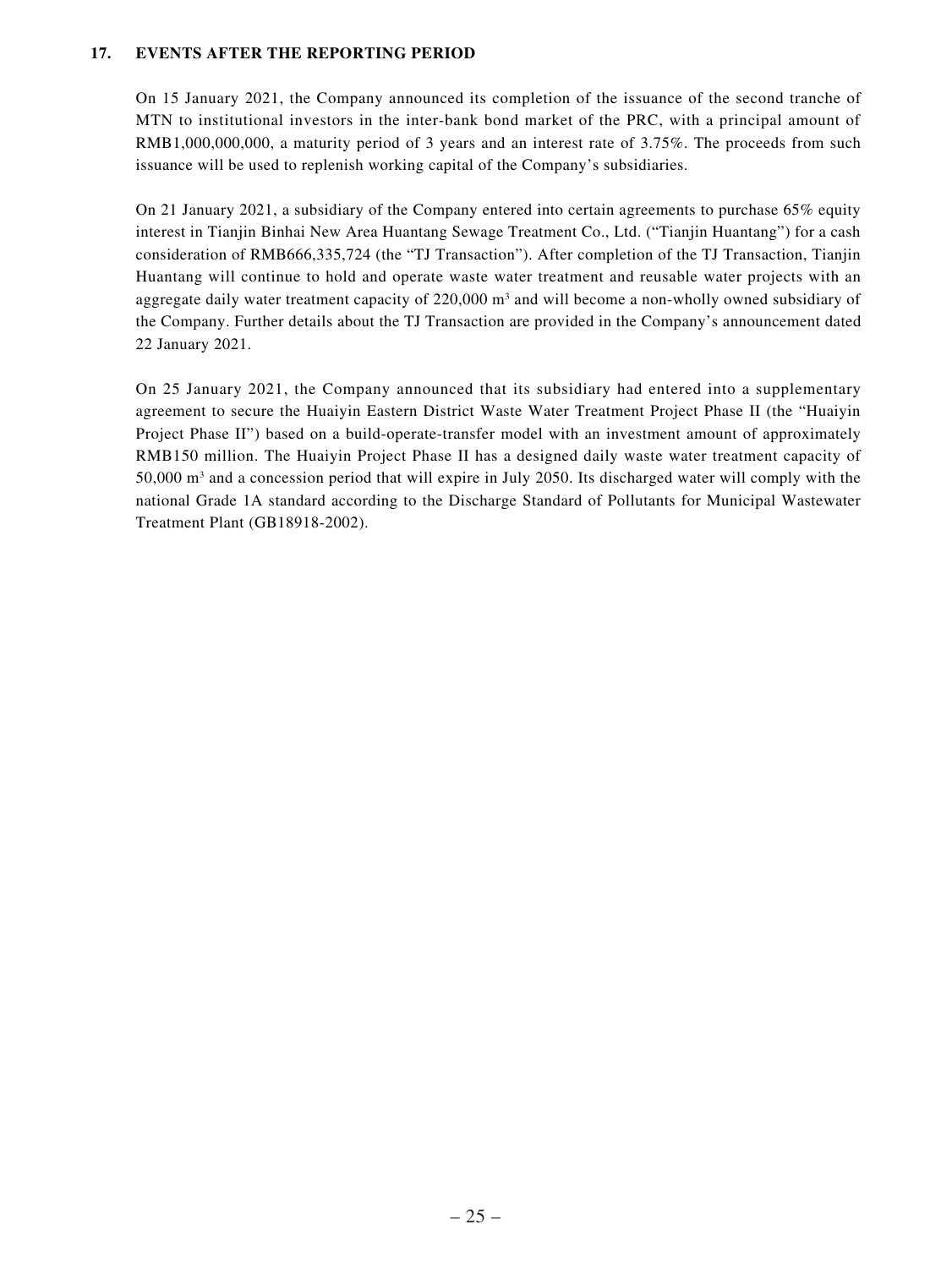#### **MANAGEMENT DISCUSSION AND ANALYSIS**

#### **Business Review and Prospects**

#### *Operating Results*

During FY2020, the unexpected outbreak and spread of the novel coronavirus ("COVID-19") added uncertainty to the complex international macro-environment. The PRC government fostered a new development paradigm with domestic circulation as the mainstay and the domestic and international circulations reinforcing each other. In the meantime, through effective pandemic control and sound progress in economic and social development, China has outshined other major global economies in achieving a stable economic recovery, boosting market vitality and ensuring people's livelihood. During the last year of the "13th Five-Year Plan", China accomplished the phased goal set for pollution prevention and control, significantly improving ecological and environmental quality. In addition, China achieved its 2020 carbon emission target ahead of schedule. During the year under review, despite the impact of the COVID-19 pandemic on various businesses to a varying degree, China reiterated the great attention it places on ecological and environmental management and protection. It rolled out a series of important policies and plans to further specify the focus of sub-sectors in the ecological and environmental protection industry in order to drive a rational and healthy industrial growth, propel the industry, unleash its potential and break new ground.

Amid the opportunities and challenges in the external environment, the Group, during the year under review, focused on the "Innovation-driven Development" ethos and upheld the business philosophy of "pursuing stability with good progress and seeking opportunities amid changes". It made a concerted effort to steadily forge ahead with market expansion, project construction, operations management and technological research and development ("R&D"). As a result, the Group made good progress in the synergy and development of asset-light and asset-heavy businesses, refined management and expansion of financing channels. In addition, the Group demonstrated a stable progress in its overall business, thereby further cementing its fully-fledged business coverage and full industry chain in the area of water environment management.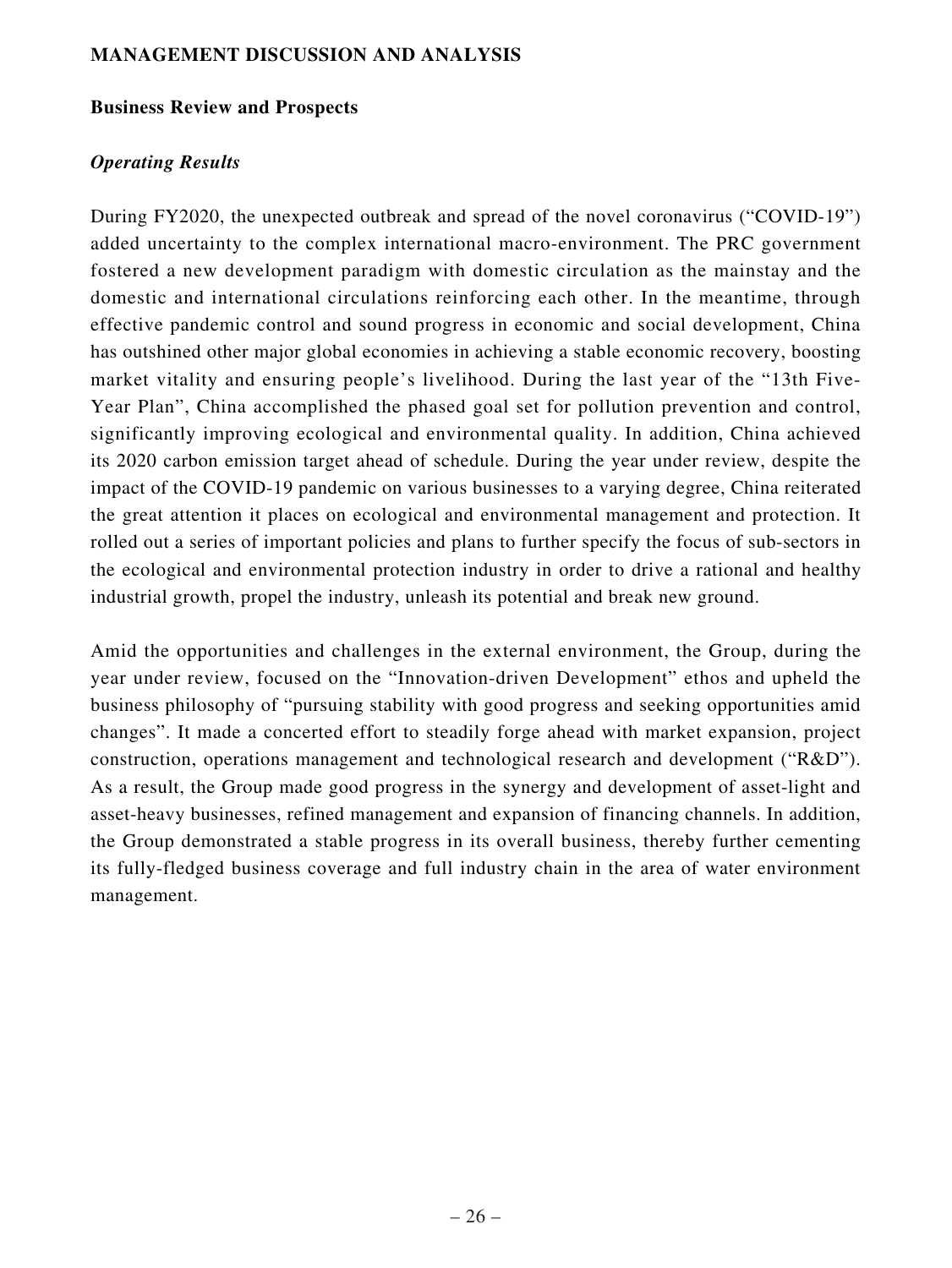As at 31 December 2020, the Group invested in and held 138 environmental protection projects, commanding a total investment of approximately RMB24.68 billion. In addition, it undertook 3 engineering, procurement and construction ("EPC") projects, the total contract sum of which amounted to approximately RMB207 million, and 2 operation and management ("O&M") projects. A summary of the number of projects and water treatment/supply capacity is set out below:

| Project Type <sup>(1)</sup>                              | Number of<br><b>Projects</b> | Water<br>Treatment/<br><b>Supply</b><br>Capacity<br>$(m^3/day)$ |
|----------------------------------------------------------|------------------------------|-----------------------------------------------------------------|
| Municipal waste water treatment projects <sup>(2)</sup>  | 107                          | 5,175,000                                                       |
| Industrial waste water treatment projects <sup>(2)</sup> | 13                           | 181,000                                                         |
| Reusable water projects                                  | 7                            | 196,600                                                         |
| River-basin ecological restoration projects              | 6                            | 115,000                                                         |
| Water supply projects                                    | 3                            | 250,000                                                         |
| Raw water protection project                             | $\mathbf{1}$                 | 600,000                                                         |
| Leachate treatment project                               | $\mathbf{1}$                 | 600                                                             |
| Waste water source heat pump projects                    | $\overline{2}$               | N/A                                                             |
| <b>Total</b>                                             | 140                          | 6,518,200                                                       |

*Notes:*

(1) EPC projects excluded

(2) O&M projects included

In terms of operating results, with steady operation in FY2020, the Group's revenue amounted to HK\$5.66 billion, representing an increase of 2% from HK\$5.55 billion in FY2019. Earnings before interest, taxes, depreciation and amortisation ("EBITDA") increased by 17% from HK\$1.65 billion in FY2019 to HK\$1.93 billion in FY2020. Profit attributable to equity holders of the Company for FY2020 was HK\$1,024.27 million, up 23% from HK\$833.48 million recorded in FY2019. Basic earnings per share for FY2020 were HK35.80 cents, indicating an increase of HK5.73 cents from HK30.07 cents in FY2019. Gross profit margin stood at 39%, representing an increase of 5 percentage points from FY2019. The Group has ready access to diverse financing channels, holds quality assets and sufficient funds with a reasonable gearing ratio, and is in a healthy financial position.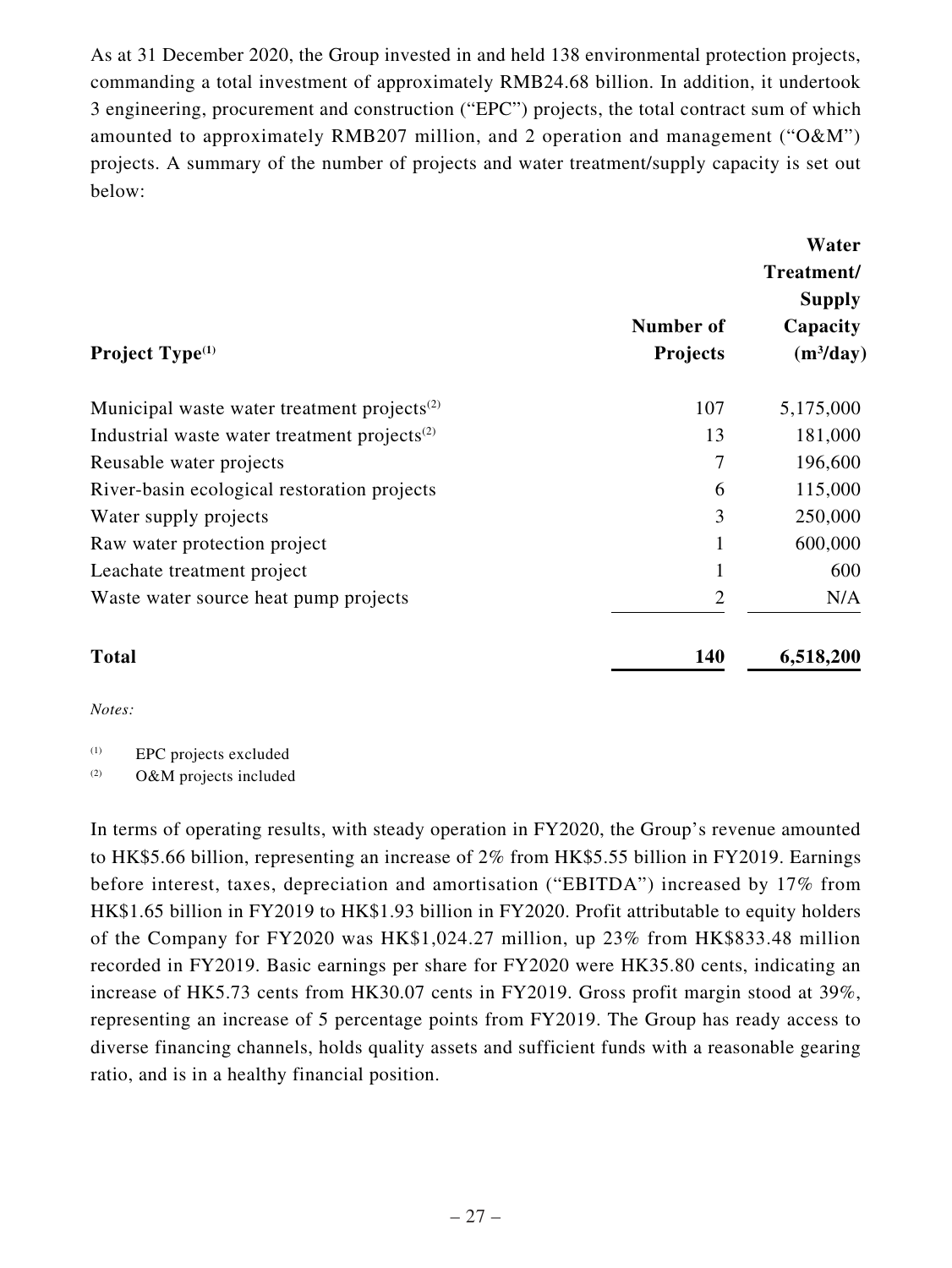In relation to market expansion, during the year under review, the Group focused on traditional business sectors like waste water treatment, and continued solidifying its market position in regions such as the Yangtze River Economic Belt and the Bohai Economic Rim. In FY2020, the Group secured 9 new projects, commanding a total investment of approximately RMB1.19 billion, in addition to 1 EPC project and 1 O&M project. Such projects contribute an additional designed daily waste water treatment capacity (inclusive of the O&M project and exclusive of the EPC project) of 290,000 m<sup>3</sup> and an additional daily reusable water supply capacity of  $30,000 \text{ m}^3$ .

In relation to project construction, during the year under review, the Group was dedicated to implementing the joint prevention and control mechanisms amid the COVID-19 pandemic, to achieve an effective pandemic control and business continuity. By ensuring the staff's health and safety, as well as complying with the relevant regulations of government authorities at all levels, the Group managed to proceed with its construction work in an orderly manner. In FY2020, the Group had 15 projects that commenced construction (inclusive of 1 EPC project), with a designed daily waste water treatment capacity of  $340,000$  m<sup>3</sup>, a designed daily reusable water supply capacity of 83,000  $\mathrm{m}^3$ , and a designed daily water supply capacity of 600,000  $\mathrm{m}^3$ ; a total of 8 projects completed construction and commenced operation, with a designed daily waste water treatment capacity of 230,000  $m^3$ , a designed daily reusable water supply capacity of 40,000  $m^3$ , and a designed daily sludge treatment capacity of 200 tonnes; 28 projects commenced construction in succession (inclusive of EPC projects), with a designed daily water treatment capacity of 1,371,500 m<sup>3</sup>. As at 31 December 2020, the Group had 9 projects in the preparatory stage, with a designed daily water treatment capacity of 312,000 m<sup>3</sup>.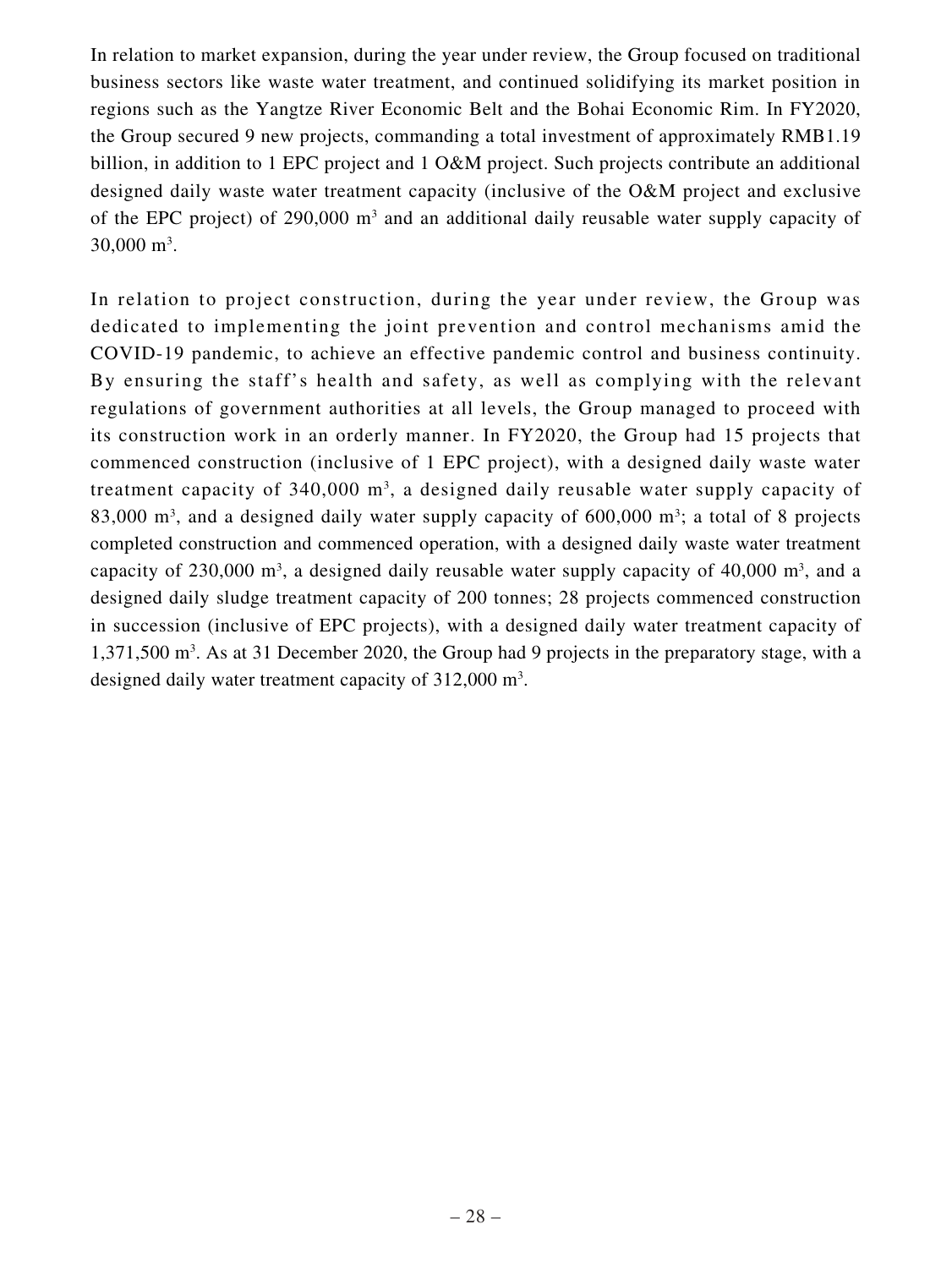In relation to operations management, during the year under review, the Group set "zero work safety accident and zero excessive discharge of pollutants" as its target, and ensured that its operating projects operated stably and were in compliance with the relevant discharge standards. During the critical period of the COVID-19 pandemic, the Group responded swiftly by carrying out effective pandemic prevention and control measures. Not only did the Group ensure zero infection of its staff, but also it established a multi-level managerial and coordination mechanism involving the headquarter, the regional management centers and the project companies. As a result, the Group's projects operated at full swing, providing highquality water treatment services to the local communities. In addition, the Group continued undertaking various measures, including improving its rules and guidances, studying relevant policies, and exploring new controlling parameters and models, in order to further standardise its operations and refine its management. It organised various activities related to safe production, such as training and rehearsals, to strengthen the staff's safety awareness and build a strong line of defense for safe production. While enhancing the effort to implement the "Intelligent Water" management system, the Group published the "China Everbright Water Limited Intelligent Water Whitepaper", which analyses and discusses the application scenarios, technical options and implementation methods relating to "Intelligent Water" in the future. During the year under review, a total of 3 waste water treatment plants of the Group received regulatory approval for tariff hikes, ranging from 9% to 26%, and subsidies of RMB125.32 million in total were granted to the Group.

In relation to technological R&D, during the year under review, the Group adhered to the philosophy of "Innovation-driven Development" and leveraged on technologies to drive the development of asset-light businesses, boosting the effort in providing technology services and products for external markets. In FY2020, the Group secured a number of projects from internal and external clients to provide its in-house developed technological processes, with a total contract sum of approximately RMB168 million. Meanwhile, the Group proactively participated in the development of multiple industry standards, and constantly applied for the relevant qualifications. The Group's R&D subsidiary in Nanjing City was recognised as a technological research center for advanced waste water treatment technologies in the city, while the Group's Shenzhen subsidiary was recognised as a high-tech enterprise. During the year under review, the Group was granted 25 patents (including 22 utility models, 1 invention patent, 1 software copyright and 1 design patent).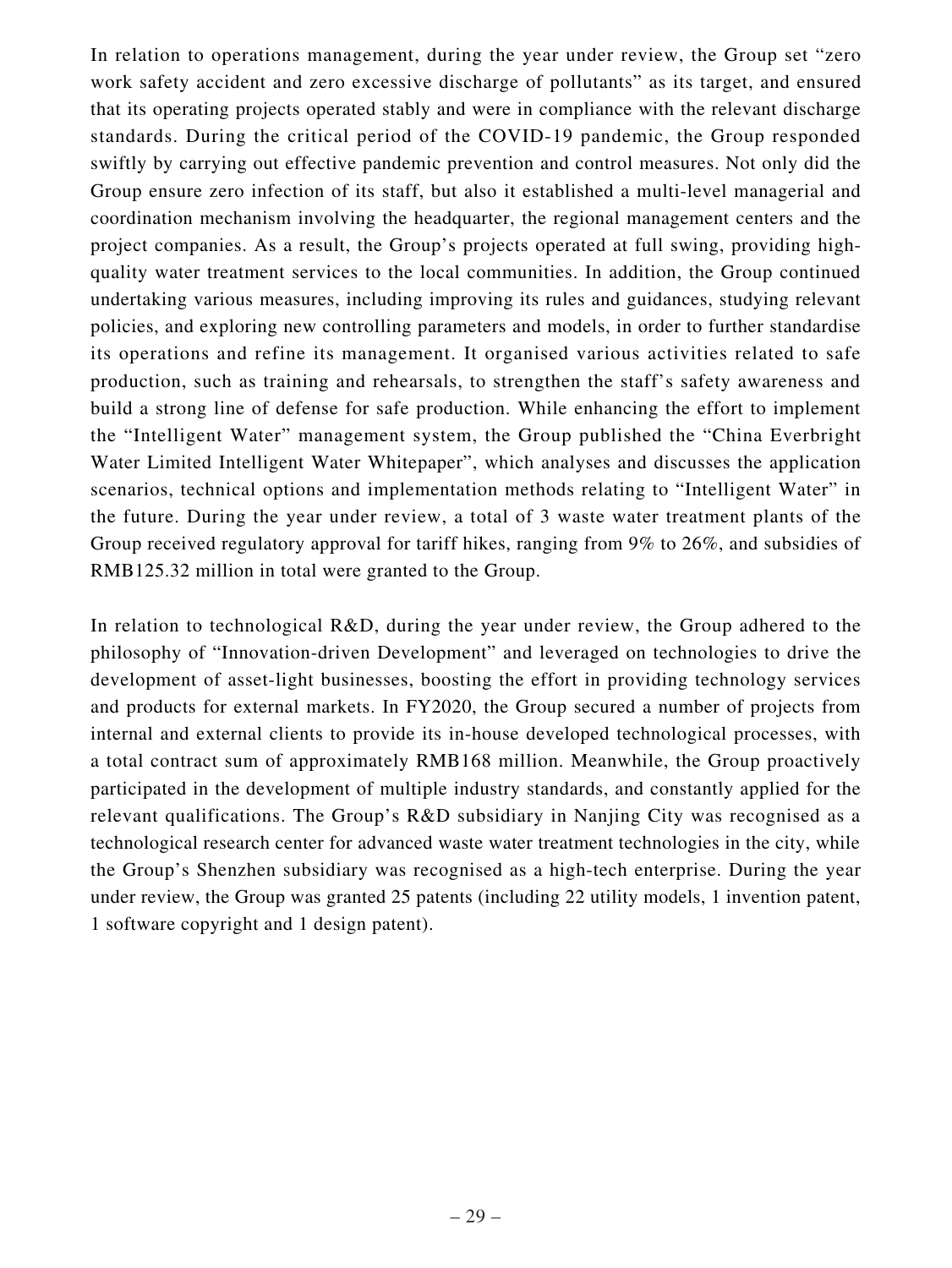In relation to the capital market, during the year under review, the Group achieved good progress in exploring various financing channels to facilitate its business development. In June 2020, the Company issued its first ABS to qualified investors in mainland China with a size of issue of RMB300 million (including the preference ABS and the subordinate ABS). The proceeds from the ABS issuance were used to replenish the working capital of the Group. In August 2020, the Company issued its first tranche of MTN, with a principal amount of RMB1 billion, to institutional investors in the inter-bank bond market in mainland China. The proceeds from the MTN issuance were used to replenish the working capital of the Company's subsidiaries. The issuance of the ABS and the first tranche of MTN helped optimise the Group's financing structure and kept its financial costs within a reasonable range. In addition, the Group continued its regular reviews on the loan structure and financing costs and made appropriate adjustment when necessary, laying a solid capital foundation for the Group's sustainable development in the future.

In addition to pursuing economic efficiency, the Group strived to fulfill its corporate social responsibility, staying committed to an all-win situation for the economy, society and environment. During the COVID-19 pandemic, the Group put the protection of water environmental safety as its top priority, and mobilised manpower and supplies to support its frontline staff to fight against the pandemic. It provided uninterrupted waste water treatment services in the project service areas and ensured the stable operation of all projects in compliance with the relevant discharge standards. At the same time, the Group helped the local governments to properly treat medical waste water and waste water from quarantined locations, which effectively prevented secondary virus transmission through waste water and other types of waste. In addition, the Group's project companies actively participated in local voluntary activities in relation to pandemic prevention and control. The Group donated money and supplies, and worked hand-in-hand with the local governments and communities to overcome difficulties. Given the regular pandemic control during the post-pandemic period, the Group has been more flexible and innovative in opening up its environmental protection facilities for public visits. Although the on-site public visits were suspended due to the pandemic, the Group's projects launched online activities to promote environmental protection, such as the webcast of the "Poetry Contest Themed with Environmental Protection on World Environment Day" and the "Science Popularisation Webinar about Pandemic". The project companies of the Group also continued to voluntarily organise regular charitable and public welfare activities, such as donations, charitable visits and poverty alleviation, and actively interacted with the local governments and communities to enhance mutual trust and support. During the year under review, the Group continued opening up its operating projects for public visits and received a total of 543 groups of more than 7,000 visitors from all walks of life.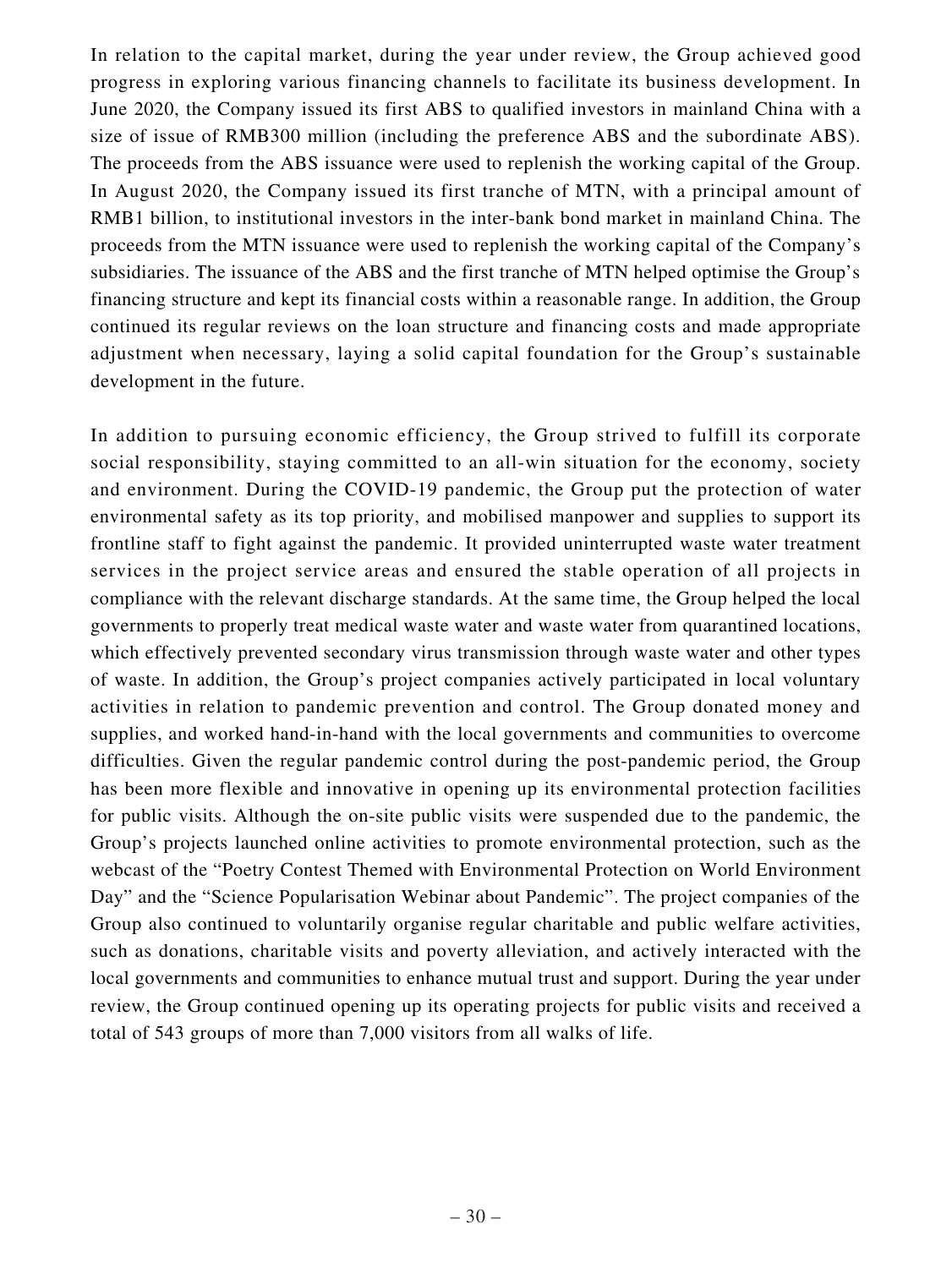During the year under review, the Group received a number of domestic and international awards through dedicated work and unremitting efforts in all aspects. The Group was recognised as one of the "Top 10 Influential Enterprises in China's Water Industry" for the third consecutive year; "The Edge Singapore's Billion Dollar Club 2020" awarded the Company the "Highest Growth in Profit After Tax Over Three Years Award" under the transportation and utilities sector in the Centurion Club Category; and multiple institutions including the Hong Kong stocks channel of "ifeng.com" and Hong Kong media "am730" jointly granted the Company the "ListCo Excellence Award 2020". On the project level, several waste water treatment projects of the Group in Jiangsu and Shandong Provinces were listed in the fourth batch of the "National Environmental Protection Facilities and Urban Waste Water and Waste Treatment Facilities Opened to the Public". There were also a number of operating projects selected as the environmental protection facilities opened to the public at the provincial and municipal levels.

The Company is committed to creating value for and sharing fruitful operating results with the Shareholders. The Board recommended a final dividend of HK6.07 cents (equivalent to 1.04 Sing cents) per ordinary share for FY2020 (FY2019: HK3.74 cents (equivalent to 0.67 Sing cent) per ordinary share), which makes the total dividend for FY2020 amount to HK9.81 cents (equivalent to 1.71 Sing cents) per ordinary share (FY2019: HK7.48 cents (equivalent to 1.32 Sing cents) per ordinary share).

## *Business Prospects*

Stepping into 2021, the outlook of the global macroeconomy remains highly uncertain. The COVID-19 pandemic, trade tensions and economic downturn continue posing headwinds to the global macroeconomy. Nonetheless, China has achieved a rapid economic recovery in 2020 thanks to the effective prevention and control of the pandemic, and such momentum is expected to continue this year.

Amid the complicated global trends and the stable and improving domestic environment in China, China's "14th Five-Year Plan" and long-range goals for 2035 have clearly specified the requirements on ecological environmental protection. Carrying out works relating to peaking carbon dioxide emissions and achieving carbon neutrality have been recognised as one of the eight major tasks for 2021 at the Central Economic Work Conference, in particular the promotion of industrial transformation and upgrading as well as reduction of pollutants and carbon. The water environment management has been elevated to an unprecedented strategic level as an important mission of China's ecological conservation and pollution prevention and control. "High-quality development" will become a key focus for the water environment management industry and the relevant enterprises during the "14th Five-Year Plan" period.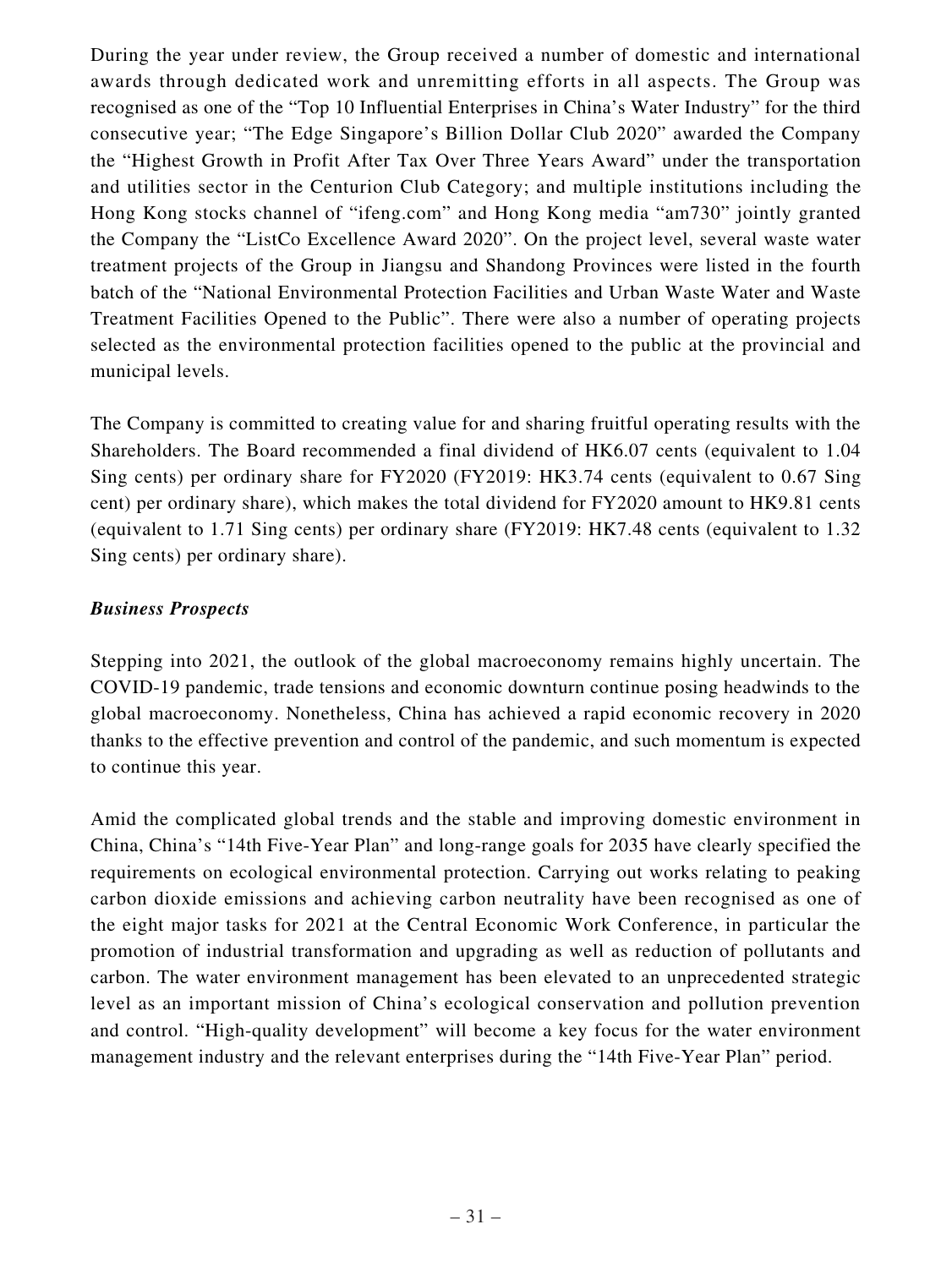It is undeniable that the world still has a long way to go in the COVID-19 battle. The Group will further improve and optimise the relevant rules, procedures and measures, on top of the existing regular pandemic prevention and control system, in order to be well prepared for any unexpected pandemic situations and also improve its safety management proficiencies at all levels in the long-term. In the meantime, the Group will make full efforts as always to protect the staff's health and safety, ensure stable operations of the projects, and safeguard the smooth progress of all construction works. By carrying out all works in an orderly manner, the Group will continue providing stable and high-quality water services to the local communities to safeguard the local water environment.

In this new year, amid uncertainties of the external environment, the Group will seize opportunities arising from the national policies, focusing on national strategic regions such as the Beijing-Tianjin-Hebei region, Bohai Economic Rim, Guangdong-Hong Kong-Macao Greater Bay Area, and Yangtze River Economic Belt; continue its optimisation of the assetlight and asset-heavy allocation to promote the steady improvement of its operating efficiency; pursue development that is led by innovation, in order to fully harness the strength of its technological R&D platform; and accelerate the development of digitalisation across the Group, strengthen refined management and create value by "resource recovery". The Group will leverage on its dual listing status in Singapore and Hong Kong to drive business integration with capital. With the continuous efforts of all the staff who work as a team to overcome challenges, the Group is confident that it will defeat all the obstacles, focus on innovation, forge ahead, and seize the opportunities to fully embark on a new journey of high-quality development.

### **Financial Review**

In FY2020, the revenue of the Group increased by 2% to HK\$5,663.29 million compared with the revenue of HK\$5,550.77 million in FY2019. Gross profit of the Group increased from HK\$1,892.44 million in FY2019 to HK\$2,200.54 million in FY2020, representing an increase of 16%. The profit of the Group increased from HK\$884.73 million in FY2019 to HK\$1,086.36 million in FY2020, representing a rise of 23%. The profit attributable to equity holders of the Company in FY2020 amounted to HK\$1,024.27 million, representing an increase of 23% over FY2019.

|                                  | <b>FY2020</b><br><b>HK\$'000</b> | FY2019<br>HK\$'000 | Increase/<br>(decrease) |
|----------------------------------|----------------------------------|--------------------|-------------------------|
|                                  | (Unaudited)                      | (Unaudited)        | $\%$                    |
| Revenue for the first half year  | 2,120,086                        | 2,485,366          | (15%)                   |
| Profit for the first half year   | 426,562                          | 448,734            | (5%)                    |
| Revenue for the second half year | 3,543,206                        | 3,065,407          | $16\%$                  |
| Profit for the second half year  | 659,802                          | 435,995            | 51%                     |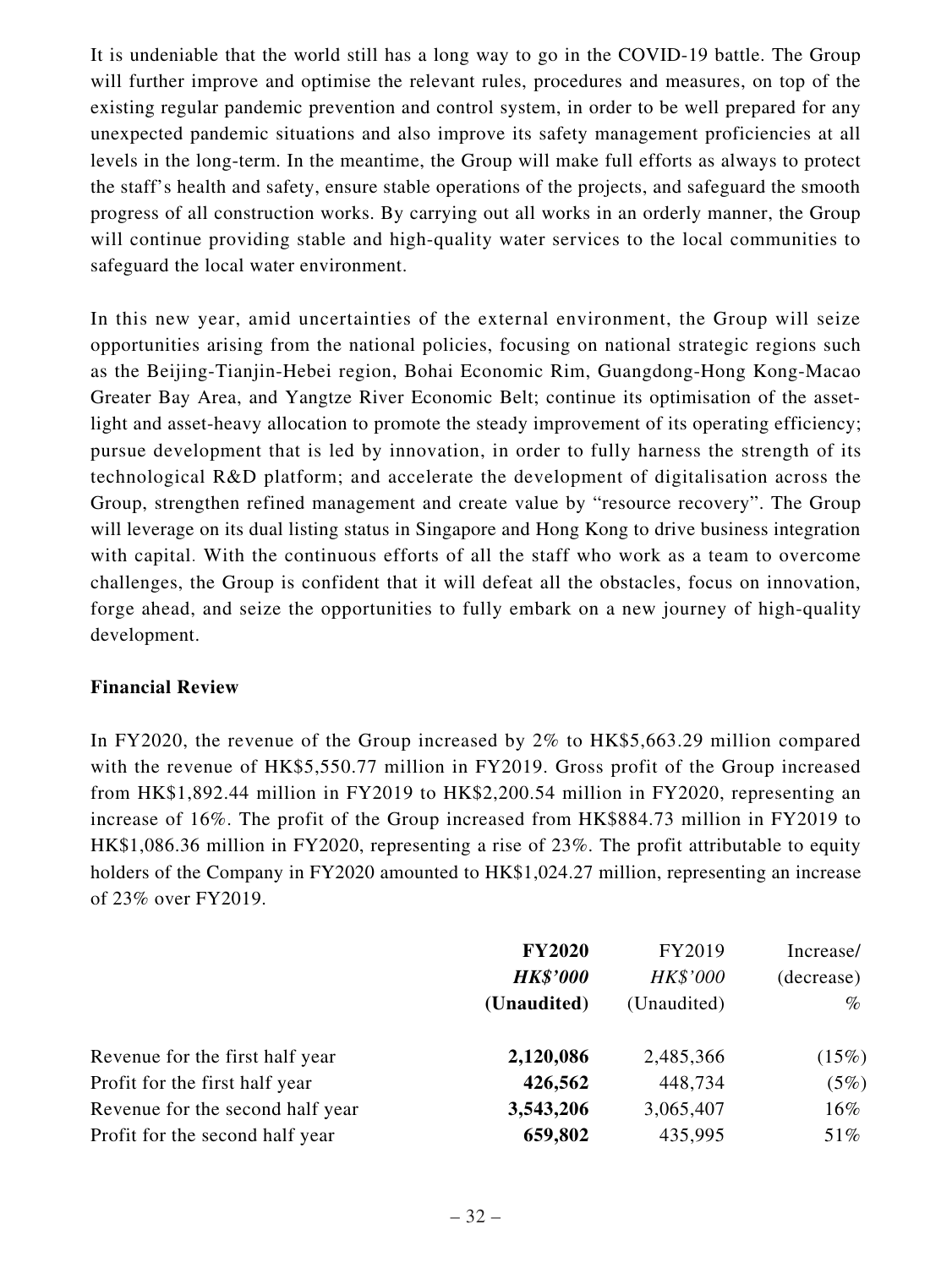# *Consolidated Statement of Comprehensive Income*

# *Revenue*

Overall, the Group's revenue increased by HK\$112.52 million or 2%, from HK\$5,550.77 million in FY2019 to HK\$5,663.29 million in FY2020.

Construction service revenue amounted to HK\$2,794.40 million in FY2020 (FY2019: HK\$3,007.52 million). Construction service revenue dropped in FY2020 as compared to FY2019, mainly due to the slowing down of construction progress in the first half of FY2020 caused by the temporary policies issued by local PRC governments regarding postponement of work resumption and traffic restrictions to control the COVID-19 outbreak. Following the effective containment of the epidemic in China, such temporary policies were lifted. As at mid-April 2020, all the Group's construction projects resumed constructions.

Operation income in FY2020 increased by HK\$277.19 million or 18% over FY2019. The increase in operation income was the result of (i) commencement of operation of new projects during FY2020; (ii) tariff hikes for several projects effected during FY2020; and (iii) reduction of VAT rate for waste water treatment business from 13% to 6% with effect from May 2020. In view of the nature of the Group's core business as public utilities, the COVID-19 outbreak had little impact on the operations of the Group's operating projects.

### *Direct costs and operating expenses*

Direct costs and operating expenses decreased by HK\$195.58 million or 5% from HK\$3,658.33 million in FY2019 to HK\$3,462.76 million in FY2020. The decrease in FY2020 was due to the slowing down of construction activities during FY2020 which is in line with the drop in construction service revenue in FY2020.

### *Gross profit margin*

Overall gross profit margin in FY2020 increased to 39% (FY2019: 34%). The increase was mainly due to a lower portion of the sum of construction service revenue, construction contract revenue and technical service income recognized in the mix of the total revenue of FY2020 as compared to the preceding year. The sum of construction service revenue, construction contract revenue and technical service income comprised approximately 52% of total revenue in FY2020 (FY2019: 58%). In general, construction services, construction contract and technical services have a lower gross profit margin than operation services, and thus a smaller (larger) portion of construction service revenue, construction contract revenue and technical service income will increase (reduce) the overall gross profit margin.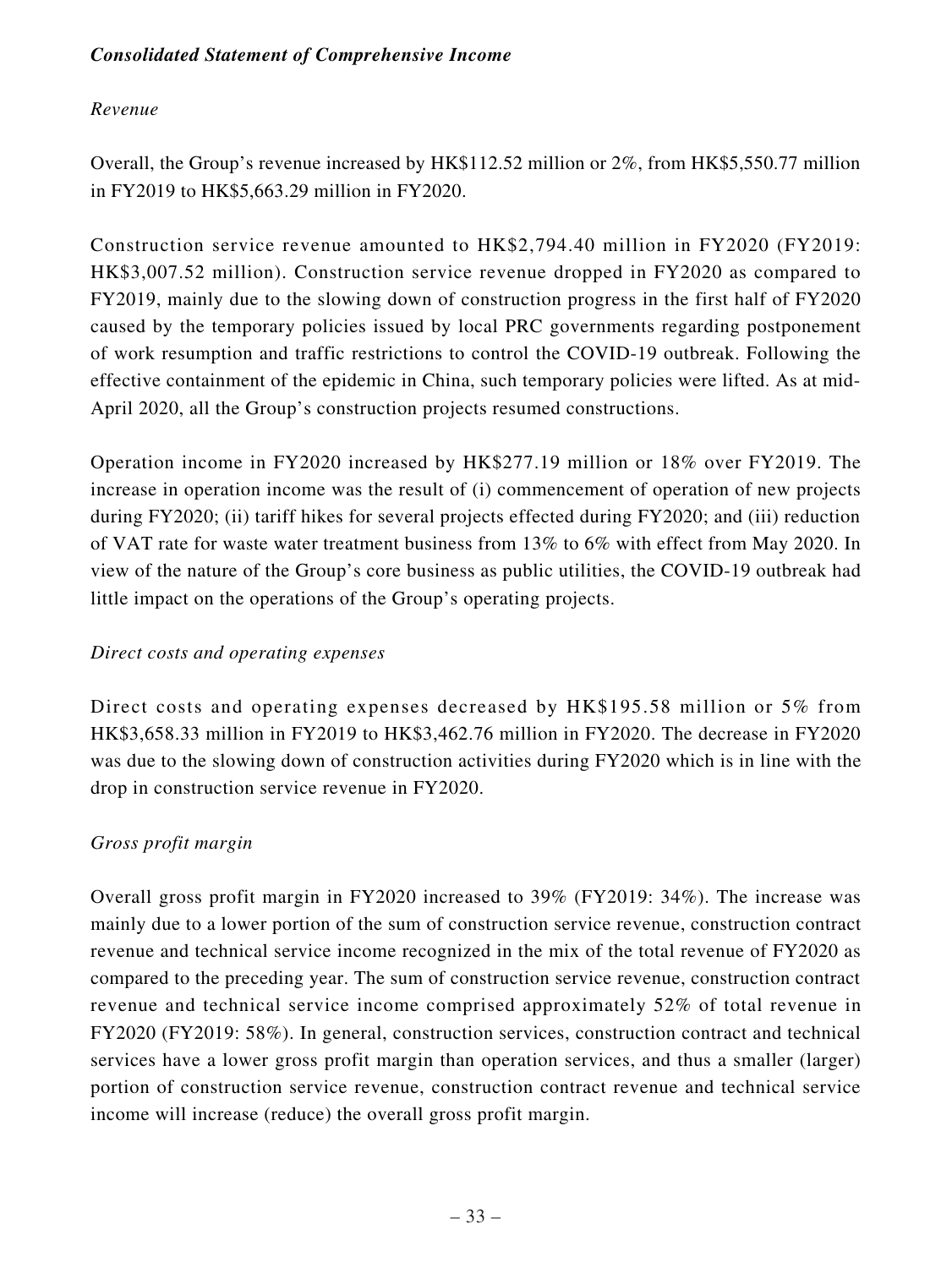#### *Other income and gains, net*

Other income and gains, net mainly consisted of VAT refunds, government grants, fair value change on financial assets at fair value through profit or loss, dividend received from other financial assets, and other sundry income. Other income and gains, net decreased by 53% to HK\$53.07 million in FY2020 as compared with HK\$113.47 million in FY2019. The decrease in other income and gains, net was mainly due to the recognition of fair value loss on other financial assets at fair value through profit or loss during FY2020 while a gain was recognised during FY2019. The breakdown of other income and gains, net was set out below.

|                                                     | <b>FY2020</b>   | FY2019   |
|-----------------------------------------------------|-----------------|----------|
|                                                     | <b>HK\$'000</b> | HK\$'000 |
| Government grants                                   | 44,947          | 21,536   |
| VAT refunds                                         | 44,762          | 57,282   |
| Fair value gain/(loss), net:                        |                 |          |
| Contingent consideration receivable                 | (7, 814)        | (646)    |
| Other financial assets – unlisted investment        | (48, 629)       | 23,512   |
| Other financial assets – unlisted equity investment | 883             | 4,496    |
| Dividend received from other financial assets       | 1,929           |          |
| Sundry income                                       | 16,990          | 7,285    |
|                                                     | 53,068          | 113,465  |

#### *Administrative and other operating expenses*

Administrative and other operating expenses mainly consisted of staff costs, business development expenses, net foreign exchange differences, legal and professional fees, R&D expenses, other taxes, provision for impairment of trade receivables, other receivables and contract assets.

Other operating expenses for FY2020 were provision for impairment of trade receivables amounting to HK\$25.49 million (FY2019: HK\$17.31 million), provision for impairment of other receivables amounting to HK\$3.34 million (FY2019: nil), and provision for impairment of contract assets amounting to HK\$12.70 million (FY2019: nil).

Administrative and other operating expenses decreased by 7% from HK\$476.50 million in FY2019 to HK\$441.55 million in FY2020. This was mainly because such expenses in FY2019 included legal and professional fees incurred in connection with the listing of the Company on the Main Board of The Stock Exchange of Hong Kong Limited (the "SEHK") in FY2019.

Administrative expenses for FY2020 included, *inter alia*, net loss on disposals of property, plant and equipment of HK\$0.41 million (FY2019: HK\$0.93 million).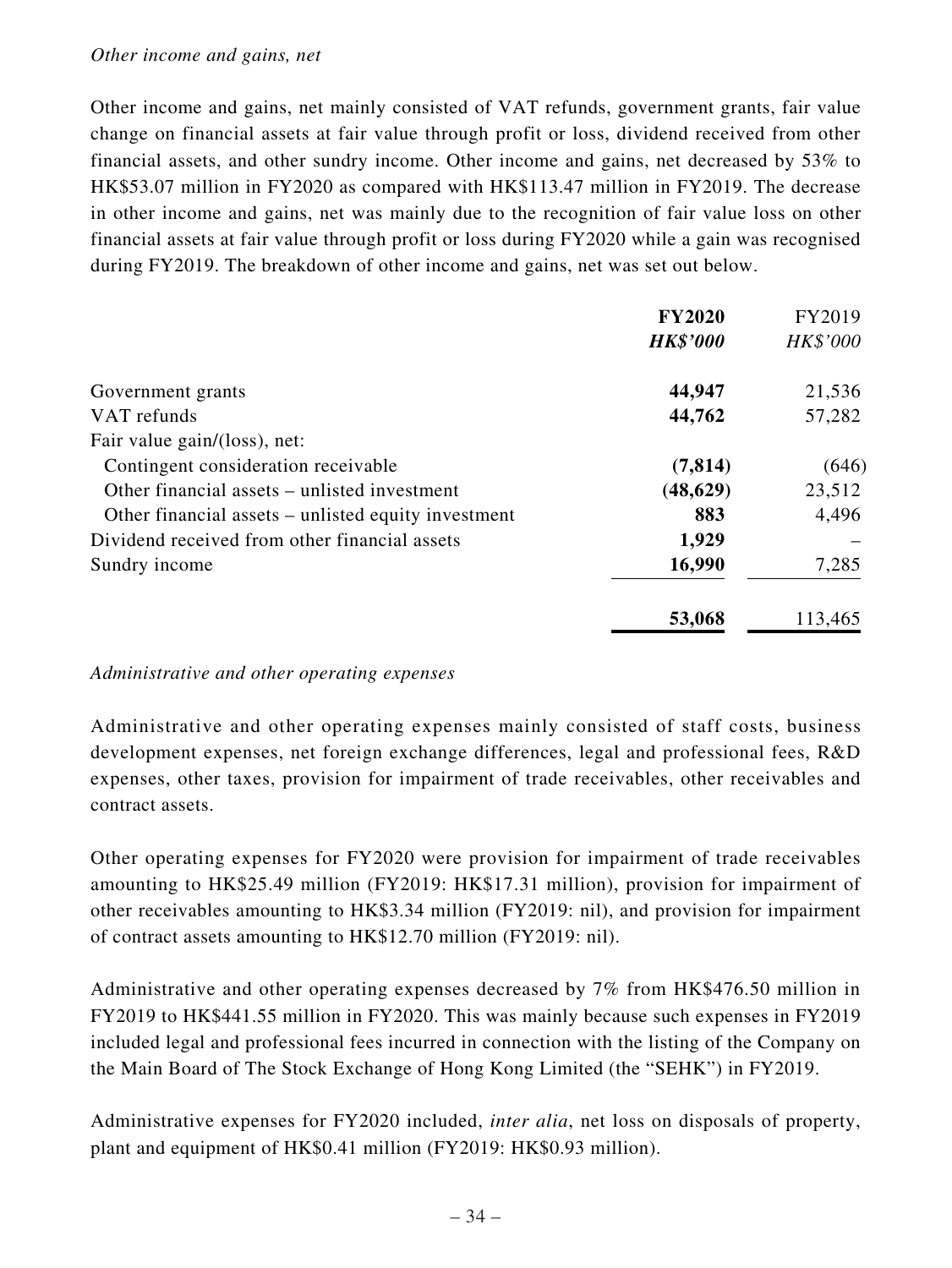### *Finance costs*

Finance costs decreased slightly by HK\$6.49 million or 2% from HK\$355.29 million in FY2019 to HK\$348.80 million in FY2020. Despite the increase in the average balance of borrowings in FY2020 over FY2019, the average interest rate of borrowings in FY2020 was substantially lower than that in FY2019 as the benchmark rates such as Loan Prime Rate, Hong Kong Interbank Offered Rate and London Inter-Bank Offered Rate had dropped in FY2020 due to the expansionary monetary policies in light of the COVID-19 pandemic.

### *Income tax*

Income tax in FY2020 increased by 28% from HK\$310.35 million in FY2019 to HK\$396.92 million. The increase is in line with the increase in profits before tax.

Income tax for FY2020 included, *inter alia*, underprovision of income tax in respect of prior years amounting to HK\$1.57 million (FY2019: overprovision of HK\$2.17 million).

### *Consolidated Statement of Financial Position*

As at 31 December 2020, the Group's total assets approximately amounted to HK\$26.91 billion with net assets amounting to HK\$11.41 billion. Net asset value per share attributable to equity holders of the Company was HK\$3.68 per share, representing an increase of 19% as compared to HK\$3.08 per share as at the end of 2019. As at 31 December 2020, gearing ratio (total liabilities over total assets) of the Group was 57.6%, which decreased slightly by 0.3 ppt\* from 57.9% at the end of 2019.

#### *Assets*

The total assets of the Group increased from HK\$22.68 billion as at 31 December 2019 to HK\$26.91 billion as at 31 December 2020, representing a growth of 19%. The increase in total assets was mainly attributable to the net effect of (i) increase in contract assets, intangible assets, and trade and other receivables; and (ii) decrease in cash and cash equivalents.

Contract assets (including both current and non-current) increased from HK\$15.53 billion as at 31 December 2019 to HK\$19.03 billion as at 31 December 2020, while intangible assets increased from HK\$1.66 billion as at 31 December 2019 to HK\$1.88 billion as at 31 December 2020. The increase in contract assets and intangible assets was mainly attributable to the recognition of construction service revenue for expansion and upgrading projects for several waste water treatment plants, the raw water protection project and other water environment treatment projects during FY2020.

<sup>\*</sup> *ppt – Percentage point*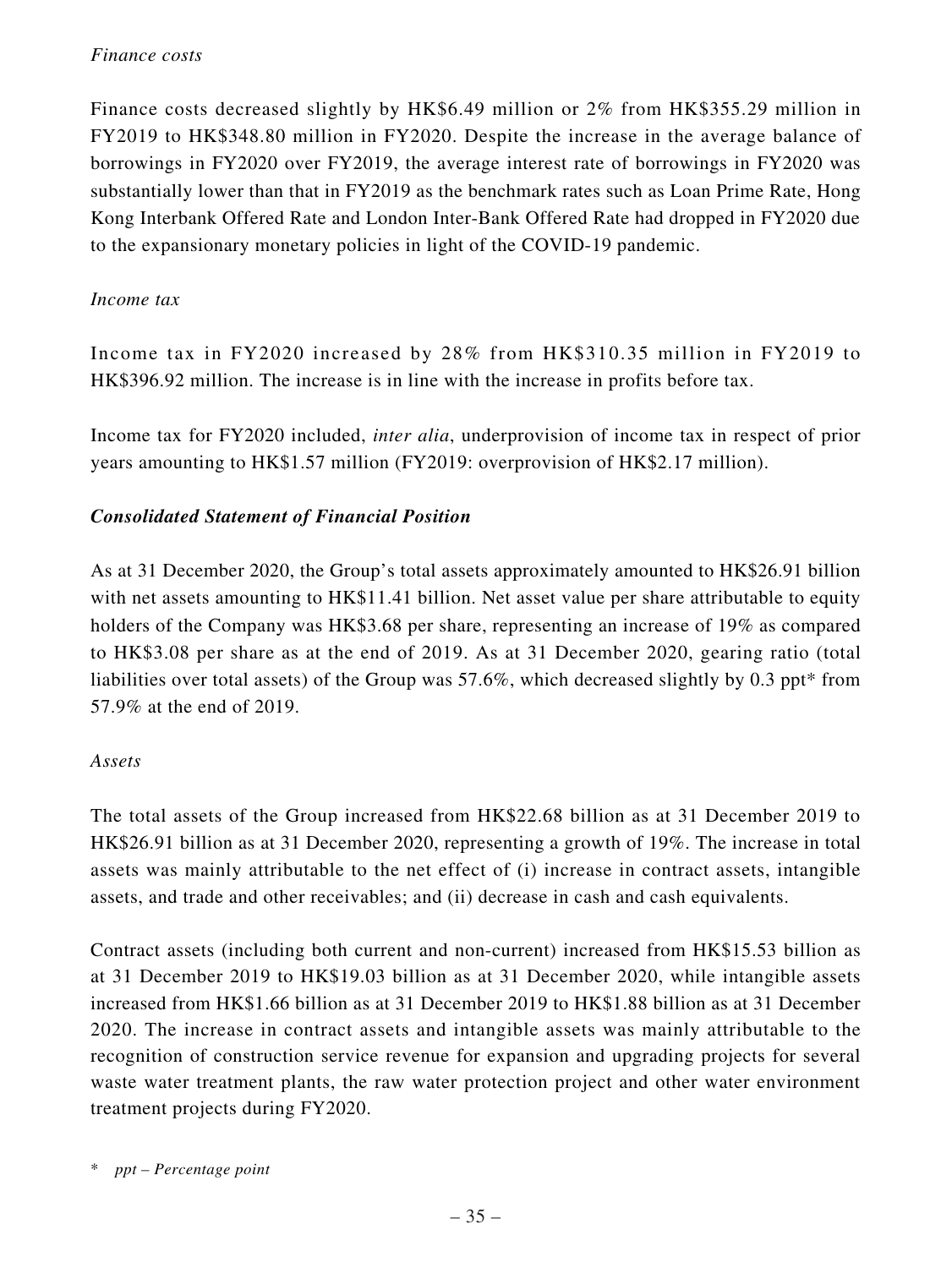Trade and other receivables (including both current and non-current) of the Group increased from HK\$1.53 billion as at 31 December 2019 to HK\$2.26 billion as at 31 December 2020. Among them, trade receivables increased by HK\$357.43 million from HK\$910.64 million as at 31 December 2019 to HK\$1,268.08 million as at 31 December 2020, which was mainly due to (i) the increase in operation income as several projects completed construction and commenced operation during FY2020; and (ii) the slower pace of trade receivables settlement as compared to FY2019 due to the adverse impact of the COVID-19 pandemic during FY2020. Other receivables (including both current and non-current) increased by HK\$369.60 million from HK\$617.92 million as at 31 December 2019 to HK\$987.52 million as at 31 December 2020, which was mainly driven by the increase in VAT receivable and payment of a deposit for the proposed purchase of equity interest in Tianjin Huantang.

Other financial assets as at 31 December 2020 amounted to HK\$443.20 million which comprised unlisted investments of HK\$409.15 million and unlisted equity investment of HK\$34.05 million. The unlisted investments were wealth management products issued by financial institutions in Hong Kong. They were mandatorily classified as financial assets at fair value through profit or loss as their contractual cash flows are not solely payments of principal and interest.

# *Liabilities*

Total borrowings (including both current and non-current) increased by HK\$1,998.44 million. The increase was mainly due to the issuance of MTN with net proceeds amounting to HK\$1,120.14 million, issuance of ABS with net proceeds amounting to HK\$320.43 million, and new bank loans amounting to approximately HK\$2,665.73 million, offset by repayments of corporate bonds of HK\$337.29 million, repayments of ABS of HK\$41.60 million, and repayments of bank and other loans amounting to HK\$2,164.95 million in FY2020 with the effect of exchange differences of borrowings.

The Group was in a net current asset position of HK\$595.03 million as at 31 December 2020, representing an increase of HK\$235.90 million from HK\$359.13 million as at 31 December 2019.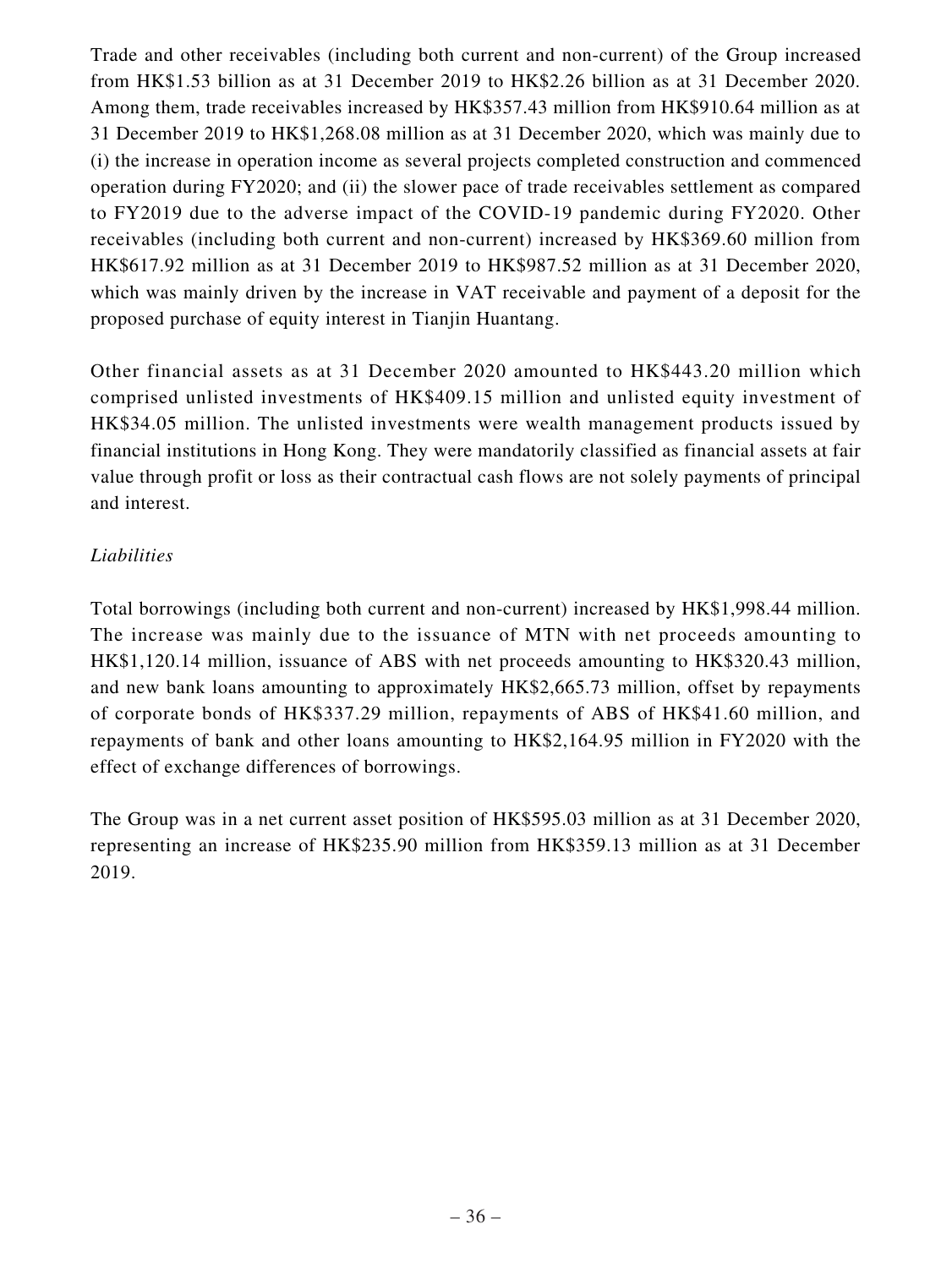# *Equity*

The Group's total equity amounted to HK\$11.41 billion as at 31 December 2020 (31 December 2019: HK\$9.55 billion). The increase was mainly due to the followings: (i) recognition of profit amounting to HK\$1,086.36 million in FY2020; (ii) foreign currency translation gain of HK\$956.42 million arising from appreciation of RMB against HK\$; (iii) decrease of HK\$106.65 million in equity due to declaration and payment of 2019 final dividend; (iv) decrease of HK\$106.96 million in equity due to declaration and payment of 2020 interim dividend; (v) decrease of HK\$28.99 million in equity due to acquisition of a non-controlling interest of a subsidiary; and (vi) capital contributions of HK\$56.92 million by non-controlling shareholders of subsidiaries during FY2020.

# *Consolidated Statement of Cash Flows*

Cash and cash equivalents as per consolidated statement of cash flows decreased from HK\$2.05 billion as at 31 December 2019 to HK\$1.70 billion as at 31 December 2020. Cash and cash equivalents included in the consolidated statement of cash flows is reconciled as follows:

|                                                  | At              | At          |
|--------------------------------------------------|-----------------|-------------|
|                                                  | 31 December     | 31 December |
|                                                  | 2020            | 2019        |
|                                                  | <b>HK\$'000</b> | HK\$'000    |
| Cash and cash equivalents                        |                 |             |
| per consolidated statement of financial position | 1,719,530       | 2,074,803   |
| Less: Pledged bank deposits                      | (16, 675)       | (22, 553)   |
| Cash and cash equivalents                        |                 |             |
| per consolidated statement of cash flows         | 1,702,855       | 2,052,250   |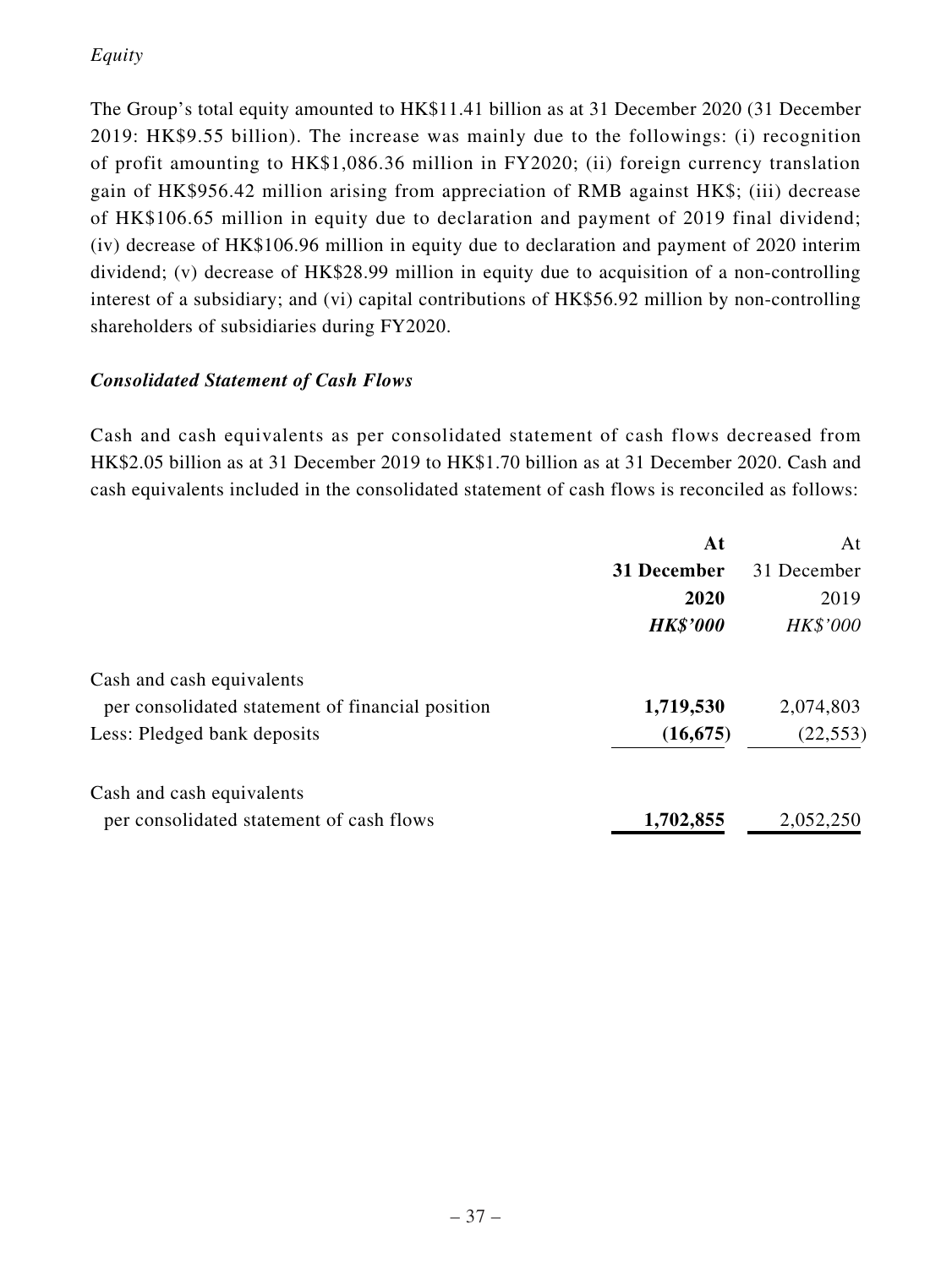### *Cash flows from operating activities*

The Group had cash inflow of HK\$1,981.89 million (FY2019: HK\$1,621.34 million) before the changes in working capital during FY2020. The changes in working capital resulted in cash outflow of HK\$3,096.64 million in FY2020, and payment of income tax resulted in cash outflow of HK\$207.59 million in FY2020. As a result, the Group recorded a net cash outflow of HK\$1,322.35 million from operating activities in FY2020. The changes in working capital in FY2020 arose mainly from:

- (i) the increase in inventories by HK\$50.20 million;
- (ii) the increase in contract assets by HK\$2,327.40 million;
- (iii) the increase in trade and other receivables by HK\$635.24 million; and
- (iv) the decrease in trade and other payables by HK\$83.80 million.

## *Cash flows from investing activities*

In FY2020, the Group recorded a net cash outflow of HK\$165.97 million from investing activities. The net cash outflow mainly arose from:

- (i) the payment of HK\$18.48 million for the purchase of items of property, plant and equipment;
- (ii) the payment of HK\$164.51 million for the additions of intangible assets;
- (iii) the receipt of dividend of HK\$1.93 million from other financial assets; and
- (iv) the receipt of interest of HK\$15.81 million.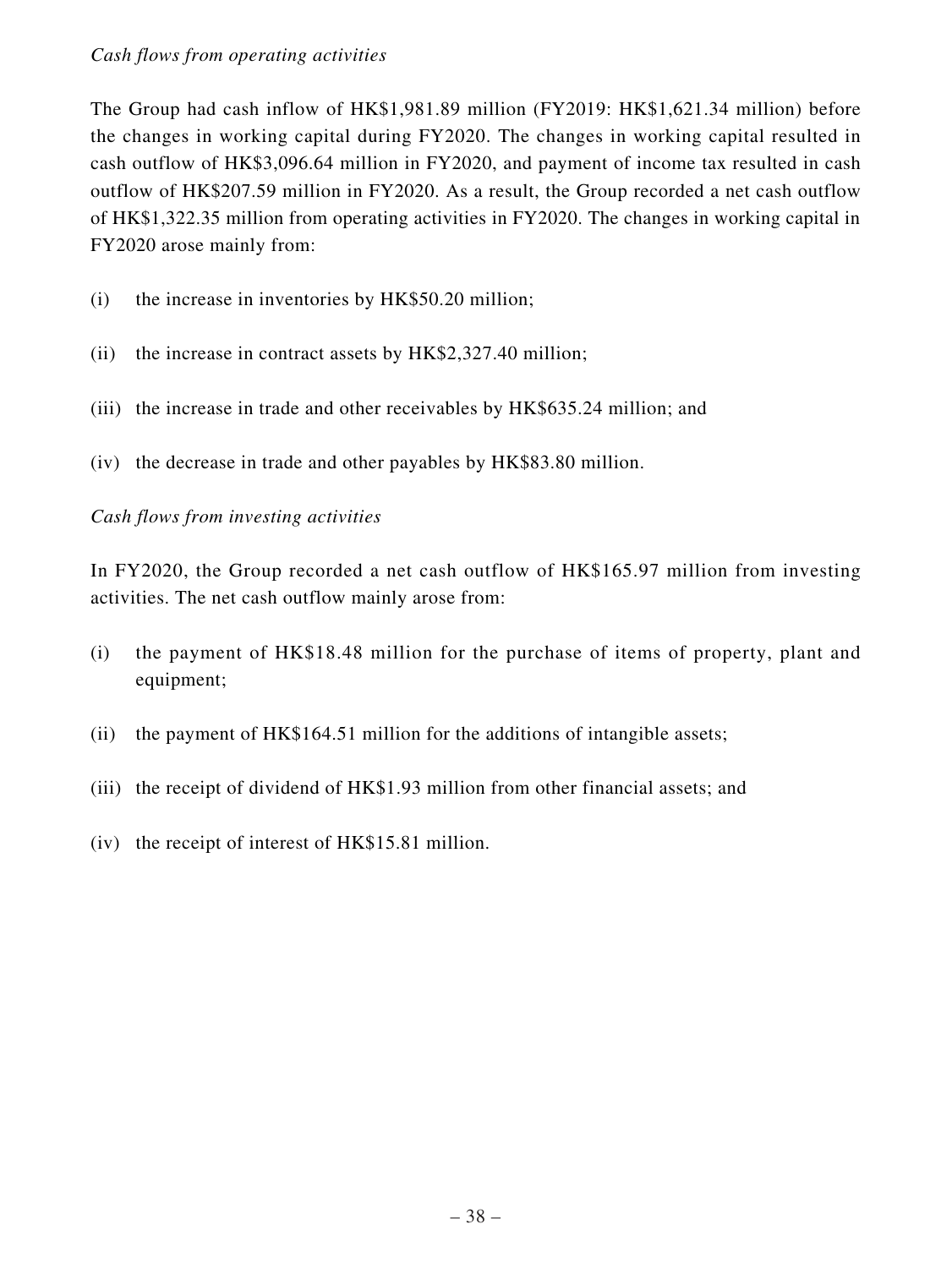### *Cash flows from financing activities*

The Group recorded a net cash inflow from financing activities of HK\$1,033.62 million in FY2020. The net cash inflow was mainly caused by:

- (i) the capital contributions from non-controlling shareholders of subsidiaries of HK\$51.86 million;
- (ii) the payment for consideration of HK\$28.99 million for the acquisition of a noncontrolling interest;
- (iii) the repayments of corporate bonds of HK\$337.29 million;
- (iv) the receipt of net proceeds of HK\$1,120.14 million from the issuance of MTN, net of related expenses paid;
- (v) the receipt of net proceeds of HK\$278.23 million after the issuance (net of related expenses paid) and the partly repayment of ABS;
- (vi) the receipt of net proceeds of HK\$500.78 million after the drawdown and the partly repayment of bank and other loans;
- (vii) the payment of principal and interest elements of lease payments of HK\$10.40 million;
- (viii) the payment of interest of HK\$334.33 million;
- (ix) the decrease in pledged bank deposits of HK\$7.04 million; and
- (x) the payment of dividends to the Shareholders of HK\$214.00 million.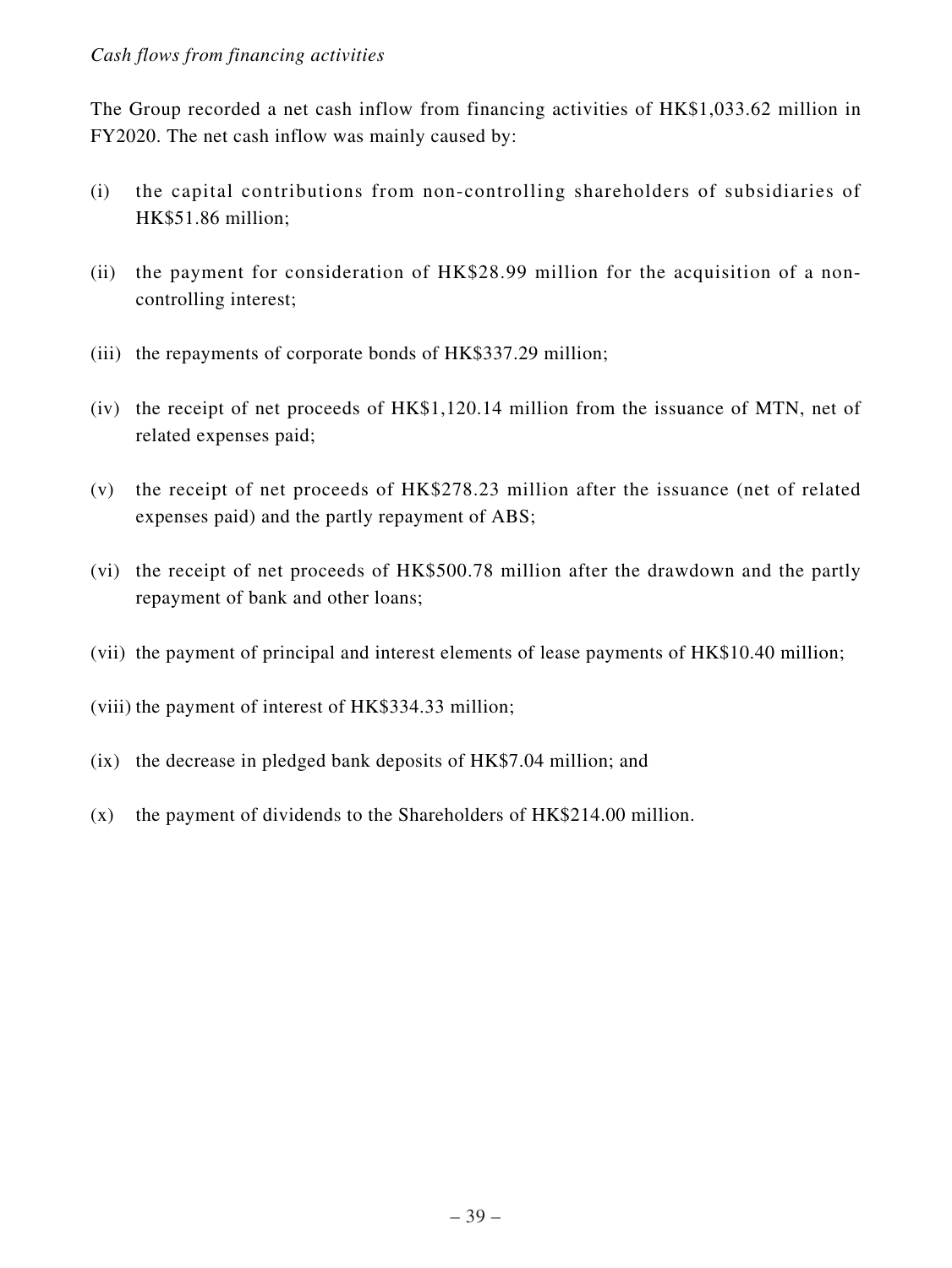### **Earnings Per Share**

The calculation of the basic earnings per share amount is based on the Group's profit for the year attributable to equity holders of the Company divided by the weighted average number of ordinary shares of the Company in issue during the year.

The Group had no potentially dilutive ordinary shares in issue during the year.

|                                                     | <b>FY2020</b><br><b>HK\$'000</b> | FY2019<br>HK\$'000 |
|-----------------------------------------------------|----------------------------------|--------------------|
| Profit for the year attributable to equity holders  |                                  |                    |
| of the Company                                      | 1,024,271                        | 833,483            |
|                                                     | $\bm{v}$                         | '000               |
| Weighted average number of ordinary shares in issue |                                  |                    |
| during the year                                     | 2,860,877                        | 2,772,099          |
|                                                     | <b>HK</b> cents                  | HK cents           |
| Basic and diluted earnings per share                | 35.80                            | 30.07              |

### **Net Asset Value Per Share**

|                                               | Group       |             | Company     |             |
|-----------------------------------------------|-------------|-------------|-------------|-------------|
|                                               | At<br>At    |             | At          | At          |
|                                               | 31 December | 31 December | 31 December | 31 December |
|                                               | 2020        | 2019        | 2020        | 2019        |
|                                               | HK\$        | HK\$        | HK\$        | HK\$        |
| Net asset value per ordinary share based on   |             |             |             |             |
| the issued share capital as at the end of the |             |             |             |             |
| respective year                               | 3.68        | 3.08        | 3.72        | 3.48        |

Net asset value per ordinary share was calculated as the net asset value attributable to equity holders of the Company divided by the number of ordinary shares outstanding, excluding treasury shares, as at the end of the respective financial year.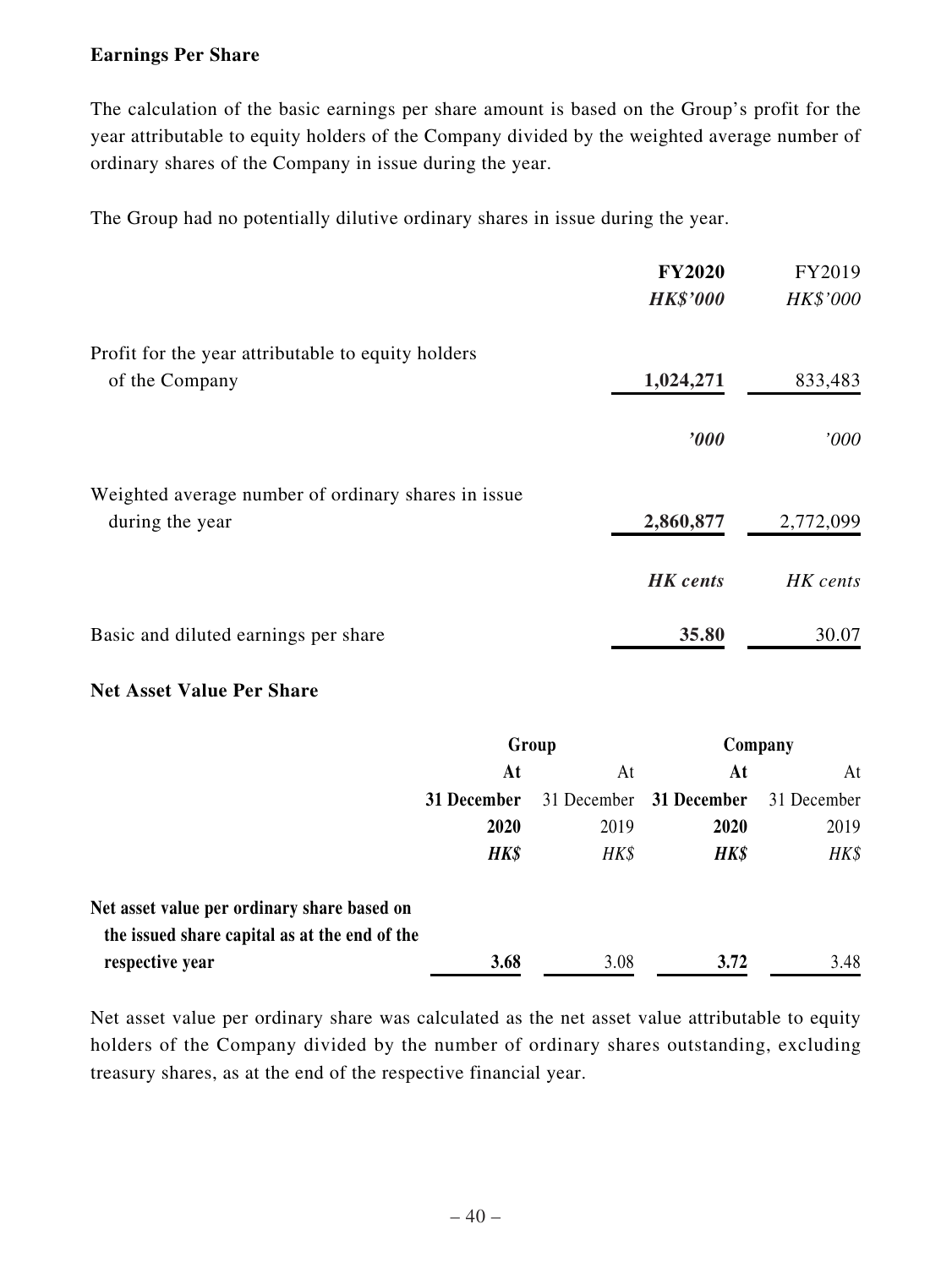#### **Financial Resources**

The Group adopts a prudent approach to cash and financial management to ensure proper risk control and low cost of funds. It finances its operations primarily with internally generated cash flow and loan facilities from banks, supplemented by funds raised from issuance of corporate bonds, ABS and MTN. As at 31 December 2020, the Group had cash and bank balances of HK\$1.72 billion, representing a decrease of HK\$355.27 million as compared to HK\$2.07 billion at the end of 2019. Most of the Group's cash and bank balances, representing approximately 99%, was denominated in HK\$ and RMB.

### **Borrowings of the Group**

*Amounts payable within one year or less, or on demand*

| At 31 December 2020 |                  |                 | At 31 December 2019 |
|---------------------|------------------|-----------------|---------------------|
| <b>Secured</b>      | <b>Unsecured</b> | Secured         | Unsecured           |
| <b>HK\$'000</b>     | <b>HK\$'000</b>  | <b>HK\$'000</b> | HK\$'000            |
| 217,228             | 2,029,445        | 224,274         | 1,786,282           |

*Amounts payable after one year*

| At 31 December 2020 |                  | At 31 December 2019 |           |
|---------------------|------------------|---------------------|-----------|
| <b>Secured</b>      | <b>Unsecured</b> | Secured             | Unsecured |
| <b>HK\$'000</b>     | <b>HK\$'000</b>  | <b>HK\$'000</b>     | HK\$'000  |
| 1,658,100           | 7,173,360        | 1,307,594           | 5,761,546 |

The Group is dedicated to improving financing methods and increasing bank facility limit to reserve funding for developing the water environment management business. As at 31 December 2020, the Group had outstanding borrowings of HK\$11.08 billion, representing an increase of HK\$2.00 billion as compared to HK\$9.08 billion as at the end of 2019. The borrowings included secured interest-bearing borrowings of HK\$1.88 billion and unsecured interest-bearing borrowings of HK\$9.20 billion. The borrowings are mainly denominated in RMB, representing approximately 64% of the total, and the remainder is denominated in HK\$, United States dollars ("USD") and euros ("EUR"). Most of the borrowings are at floating rates. As at 31 December 2020, the Group had bank loan facilities of HK\$12.79 billion, of which HK\$5.78 billion have not been utilised. The bank loan facilities are of 1 to 21 years terms.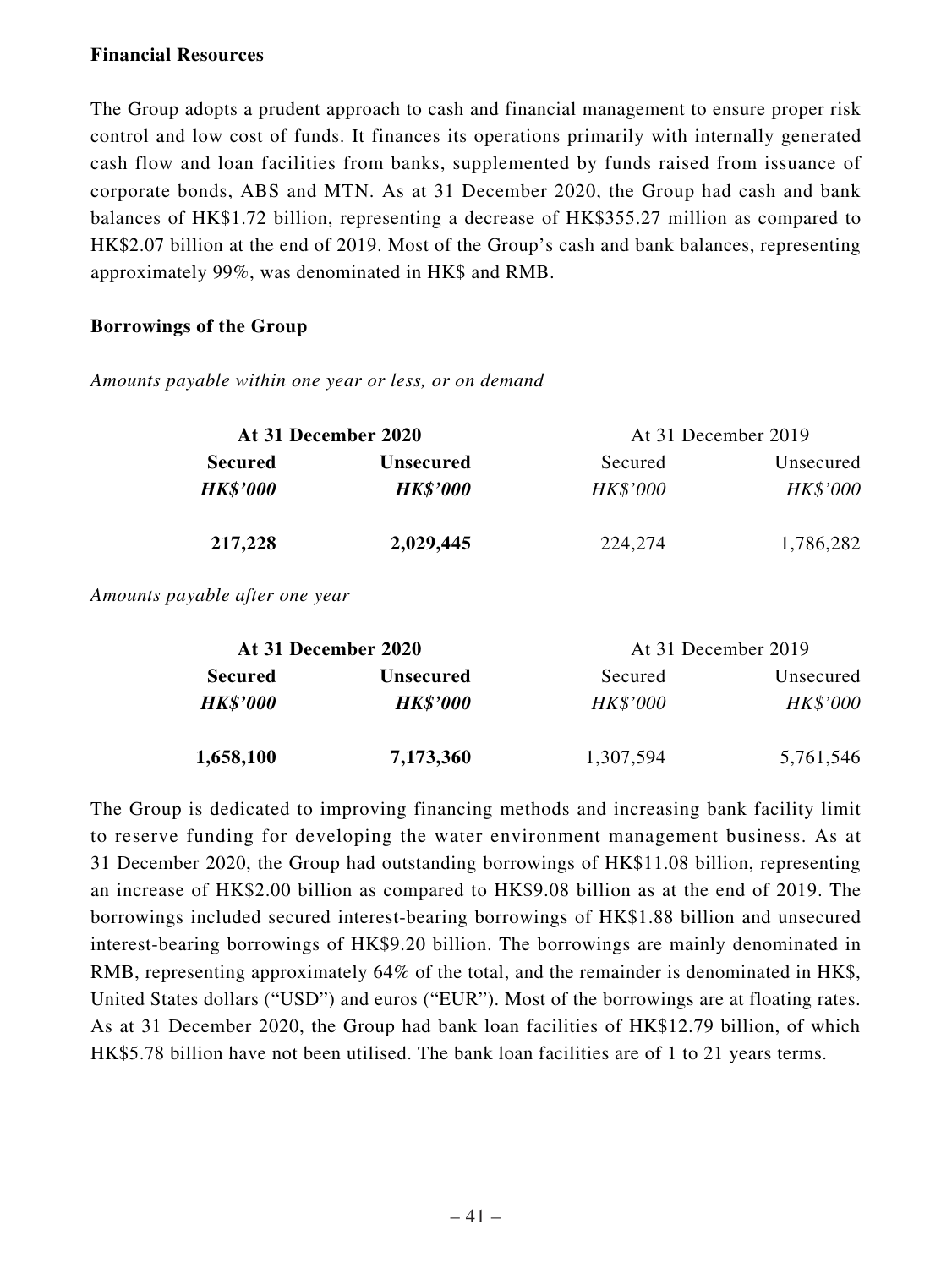## **Foreign Exchange Risks**

The Group mainly operates in the PRC. Currency exposure arises within entities of the Group when transactions are mainly denominated in foreign currencies such as USD, EUR, Singapore dollars ("SGD"), HK\$ and RMB. In addition, the Group is exposed to currency translation risk upon translation of the new assets in foreign operations into the Group's reporting currency of HK\$. During FY2020, the Group was affected by the changes in the exchange rates.

## **Pledge of Assets**

Certain bank loan facilities and ABS of the Group as at 31 December 2020 and 2019 were secured by certain revenue, contract assets, receivables and intangible assets in connection with the Group's service concession arrangements and the equity interests in certain subsidiaries of the Company. As at 31 December 2020, the aggregate net book value of assets and equity interests in subsidiaries under pledge arrangements amounted to HK\$4.68 billion.

## **Commitments**

As at 31 December 2020, the Group had outstanding purchase commitments of HK\$2.94 billion in connection with the construction contracts and an outstanding capital commitment of HK\$24.73 million in connection with an unlisted equity investment.

### **Contingent Liabilities**

As at 31 December 2020, the Company provided financial guarantees for 2 subsidiaries. The Board does not consider it probable that a claim will be made against the Company under the guarantees. The maximum liability of the Company as at 31 December 2020 for the provision of the guarantees was HK\$989.14 million.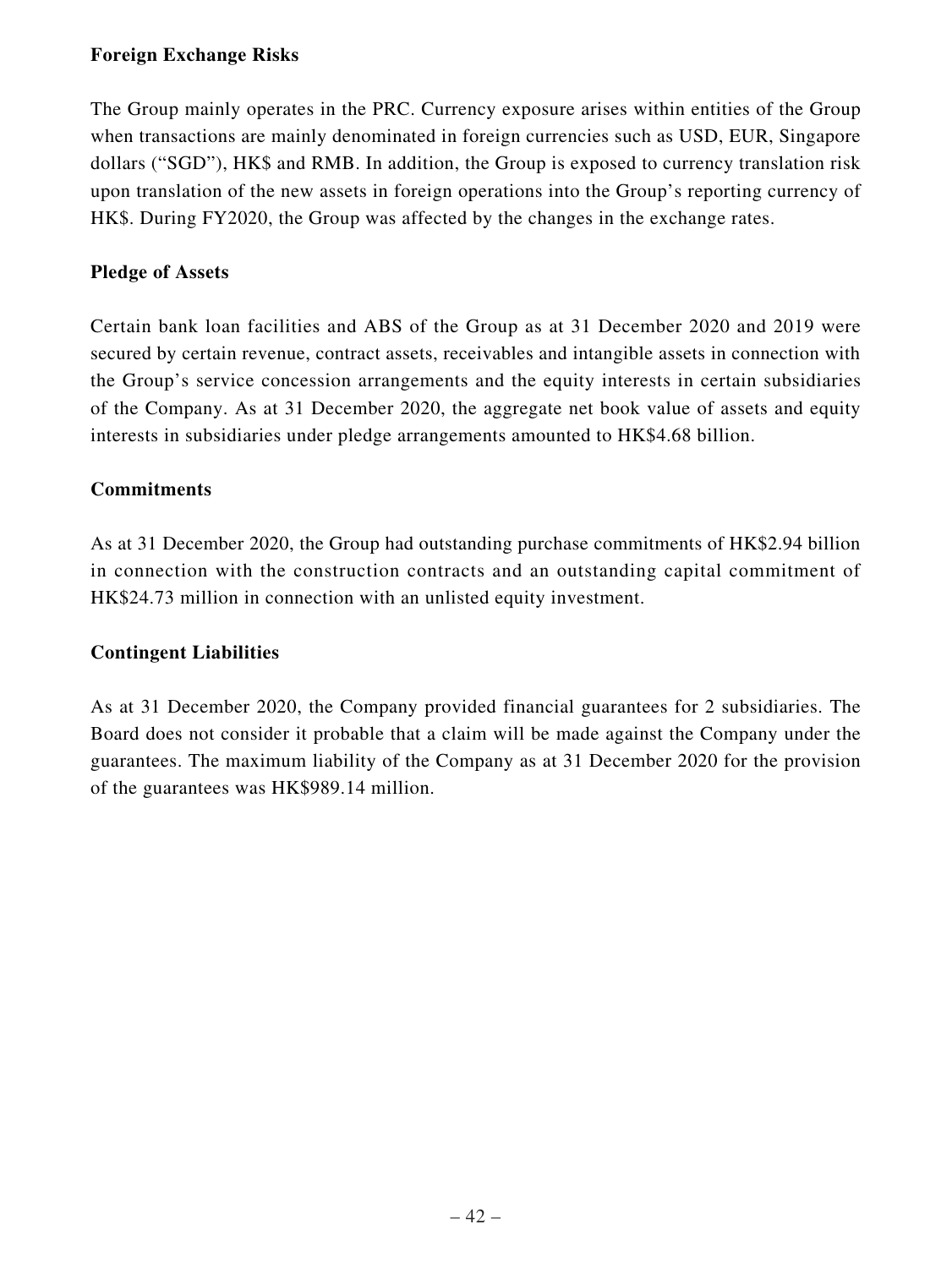## **Interested Person Transactions Mandate and Aggregate Value of such Transactions**

The Group obtained a general mandate (the "IPT Mandate") from the Shareholders for interested person transactions (the "IPTs") during its annual general meeting held on 12 April 2019 pursuant to Rule 920 of the listing manual (the "SGX Listing Manual") of Singapore Exchange Securities Trading Limited ("SGX"). The IPT Mandate was renewed during the Company's annual general meeting held on 10 June 2020. The aggregate value of the IPTs in excess of SGD100,000 during FY2020 are set out as follows:

| Name of<br>interested person                                                                                              | Nature of<br>relationship                      | Aggregate value<br>of all IPTs during<br>FY2020 (excluding<br>transactions less<br>than SGD100,000<br>and transactions<br>conducted under<br>the IPT Mandate) | Aggregate value of<br>all IPTs conducted<br>under the IPT<br><b>Mandate during</b><br>FY2020 (excluding<br>transactions less<br>than $SGD100,000$ |
|---------------------------------------------------------------------------------------------------------------------------|------------------------------------------------|---------------------------------------------------------------------------------------------------------------------------------------------------------------|---------------------------------------------------------------------------------------------------------------------------------------------------|
| China Everbright<br><b>Environment Group</b><br>Limited (formerly known)<br>as China Everbright<br>International Limited) | Controlling<br>shareholder                     | <b>Nil</b>                                                                                                                                                    | HK\$7,166,650<br>(equivalent to<br>SGD1,273,279)                                                                                                  |
| Sun Life Everbright Life<br>Insurance Co., Ltd.                                                                           | Associate of the<br>controlling<br>shareholder | <b>Nil</b>                                                                                                                                                    | HK\$1,658,641<br>(equivalent to<br>SGD294,686)                                                                                                    |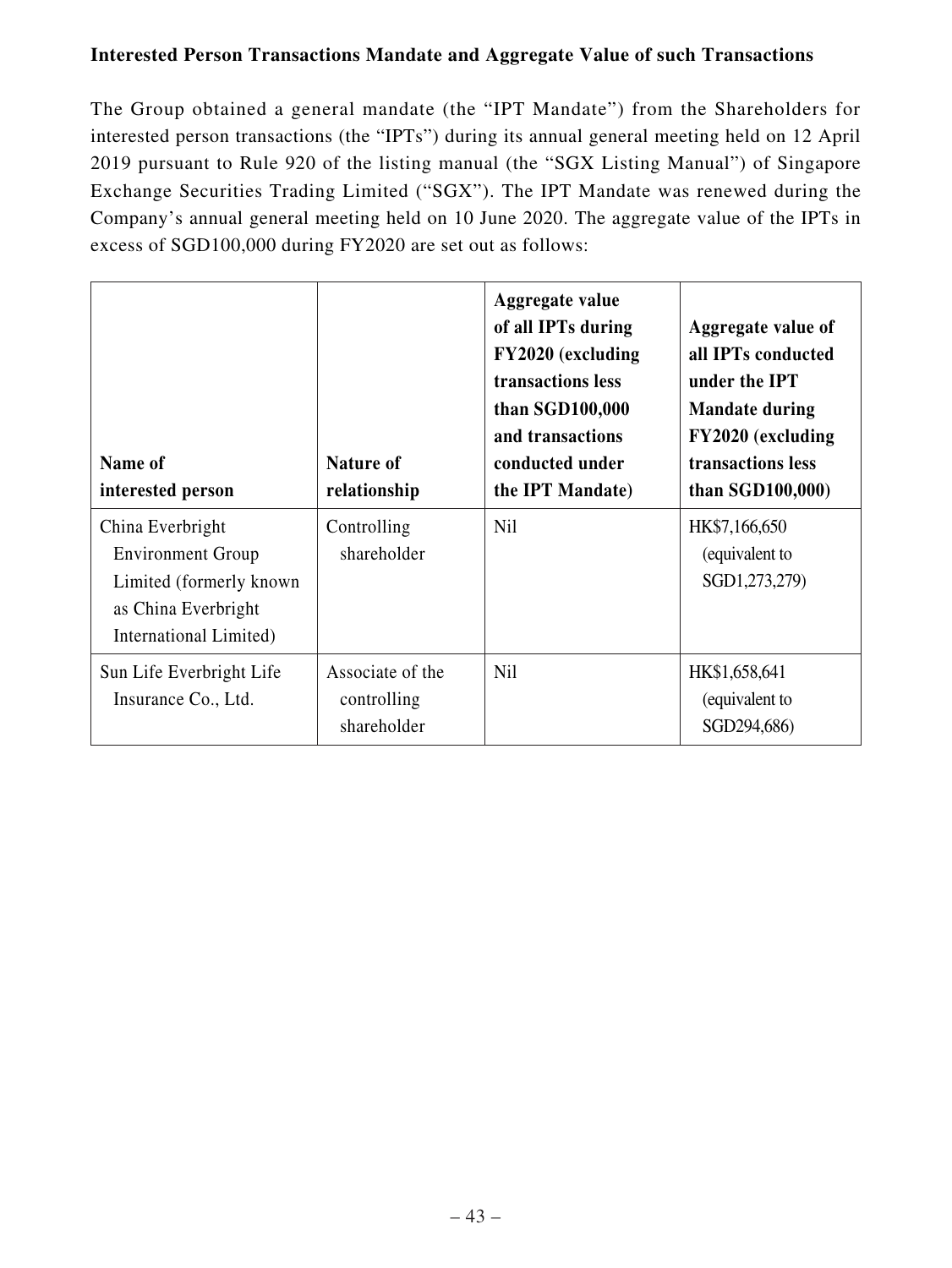#### **INTERNAL MANAGEMENT**

Corporate management and risk control are of paramount importance in ensuring efficient, healthy and sustainable corporate development. The Group has established a sound management structure with five committees under the Board (the "Board Committees"), comprising the Audit Committee, the Remuneration Committee, the Nominating Committee, the Strategy Committee and the Management Committee. As the decision-making body for the Company's daily management, the Management Committee holds a meeting at least once a month to deliberate the matters regarding the Group's business and management, ensuring sustainable development of the Company. The Company has also set up various functional departments, including the Legal & Risk Management Department, the Internal Audit Department, the Finance Management Department, the Budget Management Department, the Human Resources Department, the Operations Management Department, the Safety & Environmental Management Department and the Investment & Development Department. Moreover, in response to business needs, the Group has also set up four regional management centres, in order to manage the Group's projects by region and create good synergies. The Group has continuously improved the internal management, established complete management systems and emergency response capacity, and fully implemented the Environmental, Safety, Health and Social Responsibility ("ESHS") Management System ("ESHS Management System") and the Risk Management System at all levels of the Group in order to standardise the management of all aspects in the process of project investment, construction and operations, identify and control risks, and enhance the overall operational efficiency and profitability. During the year under review, when facing the complex situation with diverse projects, a large number of personnel and heavy tasks under the severe COVID-19 pandemic, the Group applied effective and scientific pandemic prevention and control measures, issued targeted policies and strengthened implementation to achieve "zero infection" in the work area; it has overcome various internal and external unfavourable factors in ensuring continuous operations of operating projects to provide waste water treatment services and safeguarding environmental safety and health of residents.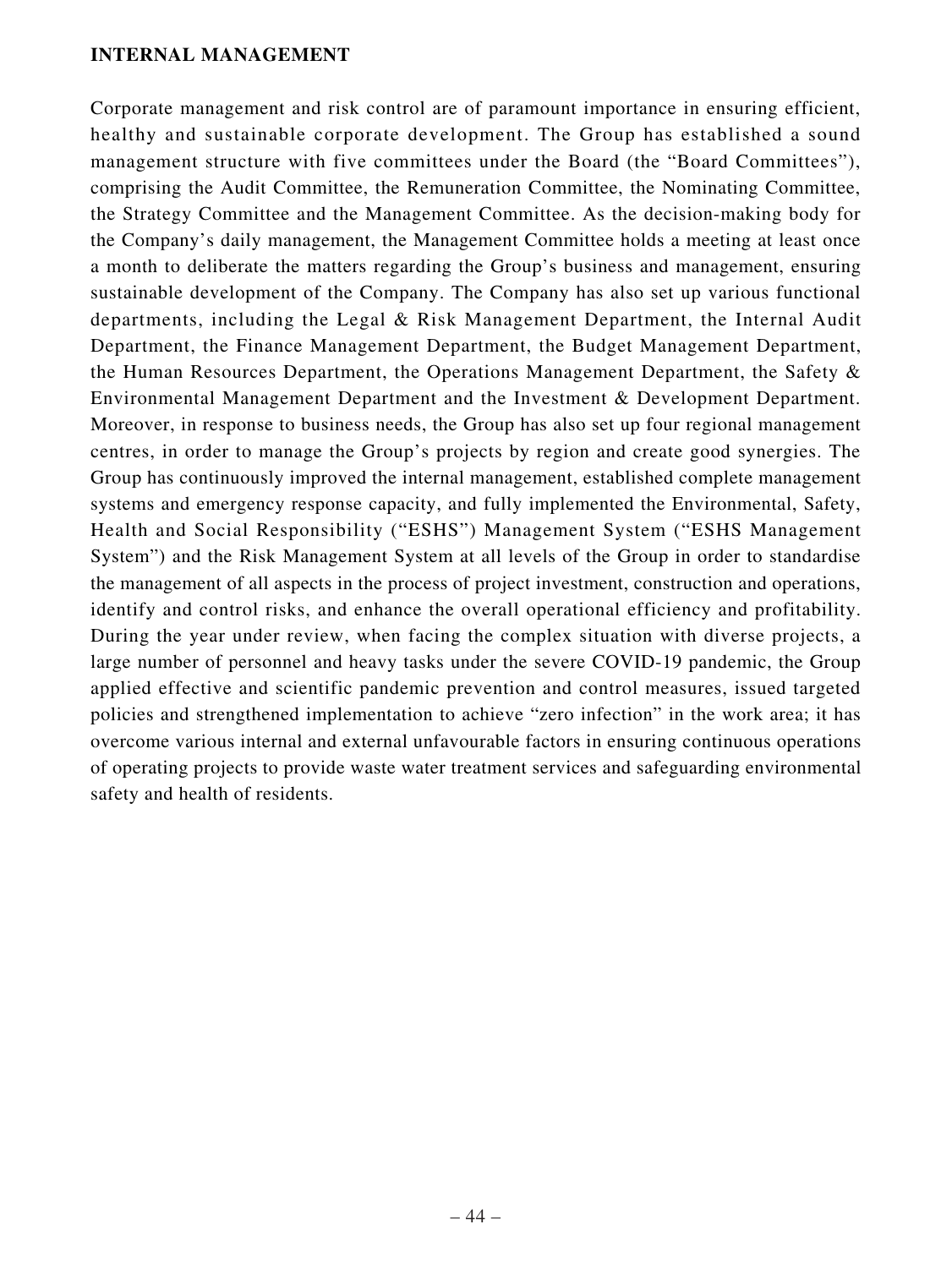### **HUMAN RESOURCE MANAGEMENT**

Talent is the key resource for corporate development. The Group highly values its employees and puts great emphasis on talent training and development. During the year under review, the Group continued optimising the management structures at all levels, vigorously cultivating and selecting outstanding young management personnel, improving the assessment and evaluation as well as the discipline and motivation mechanism, further building the leadership capacity at all levels, improving the quality of candidates and employees, and continuously identifying and cultivating outstanding talents. The Group is dedicated to exploring various management models and carrying out rotation programs for the training purpose in pilot areas. In addition, the Group completed both online and offline training of the members in the "backup talent pool" in the second batch of "Yongquan Programme", in decentralized and concentrated forms, which achieved satisfying results. The Group also organized lectures and seminars to safeguard the empowerment and sustainable development of the Group.

As at 31 December 2020, the Group had 2,231 employees. Employees within the Group are remunerated according to their qualifications, experience, job nature, performance and with reference to market conditions. Apart from a discretionary bonus, the Group also provides other benefits such as the pension funds as required by the laws and regulations in the relevant jurisdictions.

## **PRINCIPAL RISKS AND UNCERTAINTIES**

During the year under review, the Group continued enhancing its efforts in improving the risk management system to effectively control the risks that the Group faced. The principal risks that the Group faced during the year under review were policy changing risk, accounts receivable risk, financing management risk, engineering construction and operations management risks, technology and innovation risks, compliance risk, investment and market competition risks, internal control risk, staffing risk and cost control risk. In response to the above principal risks, the Group has implemented risk control measures and currently evaluates that the control measures are effective. During the year under review, due to the impact of the COVID-19 pandemic, the risk levels of accounts receivable risk and investment and market competition risks of the Group are on an upward trend. With reference to the implementation effect of the Group's internal control during the year under review and in the past, the risk level of compliance risk, internal control risk and staffing risk is each on a downward trend. Taking into account the complexity and diversity of the external factors of other principal risks which are beyond the Group's control, the risk level of such other principal risks each remains unchanged.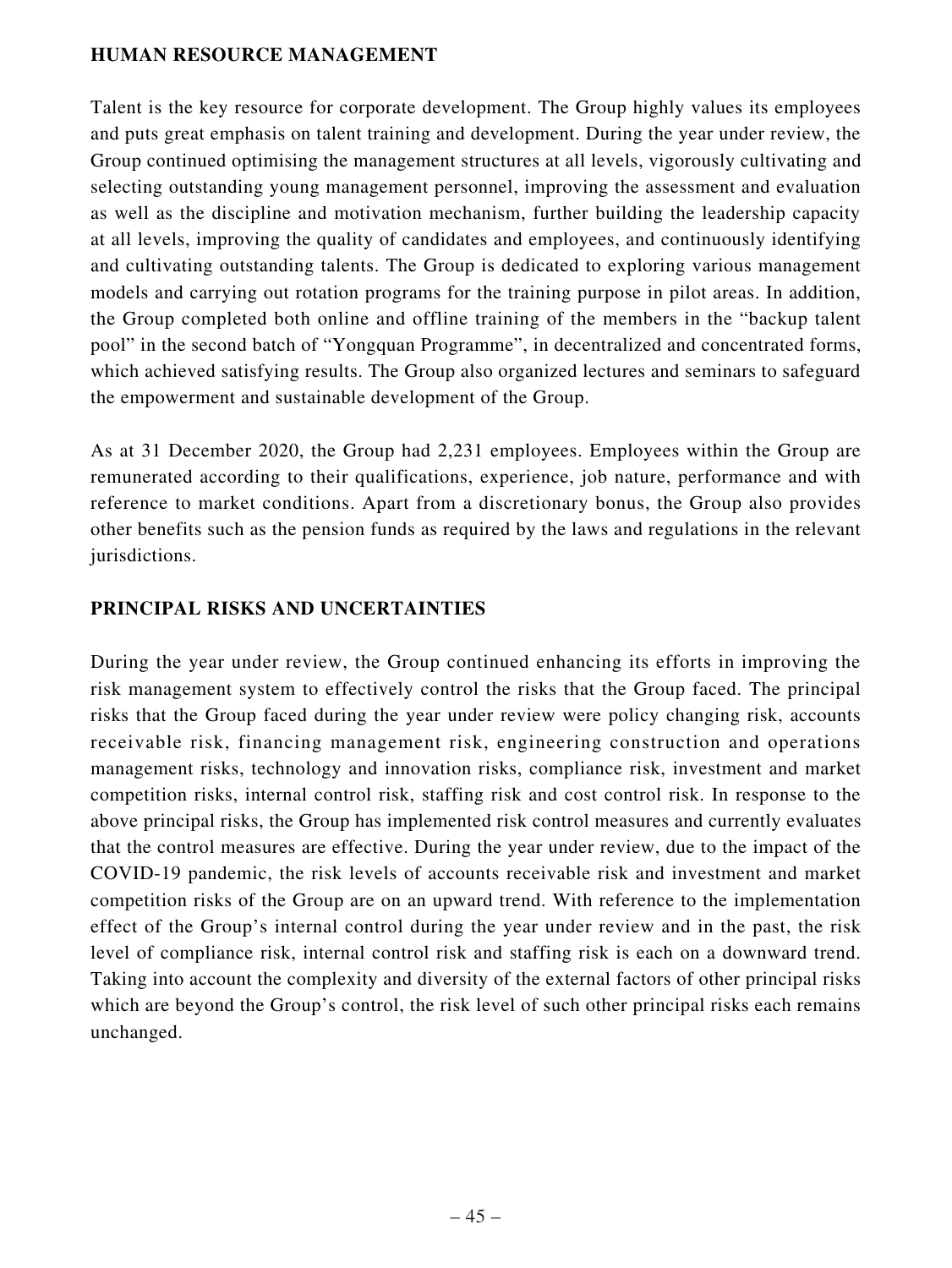|                |                                                             | <b>Whether the</b><br>control measures | <b>Change of</b><br>trend in risk |
|----------------|-------------------------------------------------------------|----------------------------------------|-----------------------------------|
| No.            | <b>Name of Risk</b>                                         | are effective                          | level $(Note)$                    |
| $\mathbf{1}$   | Policy changing risk                                        | Effective                              |                                   |
| $\overline{2}$ | Accounts receivable risk                                    | Effective                              |                                   |
| 3              | Financing management risk                                   | Effective                              |                                   |
| $\overline{4}$ | Engineering construction and operations<br>management risks | Effective                              |                                   |
| 5              | Technology and innovation risks                             | Effective                              |                                   |
| 6              | Compliance risk                                             | Effective                              |                                   |
| 7              | Investment and market competition risks                     | Effective                              |                                   |
| 8              | Internal control risk                                       | Effective                              |                                   |
| 9              | Staffing risk                                               | Effective                              |                                   |
| 10             | Cost control risk                                           | Effective                              |                                   |

*Note:* 

Change of trend in risk level:

- $\rightarrow$  means that the risk level remains unchanged;
- ↑ means that the risk level is on an upward trend;
- ↓ means that the risk level is on a downward trend.

#### **1. Policy changing risk**

The Group is subject to risks associated with changes in regulations and policies for waste water treatment, river-basin ecological restoration, sponge city construction, reusable water, water supply and waste water source heat pump businesses in the PRC. If the Group fails to effectively respond to the changes in the national policies in a timely manner, its performance will be adversely affected. The Group has been closely monitoring the changes in such policies and adjusting its development roadmap swiftly in accordance with such changes, to ensure achieving the Group's business goal of sustainable and stable development. During the year under review, the existing control measures are effective as a whole. However, the risk level remains unchanged due to the uncontrollability of the risk.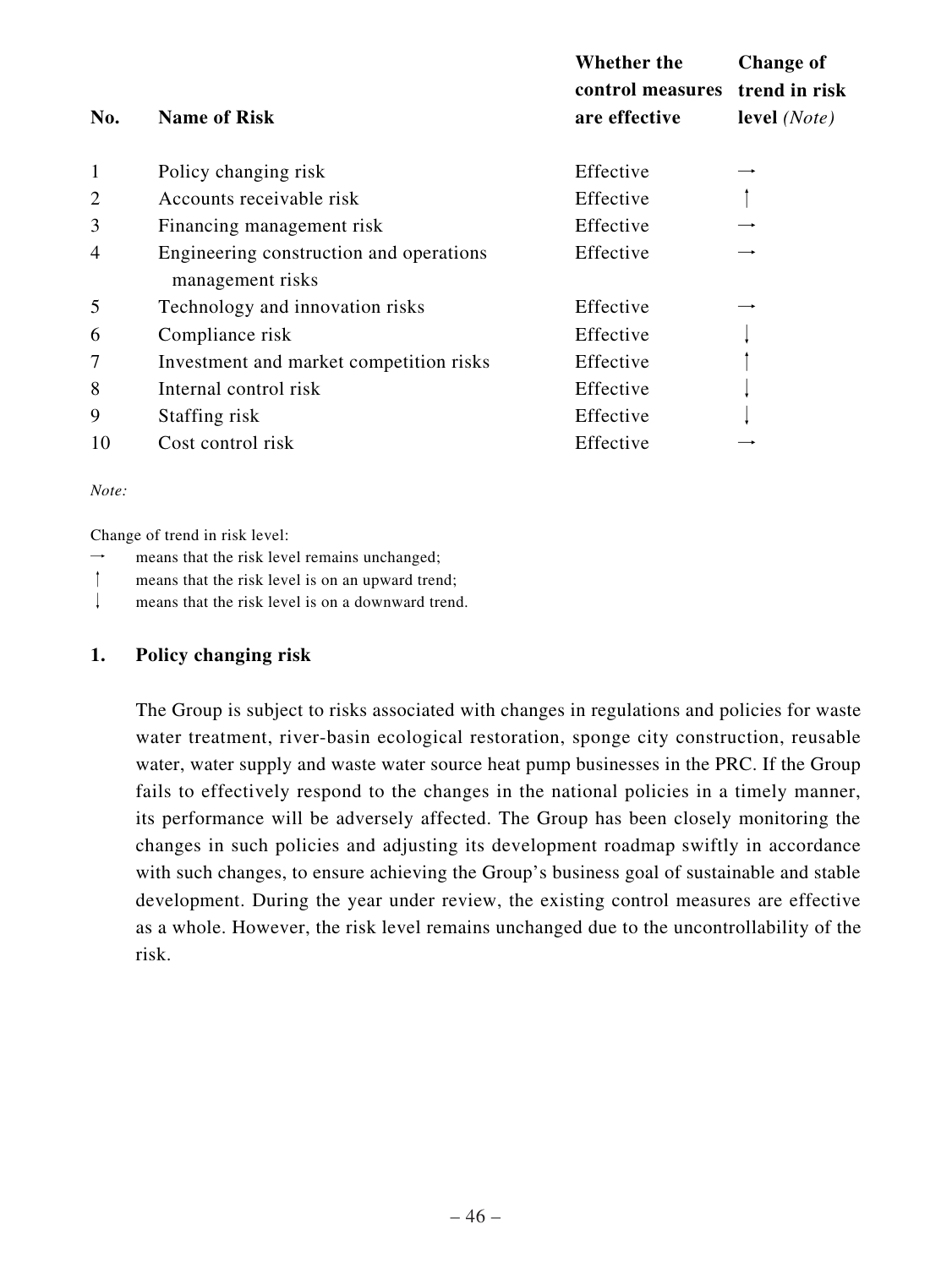#### **2. Accounts receivable risk**

Because of its business model, the Group's business, financial condition, results of operations and prospects are affected by the revenue and creditworthiness of the customers of the Group's environmental water projects to a large extent. The Group's major customers are the local PRC governments where environmental water projects are located. During the year under review, the Group was subject to the increase in accounts receivable risk since the local PRC governments' financial capability was affected by the pandemic. The Group strengthened the management and collection of accounts receivables by analysing the accounts receivables on a regular basis, setting receivables recovery objectives and composing recovery plans, reviewing the recoverability of accounts receivables and actively communicating with various local governments. The existing control measures are effective as a whole. However, the risk level is on an upward trend since the pandemic is not over yet and economic recovery requires an objective process.

### **3. Financing management risk**

Maintaining the Group's competitiveness and implementing growth strategies both require the Group to posess sufficient capital resources. During the year under review, the financial market was affected by the global COVID-19 pandemic with consistent changes in exchange rates, interest rates and financing conditions. During the year under review, the Group continued monitoring the changes in the domestic and overseas financing environment and the trend of the RMB exchange rate. The Group made adjustment to its financing structure in a timely manner and broadened the financing channels through the issuance of ABS and MTN. Through strict control of capital usage, the Group ensured that its capital reserves were sufficient and financing costs were controllable. The existing control measures are effective as a whole. However, the risk level remains unchanged since financing activities are affected by many different factors.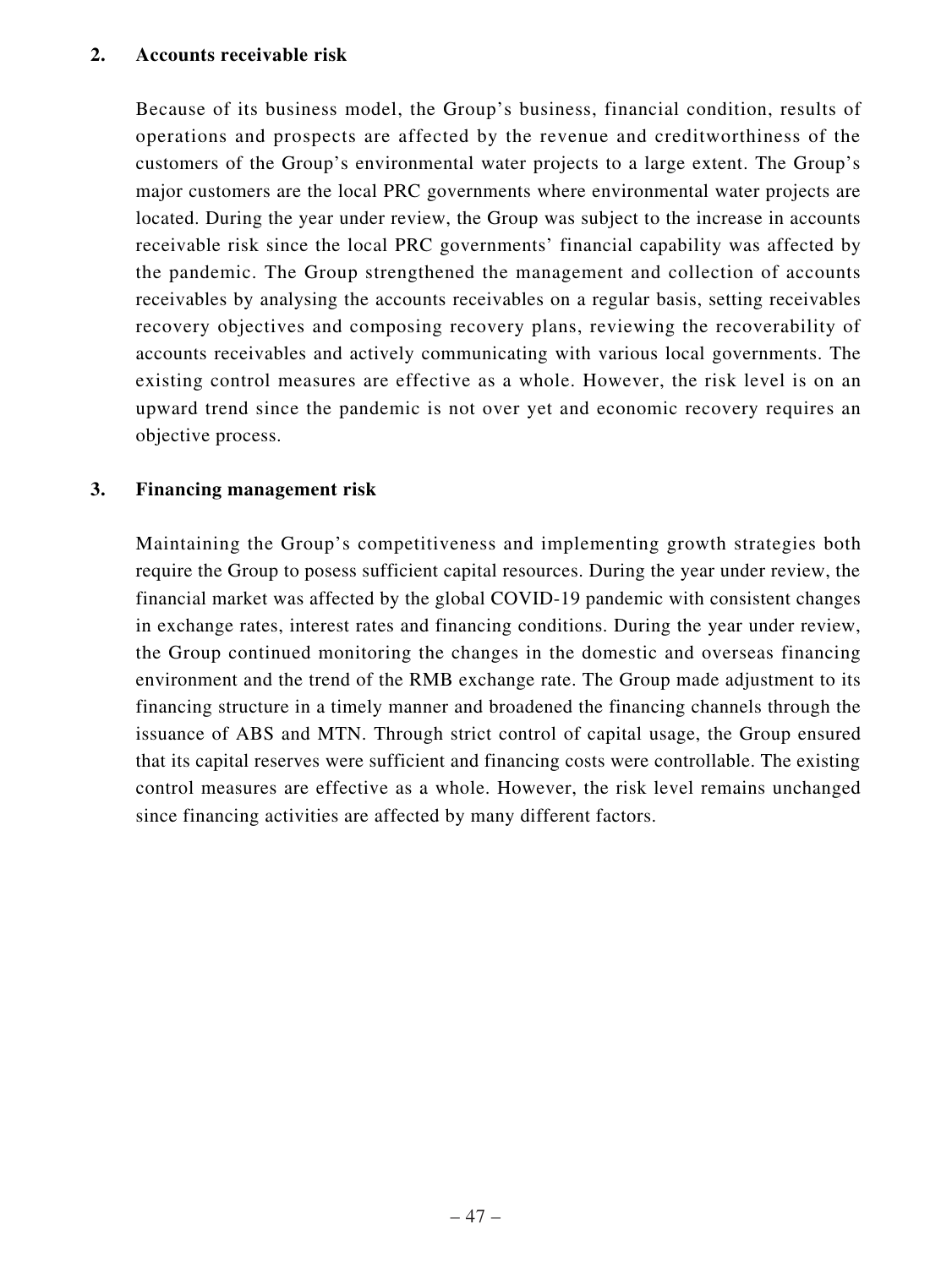#### **4. Engineering construction and operations management risks**

The Group's revenue is mainly generated from the engineering construction and operations management of projects. At the beginning of the year under review, the construction progress of a number of the Group's construction projects was affected by the epidemic prevention and control arrangements imposed by various local PRC governments, and the construction and operation of the projects were burdened with epidemic prevention work. In order to cope with the relevant risks, the Group set up an epidemic response leading team to coordinate the epidemic prevention and control work of the entire company, formulated and issued relevant procedures in a timely manner, actively sourced epidemic prevention supplies through multiple channels and resumed construction in all respects in an orderly manner. During the year under review, the Group's construction progress resumed in an orderly manner after a short period of slowdown, and its operation and management were stable and improved with no occurrence of major risk events. The Group has accumulated intensive experience in construction and operations management through years of operation, but considering the Group had a large number of new construction and operation projects during the year under review and the fact that the pandemic is still ongoing, the level of such risk remains unchanged.

### **5. Technology and innovation risks**

Along with the increasing importance of the construction of ecological civilization emphasized by the PRC government and the relevant government measures implemented every year aiming to building a beautiful China, the standards of the environmental water industry in the PRC may rise in the future. Large state-owned enterprises in other fields continued to enter the water environment management industry in the PRC during the year under review, resulting in intensified competition in the industry. To ensure that the Group can maintain its leading position in the water environment management industry, the Group continuously puts efforts on and resources in R&D and the identification of new technologies. During the year under review, the Group attached great importance to technological R&D and innovation, proactively brought in professional and technological talents and fostered the application of technological achievements to its projects, so as to pursue development driven by technology. The existing control measures are effective as a whole. However, the risk level remains unchanged due to the fierce competition in the water environment management industry.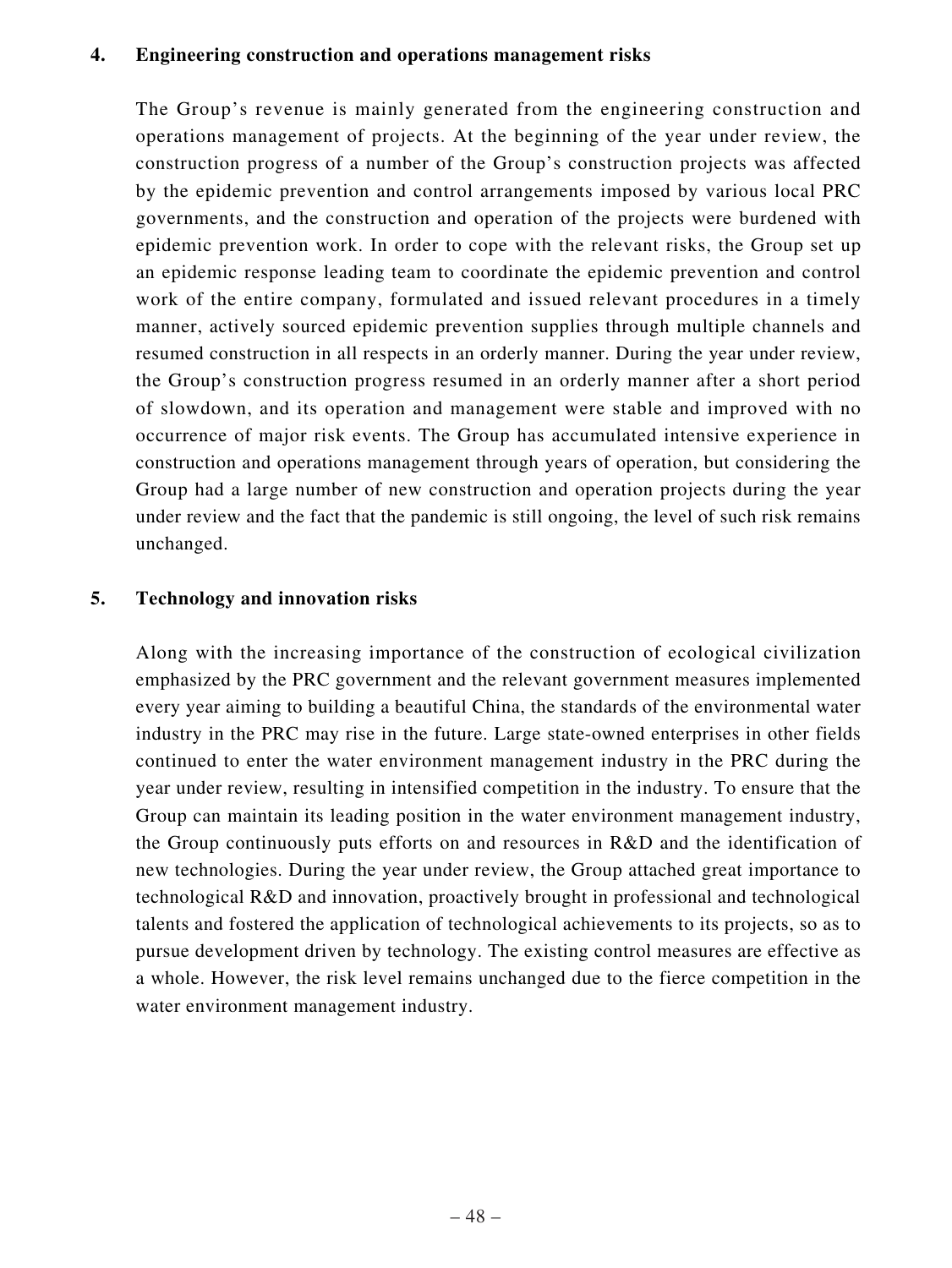### **6. Compliance risk**

Failure to strictly comply with the relevant laws and regulations of the PRC, the Rules Governing the Listing of Securities on the SEHK (the "SEHK Listing Rules"), the SGX Listing Manual and relevant industry norms, etc., may result in administrative penalties or legal proceedings against the Group in the relevant jurisdictions, which may adversely affect the reputation and operation of the Group. With years of internal and external control, the Group has established relatively comprehensive compliance and approval procedures, including the provision of safeguards through internal legal personnel and external legal experts. During the year under review, the Group strictly complied with the relevant laws and regulations with no occurrence of material compliance risk-related incidents. The existing control measures are effective as a whole with the risk level on a downward trend.

## **7. Investment and market competition risks**

During the year under review, the COVID-19 pandemic resulted in the restriction of personnel mobility to a certain extent and a decline in fiscal revenue of the local PRC governments, which presented a challenge to the Group's business expansion. Meanwhile, a substantial influx of capital and competitors are seen in the water environment management industry in which the Group operates, causing intensified competition in the market, which may affect its business expansion and investment return of the Group's projects. During the year under review, the Group stepped up its efforts in business expansion through existing projects and achieved positive outcome. In addition, the Group proactively explored innovative business models and continuously focused on quality business expansion so as to achieve sustainable growth of the Group's businesses. The existing control measures are effective as a whole. However, the risk level is on an upward trend due to the macroeconomic environment including the continuance of the COVID-19 pandemic and the intensifying industry competition.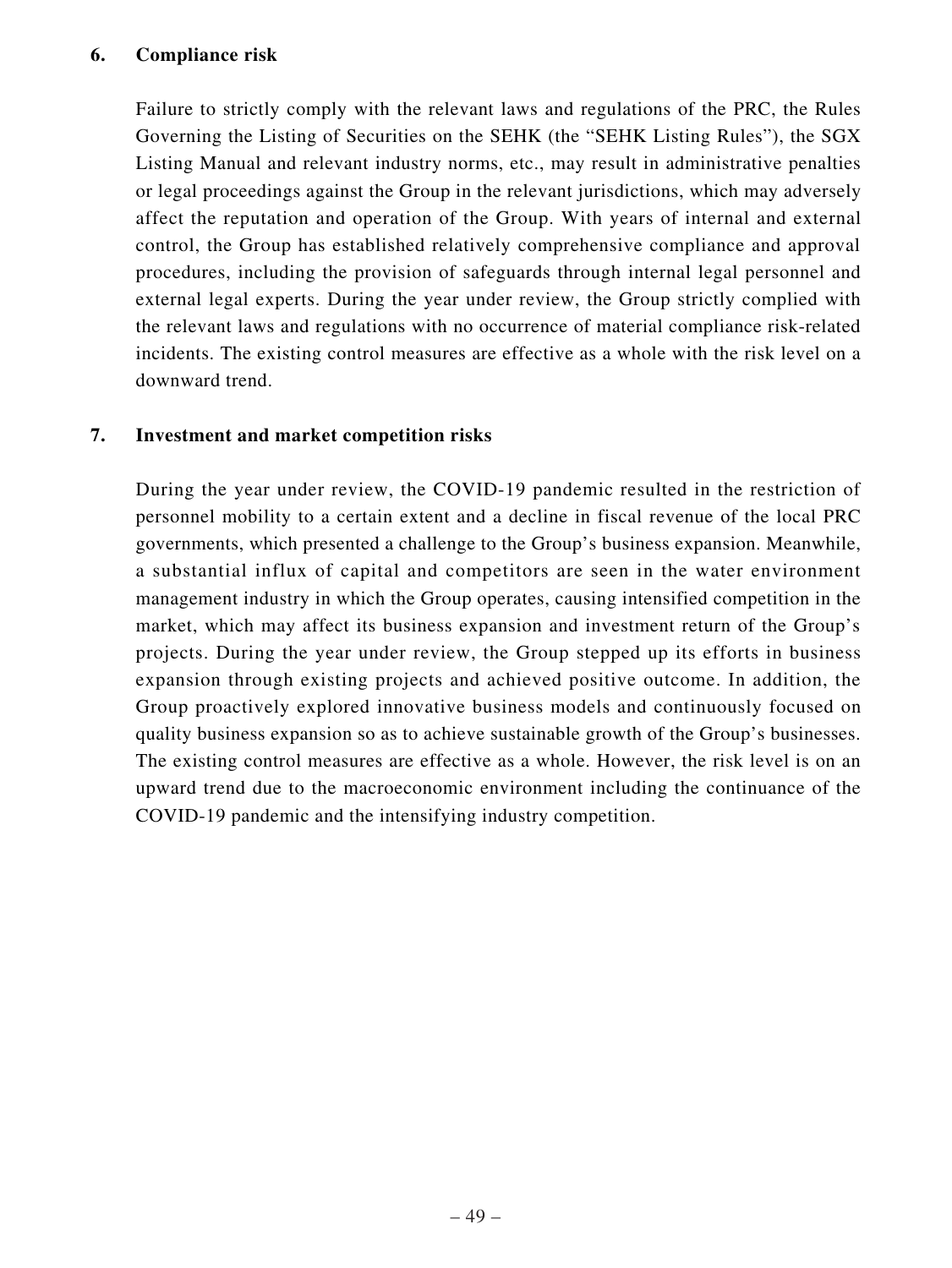### **8. Internal control risk**

The Group established an efficient and appropriate organisational structure to specify the duties of each level and the functional departments, set up special committees such as Risk Assessment Committee, Engineering and Technology Committee, Budget Management Committee and Procurement Management Committee, and strengthened specialised review of material matters. Through establishing a "three lines of defence" risk management mechanism comprising project companies, functional departments at the headquarters and the Internal Audit Department, effective risk management is achieved. During the year under review, the internal control measures of the Group were effective and no significant internal control risk event occurred. Considering the Group's comprehensive internal control, organisation structure and the relevant mechanisms in place, and that the actual risks are well controlled, the risk level is on a downward trend.

# **9. Staffing risk**

The Group relies on the experience and ability of the Group's key management team and qualified staff to achieve stable and satisfactory operating results. The training of key staff, management and technical personnel is a cyclical process. With more and more new projects put into operation, there might be continual difficulties in the allocation of human resources. Besides, external recruitment can only meet part of the Group's demands for talents. As a result, the Group persists to the approach of the combination of internal training and external recruitment. During the year under review, the control measures are effective as a whole and the risk level is on a downward trend.

# **10. Cost control risk**

The Group's businesses involve engineering construction and operations of environmental water projects. Substantial changes in the market price of the relevant raw materials, energy, financial and labour costs, etc. would adversely affect the Group's cost control. During the year under review, the Group continuously optimised the tender and procurement systems and procedures and adopted various measures to reduce procurement costs. At the same time, it strengthened budget management, strictly controlled project investment and operation costs and conducted regular evaluation. During the early outbreak of the COVID-19, the prices of certain raw materials fluctuated over the short term but have all returned to the normal level. The control measures are effective as a whole. However, the risk level remains unchanged due to the continuance of the COVID-19 pandemic.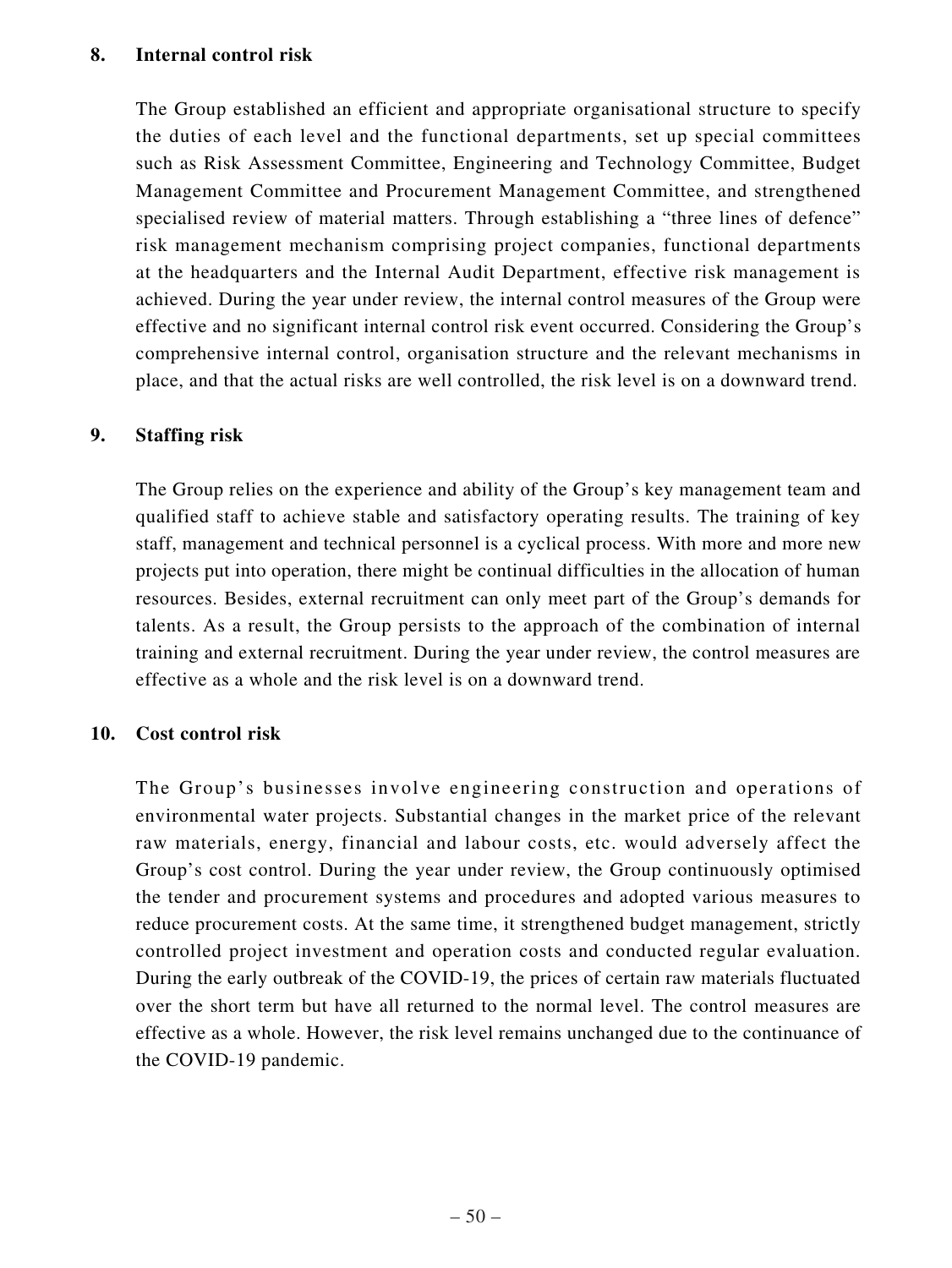### **ENVIRONMENTAL AND SOCIAL MANAGEMENT**

The Group adheres to the concept of responsible and green operation, as well as attaches great importance to both the environmental and social impacts arising from its operations. During the COVID-19 pandemic, the Group promptly set up an epidemic response leading team, quickly deployed pandemic prevention and control measures and implemented effective and scientific pandemic control measures. It also actively implemented regular prevention and control measures in particular during the autumn and winter seasons and the major festivals and holidays which strengthened the pandemic control measures with unrelenting effort. Under the premise of ensuring the health and safety of its employees at various locations, the Group ensured the safe production, stable operations and compliant discharge of all projects and helped the local communities to prevent secondary virus transmission through waste water and other types of waste.

The Group has been actively evaluating and managing its environmental and social performance against internationally recognised standards, including the World Bank Group's Environmental, Health, and Safety Guidelines, and has been regularly submitting monitoring reports to International Finance Corporation ("IFC") since 2016. Most of the Group's projects have obtained or are actively applying for various related international management standard certificates, including ISO 9001 Quality Management System, ISO 14001 Environmental Management System, and OHSAS 18001/ISO 45001 Occupational Health and Safety Management System. In addition, the Group's "Intelligent Water" information management system makes use of big data to improve the efficiency and accuracy of the operations system, to manage the entire production, management and service processes in a more refined and dynamic manner, and to improve the environmental and social performance of its projects with operations management on the basis of the full life cycle.

The operating and environmental performance of the Group's projects strictly adheres to relevant standards and requirements prescribed in their respective environmental impact assessment reports. The Group also takes into account the expectations of surrounding communities and implements appropriate and sufficient mitigation measures to resolve the "Not in My Back Yard Syndrome". The key regulations and standards which are highly relevant to the Group's business include the Environmental Protection Law of the PRC, Production Safety Law of the PRC, Labour Law of the PRC, Law of the PRC on Environmental Impact Assessment, Water Pollution Prevention and Control Law of the PRC, Marine Environment Protection Law of the PRC, Law of the PRC on the Prevention and Control of Environmental Pollution by Solid Wastes, Law of the PRC on Prevention and Control of Environmental Noise Pollution, Atmospheric Pollution Prevention and Control Law of the PRC, Discharge Standard for Pollutants of Municipal Wastewater Treatment Plants (GB18918-2002) and the applicable discharge standards for pollutants prescribed by local governments, etc. No breach of such laws and regulations which resulted in any significant loss or impact to the Group was recorded in FY2020.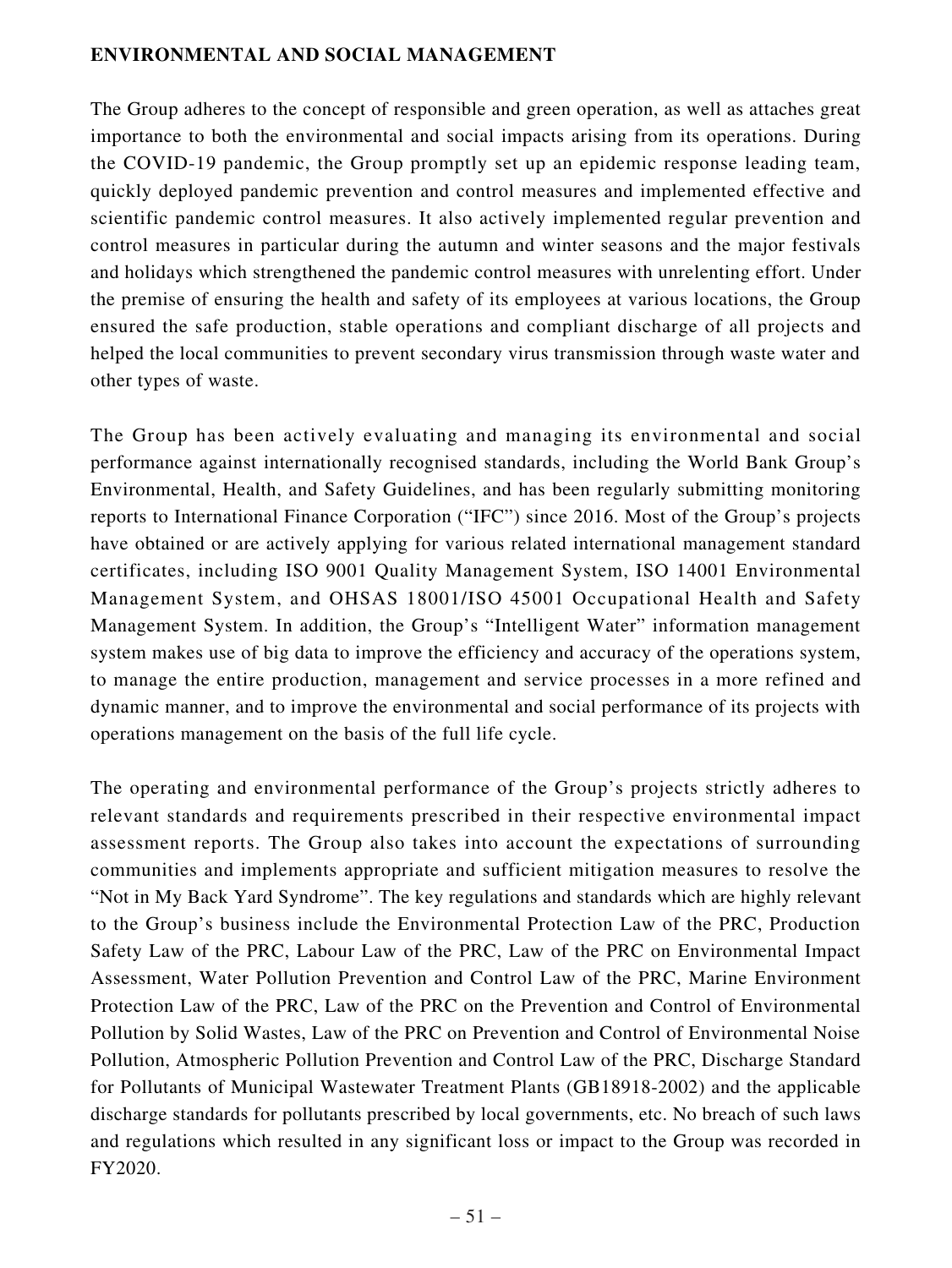With the aim of integrating policies and regulatory requirements into the operational practices, improving the entire environmental and social management process, as well as ensuring that the Group undertakes the health and safety responsibility relating to its products and services, the Group has implemented the ESHS Management System since 2016. In FY2020, the Group continued strengthening the implementation of the ESHS Management System and Risk Management System at the group level and across all project companies, standardising the management of all aspects throughout project investment, construction and operation, so as to optimise the environmental and social performance of the Group. The Group at all times abides by the principle of "compliance with discharge standards" to minimise the impact of harmful pollutants to the aquatic and terrestrial ecosystems. In the aspect of occupational health and safety, the Group placed "safe production" as its first priority and continued carrying out "Safe Production Month" initiative and fully implementing the "Three Zeros" goal (zero work safety accident, zero excessive discharge of pollutants and zero case for violation of regulations or discipline) through themed activities, training and education, safety inspection and emergency drills across all project companies. In addition, the Group included climate risks into its Risk Management System to formulate more comprehensive emergency and natural disaster contingency plans. During the COVID-19 pandemic, the Group implemented scientific prevention measures, achieved "zero infection" in the work area, ensured non-stop operations of operating projects to provide waste water treatment services, and safeguarded the environmental safety and health of residents.

Furthermore, the Group strives to provide the public with transparent, reliable and consistent environmental information associated with its project operations, such as environmental impact assessment reports, annual environmental monitoring plans, environmental assessment monitoring results and acceptance reports for completed projects, environmental emergency preparedness and response plans, monitoring results of waste water/air emissions/noise etc. The Group uploaded such information to its corporate website or the official websites designated by the local governments for public scrutiny.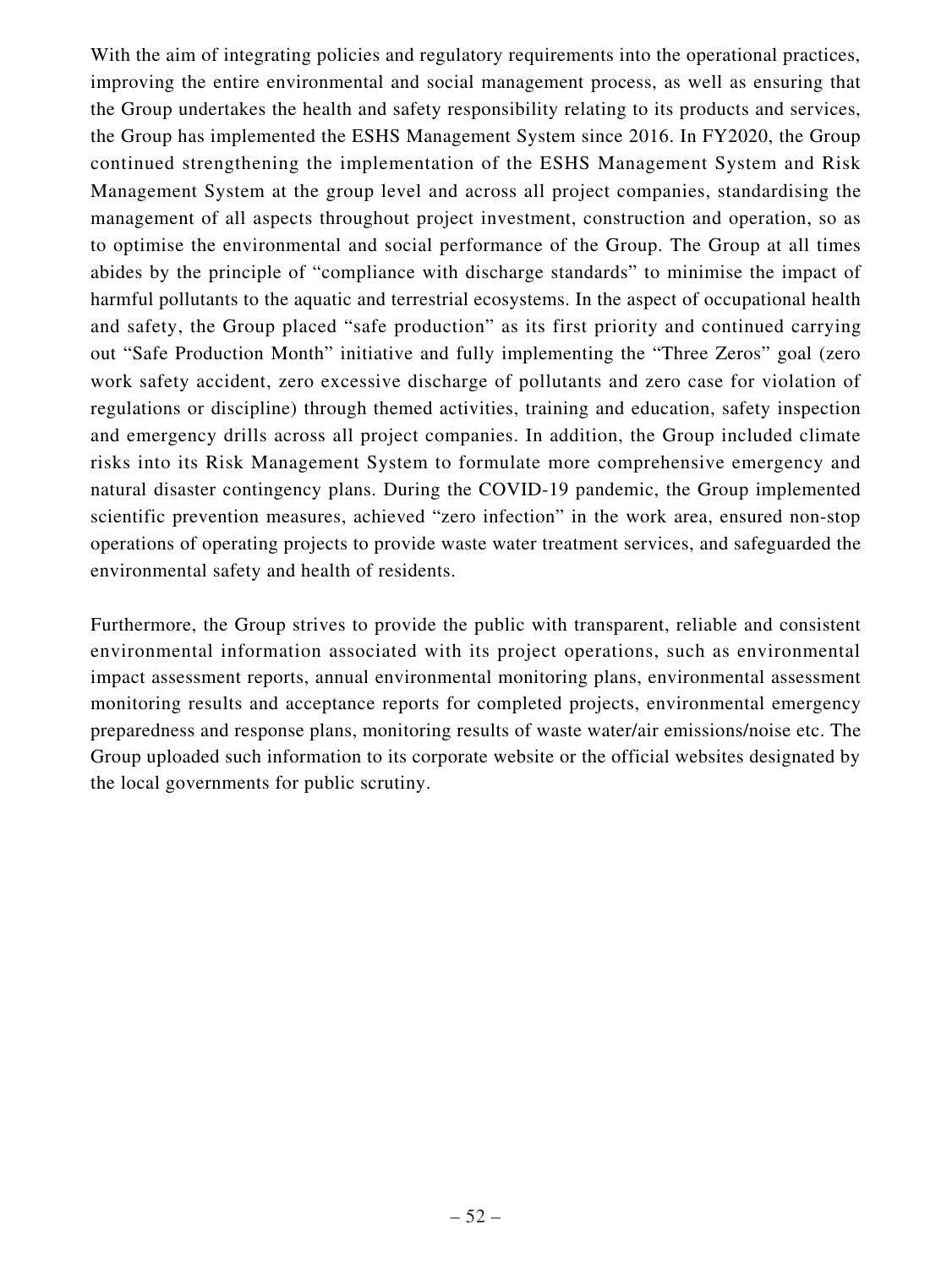At the same time, the Group actively responded to the requirements under the "Notice on Further Opening the National Environmental Protection Facilities and Urban Waste Water and Waste Treatment Facilities to the Public" issued by the Ministry of Ecology and Environment and the Ministry of Housing and Urban-Rural Development, and opened its waste water treatment facilities to the public. The Group is committed to developing itself into an advanced hub open to public for environmental education that provides on-site visits, practical learnings and technical trainings simultaneously. As at 31 December 2020, a total of 27 projects of the Group were officially opened to the public. During FY2020, these projects received in aggregate, 543 groups of visits with more than 7,000 visitors in total. Although the physical public visits were suspended for a while due to the COVID-19 pandemic, the Group's projects launched activities to promote environmental protection via online platforms, aiming to promote environmental protection concepts and relevant scientific knowledge to the public. The Group has implemented specific targets and policies for public opening of facilities. It is also committed to participating in national and international environmental protection and technology activities, as well as aligning with national policies to formulate policies for environmental protection open days, and encourages employees to live a low-carbon lifestyle. In addition, The Group's waste water treatment projects have received various awards and recognitions, such as the "Science Popularisation and Education Hub", "Environmental Education Hub" and "Practices Base for Ecological Civilisation Development".

## **CORPORATE GOVERNANCE**

The Company is committed to achieving high standards of corporate governance to ensure investors' confidence in the Company as a trusted business enterprise. The Board and the Management will continue to uphold good corporate governance practices to enhance long-term value of the Company and returns for the Shareholders and protect the Shareholders' interests.

The Company's ordinary shares have been listed on the Main Board of the SEHK since 8 May 2019 (the "HK Listing Date"). Since then, the Company has adopted the code provisions of the Corporate Governance Code (the "HK CG Code") as set out in Appendix 14 to the SEHK Listing Rules as part of its governance framework, in addition to the principles and provisions under Singapore Code of Corporate Governance 2018 (the "SG CG Code"). In the event of any conflicts between the SG CG Code and the HK CG Code, the Group will comply with the more stringent requirements. Throughout FY2020, the Company has complied with the HK CG Code and the SG CG Code.

The details of the Company's corporate governance practices will be set out in 2020 Annual Report.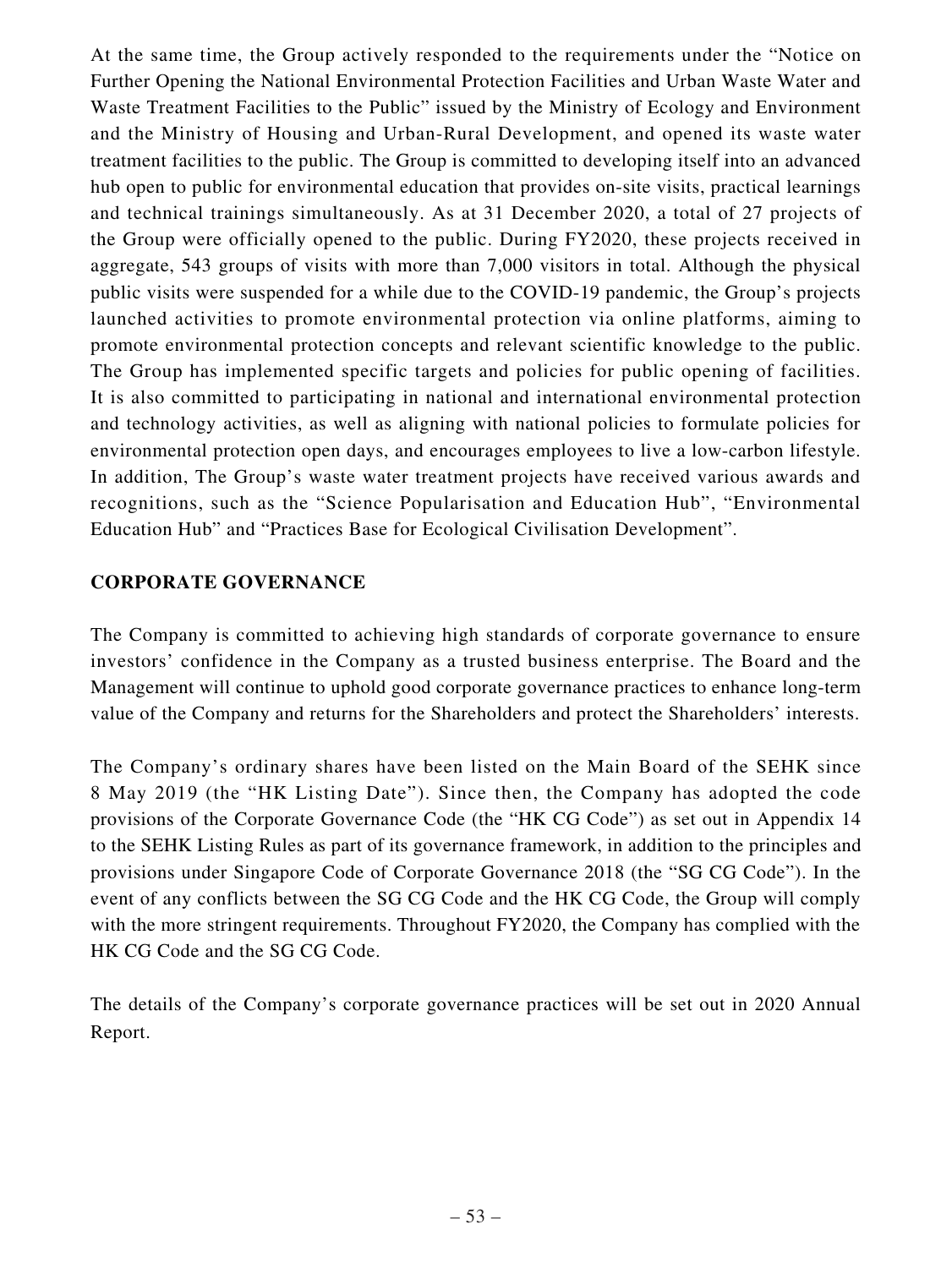### **BOARD COMMITTEES**

The Board holds meetings on a regular basis (at least 4 times in a year). The Board has currently established 5 Board Committees, namely the Audit Committee, the Nominating Committee, the Remuneration Committee, the Strategy Committee and the Management Committee.

#### **Audit Committee**

The Audit Committee currently comprises 4 independent non-executive Directors, namely Mr. Lim Yu Neng Paul (Chairman), Mr. Zhai Haitao, Ms. Cheng Fong Yee and Ms. Hao Gang. The Audit Committee is primarily responsible for reviewing the significant financial reporting issues and judgements and monitoring the integrity of the financial statements of the Group and any announcements relating to the Group's financial performance; reviewing and reporting to the Board the adequacy and effectiveness of the Group's internal controls and risk management systems, comprising financial, operational, compliance and information technology controls (such review can be carried out internally or by third parties); reviewing the adequacy and effectiveness of the Group's internal audit function; reviewing the scope and results of the internal audit; reviewing the independence and objectivity of the external auditor and the effectiveness of the audit process; and making recommendations to the Board on the appointment, re-appointment and removal of the external auditor, and approving the remuneration and terms of engagement of the external auditor. The terms of reference of the Audit Committee are available on the SGXNet and the websites of the Company and Hong Kong Exchanges and Clearing Limited ("HKEx").

During FY2020, the members of the Audit Committee reviewed the (a) audited consolidated financial results of the Group for FY2019; and (b) the unaudited consolidated financial results of the Group for the six months ended 30 June 2020.

#### **Remuneration Committee**

The Remuneration Committee currently comprises 3 independent non-executive Directors, namely Ms. Cheng Fong Yee (Chairman), Mr. Zhai Haitao, Mr. Lim Yu Neng Paul, and a nonexecutive Director and Chairman of the Board, namely Mr. Wang Tianyi. The Remuneration Committee is primarily responsible for implementing a formal, transparent and objective procedure for fixing the remuneration packages of individual Directors and Key Management Personnel (as defined in SG CG Code) (including senior management), and to ensure that the level and structure of their remuneration is aligned with the long-term interest and risk policies of the Group and should be appropriate to attract, retain and motivate (1) the Directors to provide good stewardship of the Group; and (2) Key Management Personnel (including senior management) to successfully manage the Group. The terms of reference of the Remuneration Committee are available on the SGXNet and the websites of the Company and HKEx.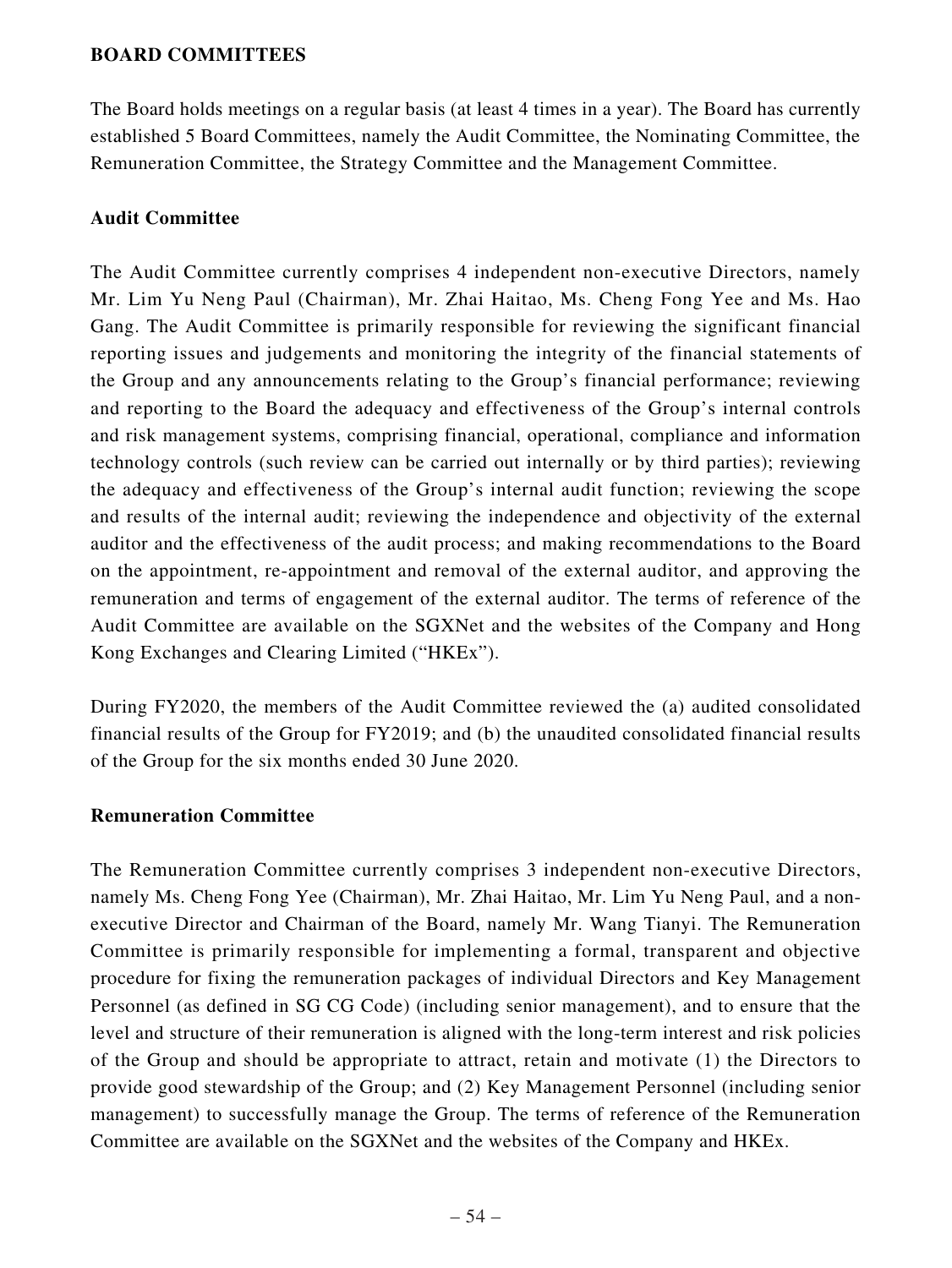During FY2020, the members of Remuneration Committee reviewed the 2019 remuneration payment and 2020 remuneration framework for the individual Directors and the Key Management Personnel (including senior management) of the Company.

## **Nominating Committee**

The Nominating Committee currently comprises 2 independent non-executive Directors, namely Mr. Zhai Haitao (Chairman) and Mr. Lim Yu Neng Paul, and a non-executive Director and Chairman of the Board, namely Mr. Wang Tianyi. The Nominating Committee is primarily responsible for implementing a formal and transparent procedure for appointment and re-appointment of Board members, evaluating performance of Board members and Board Committee members and assessing the overall performance of the Board and its Board Committees. The terms of reference of the Nominating Committee are available on the SGXNet and the websites of the Company and HKEx.

## **Strategy Committee**

The Strategy Committee currently comprises a non-executive Director and Chairman of the Board, namely Mr. Wang Tianyi (Chairman), 2 executive Directors, namely Mr. An Xuesong and Mr. Luo Junling, and an independent non-executive Director, namely Ms. Hao Gang. The Strategy Committee is primarily responsible for assisting the Board in providing strategic direction to the Group; overseeing the strategic planning of the Group and implementation of such strategies; reviewing the medium-term and long-term strategic objectives proposed by the Management and overseeing the Management's performance in relation to such strategies; considering sustainability issues in formulating strategies and overseeing the monitoring and management of the environmental, social and governance factors that are material to the business of the Group. The terms of reference of the Strategy Committee are available on the SGXNet and the websites of the Company and HKEx.

### **Management Committee**

The Management Committee currently comprises 2 executive Directors, namely Mr. An Xuesong (Chairman) and Mr. Luo Junling, and 7 Key Management Personnel. The Management Committee is primarily responsible for the management of daily business operations, formulating and implementing annual work tasks and medium-term development plans for the Group. The Management Committee is the decision-making authority for the day-to-day administration, operations, management and personnel matters of the Group. The terms of reference of the Management Committee are available on the SGXNet and the websites of the Company and HKEx.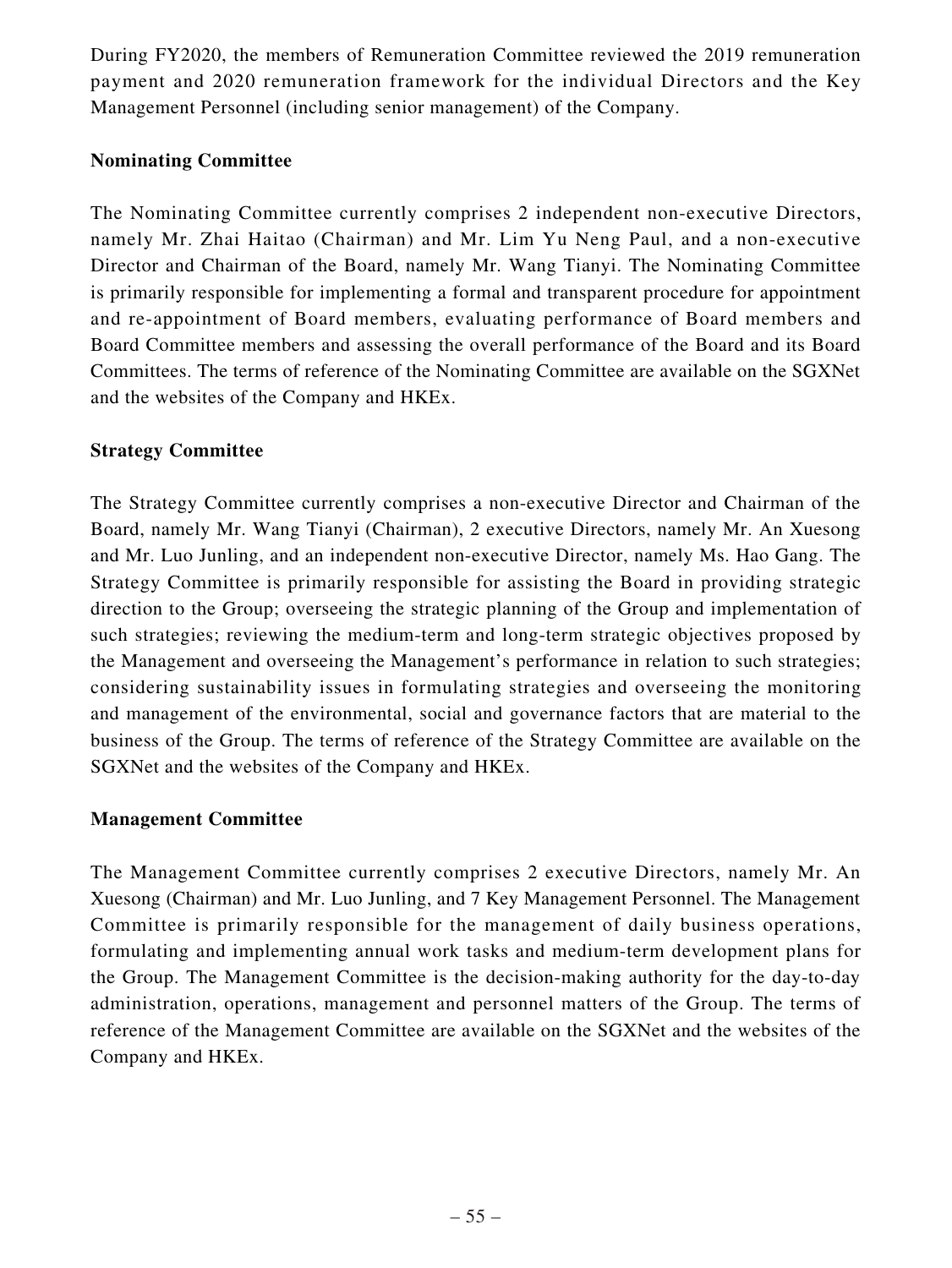### **DEALINGS IN THE SECURITIES**

The Company has adopted an internal code (the "Internal Code") governing dealings in securities by Directors, officers and relevant employees of the Company and its subsidiaries who are likely to be in possession of unpublished price sensitive information of the Company and its subsidiaries. Since the HK Listing Date, the Company has updated the Internal Code to be in line with the requirements of the SEHK Listing Rules and HK CG Code on terms no less exacting than the Model Code for Securities Transactions by Directors of Listed Issuers (the "Model Code") as set out in Appendix 10 to the SEHK Listing Rules, in addition to the requirements of the SGX Listing Manual and SG CG Code. This revised Internal Code has been disseminated to all the Directors, officers and relevant employees of the Group.

Directors, officers and relevant employees have been informed not to deal in the Company's securities at all times whilst in possession of unpublished price-sensitive information and during the periods commencing:

- (a) 30 days immediately preceding the publication date of the announcement of the Company's interim results (and quarterly results, if any) or, if shorter, the period from the end of the relevant half-year (and the relevant quarter, if applicable) up to the publication date of the results; and
- (b) 60 days immediately preceding the publication date of the announcement of the Company's full-year results or, if shorter, end of financial year and up to the publication date of the results.

The Directors, officers and relevant employees of the Group are also expected to observe relevant insider trading laws at all times, even when dealing in securities within permitted trading period or while they are in possession of unpublished price-sensitive information of the Company and they are not to deal in the Company's securities on short-term considerations.

Having made specific enquiries to the Directors, all Directors confirmed that they had complied with the required standard as set out in the Model Code and the Internal Code throughout FY2020.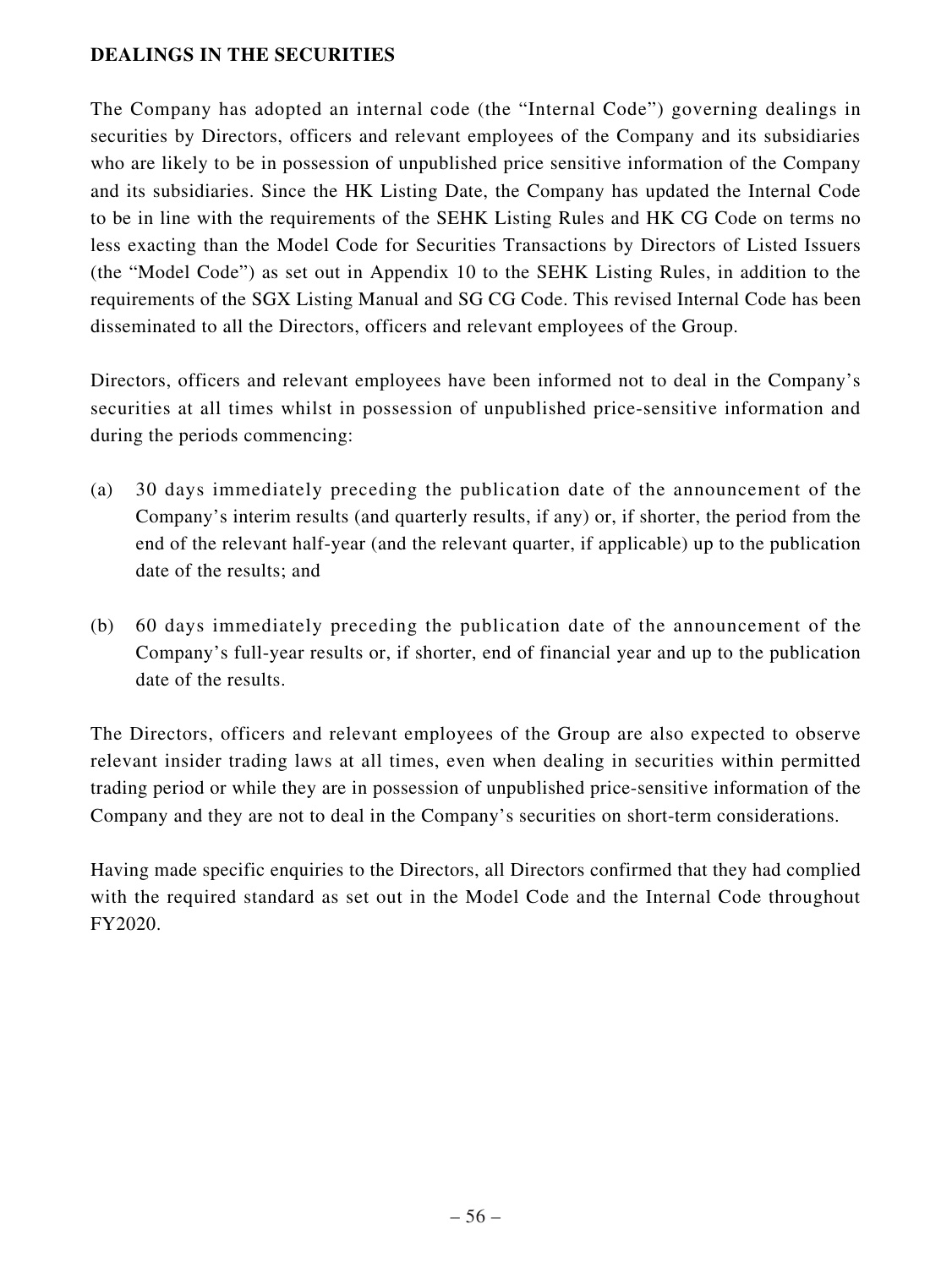#### **DIVIDEND**

#### **(a) Current financial year reported on**

Any dividend declared for the current financial year reported on? Yes

As part of the Directors' continuing efforts to enhance the Shareholder's return, the Directors have recommended a final dividend of HK6.07 cents (equivalent to 1.04 Sing cents) per ordinary share for FY2020, which is subject to the approval by the Shareholders at the forthcoming annual general meeting to be held on or around 27 April 2021 (Tuesday) (the "AGM").

| <b>Name of Dividend</b> | FY2020 Proposed Final Dividend                   |
|-------------------------|--------------------------------------------------|
| <b>Dividend Type</b>    | Cash                                             |
| <b>Dividend Amount</b>  | HK6.07 cents (equivalent to 1.04 Sing cents) per |
|                         | ordinary share                                   |
| <b>Tax Rate</b>         | One-Tier Tax Exempt                              |

#### **(b) Corresponding period of the immediately preceding financial year**

| <b>Name of Dividend</b> | FY2019 Final                                |
|-------------------------|---------------------------------------------|
| <b>Dividend Type</b>    | Cash                                        |
| <b>Dividend Amount</b>  | HK3.74 cents (equivalent to 0.67 Sing cent) |
|                         | per ordinary share                          |
| <b>Tax Rate</b>         | One-Tier Tax Exempt                         |

#### **(c) Date payable**

Subject to the Shareholders' approval, the FY2020 Proposed Final Dividend will be paid on or around 17 May 2021 (Monday).

#### **(d) Books closure date**

Details on closure of books are set out in the section below entitled "Closure of Register of Transfer and Register of Members – (b) For determining the entitlement to the FY2020 Proposed Final Dividend".

#### **Annual General Meeting**

The AGM is expected to be held on or around 27 April 2021 (Tuesday). The notice of the AGM will be published on the SGXNet and the websites of the Company and HKEx and despatched to the Shareholders in due course.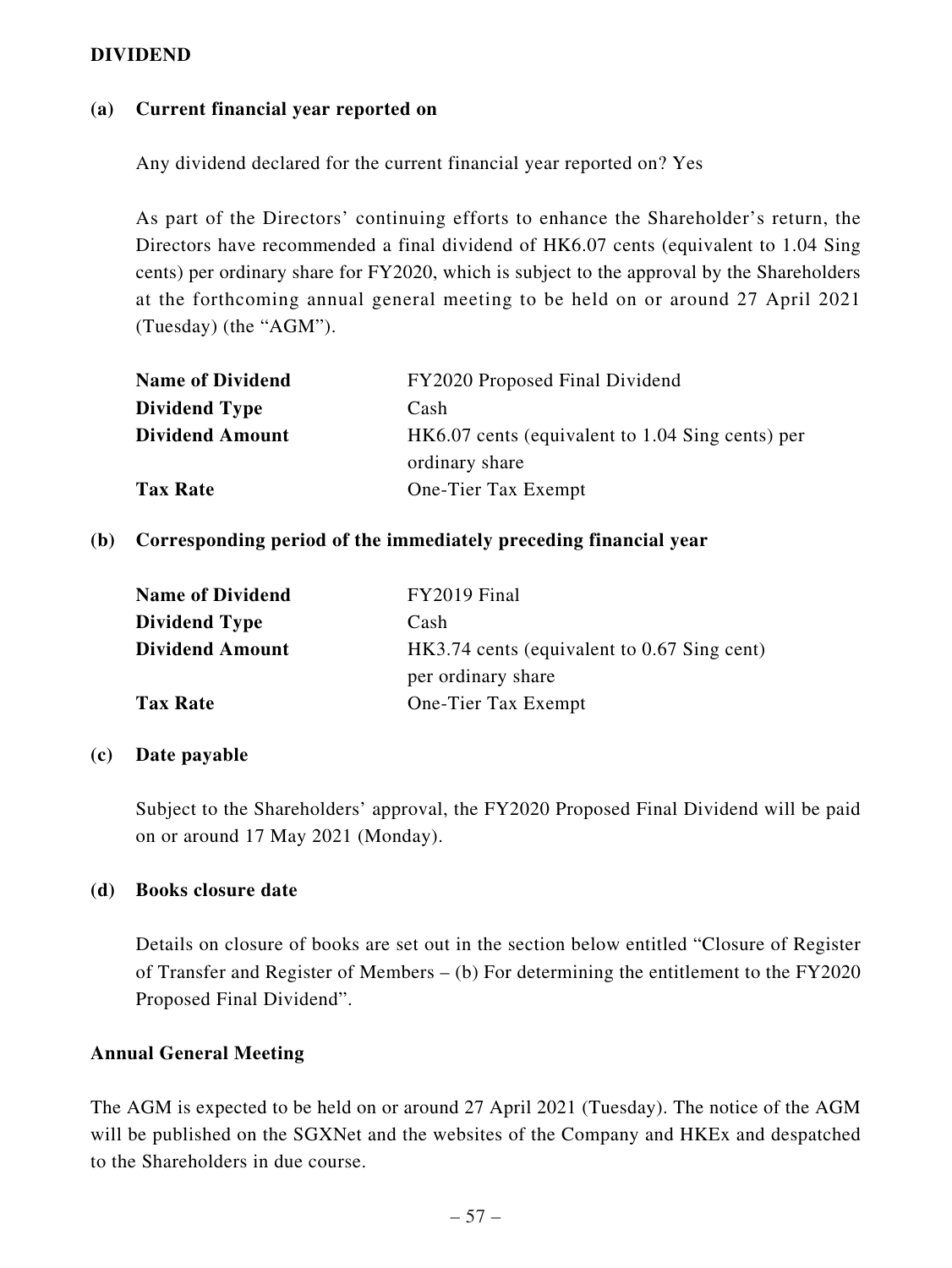### **Closure of Register of Transfer and Register of Members**

(a) For determining the entitlement to attend and vote at the AGM

## *For Singapore Shareholders*

The Register of Transfer and Register of Members of the Company will be closed at 5:00 p.m. on 22 April 2021 (Thursday) for the purpose of determining the entitlement of Singapore Shareholders to attend and vote at the AGM. Duly completed registrable transfers received by the Company's share registrar, Boardroom Corporate & Advisory Services Pte. Ltd., 50 Raffles Place, #32-01 Singapore Land Tower, Singapore 048623 up to 5:00 p.m. on 21 April 2021 (Wednesday) will be registered to determine Singapore Shareholders' entitlements to attend and vote at the AGM.

## *For Hong Kong Shareholders*

The Hong Kong branch register of members of the Company will be closed from 22 April 2021 (Thursday) to 27 April 2021 (Tuesday), both days inclusive, for the purpose of determining the entitlement of Hong Kong Shareholders to attend and vote at the AGM. Duly completed registrable transfers of Shares received by the Hong Kong branch share registrar of the Company, Boardroom Share Registrars (HK) Limited, 2103B, 21/F, 148 Electric Road, North Point, Hong Kong, up to 4:30 p.m. (Hong Kong time) on 21 April 2021 (Wednesday), will be registered to determine Hong Kong Shareholders' entitlements to attend and vote at the AGM.

(b) For determining the entitlement to the FY2020 Proposed Final Dividend

### *For Singapore Shareholders*

The Register of Transfer and Register of Members of the Company will be closed at 5:00 p.m. (Singapore time) on 30 April 2021 (Friday) being the Singapore Books Closure Date for the purpose of determining the entitlement of the Singapore Shareholders to the FY2020 Proposed Final Dividend.

Duly completed registrable transfers of Shares received by the Company's share registrar, Boardroom Corporate & Advisory Services Pte. Ltd., 50 Raffles Place, #32- 01 Singapore Land Tower, Singapore 048623 up to 5:00 p.m. (Singapore time) on 30 April 2021 (Friday) will be registered before entitlements to the FY2020 Proposed Final Dividend are determined. Members whose securities accounts with The Central Depository (Pte) Limited are credited with Shares as at 5:00 p.m. (Singapore time) on 30 April 2021 (Friday) will rank for the FY2020 Proposed Final Dividend.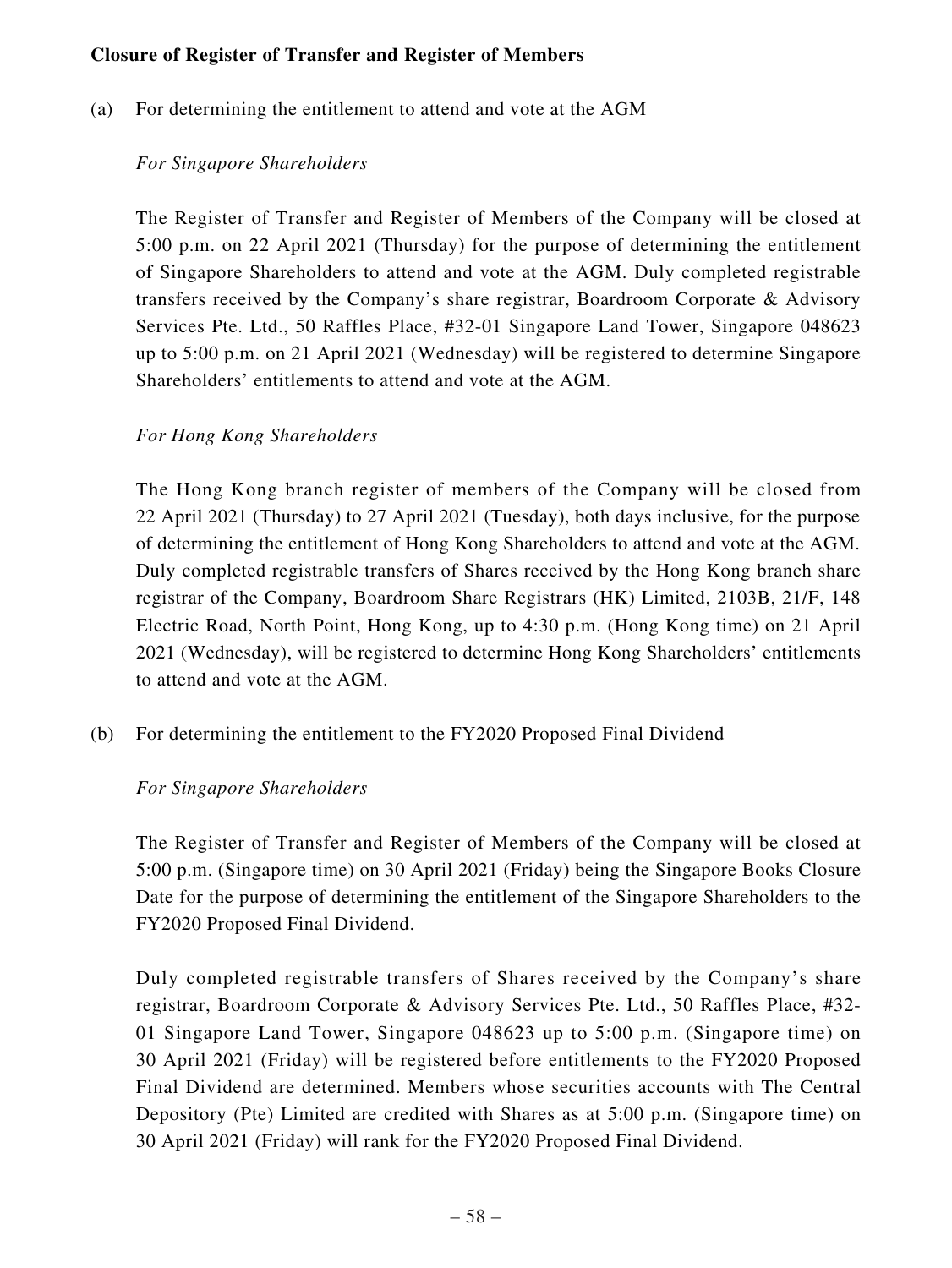## *For Hong Kong Shareholders*

The Hong Kong branch register of members of the Company will be closed from 3 May 2021 (Monday) to 5 May 2021 (Wednesday), both days inclusive, during this period no transfer of shares will be registered. Shareholders whose names appear on the Hong Kong branch register of members of the Company as at 4:30 p.m. (Hong Kong time) on 30 April 2021 (Friday) will be entitled to the FY2020 Proposed Final Dividend.

Duly completed registrable transfers of Shares received by the Hong Kong branch share registrar of the Company, Boardroom Share Registrars (HK) Limited, 2103B, 21/F, 148 Electric Road, North Point, Hong Kong, up to 4:30 p.m. (Hong Kong time) on 30 April 2021 (Friday), will be registered before entitlements to the FY2020 Proposed Final Dividend are determined.

### **Purchase, Sale or Redemption of Listed Securities**

Neither the Company nor any of its subsidiaries has purchased, sold or redeemed any of its listed securities for the year ended 31 December 2020.

## **Convertibles, Preference Shares and Treasury Shares**

The Company did not have any outstanding convertibles, preference shares and treasury shares as at 31 December 2020 and 2019. During the year ended 31 December 2020, there were no sales, transfers, disposal, cancellation and/or use of treasury shares.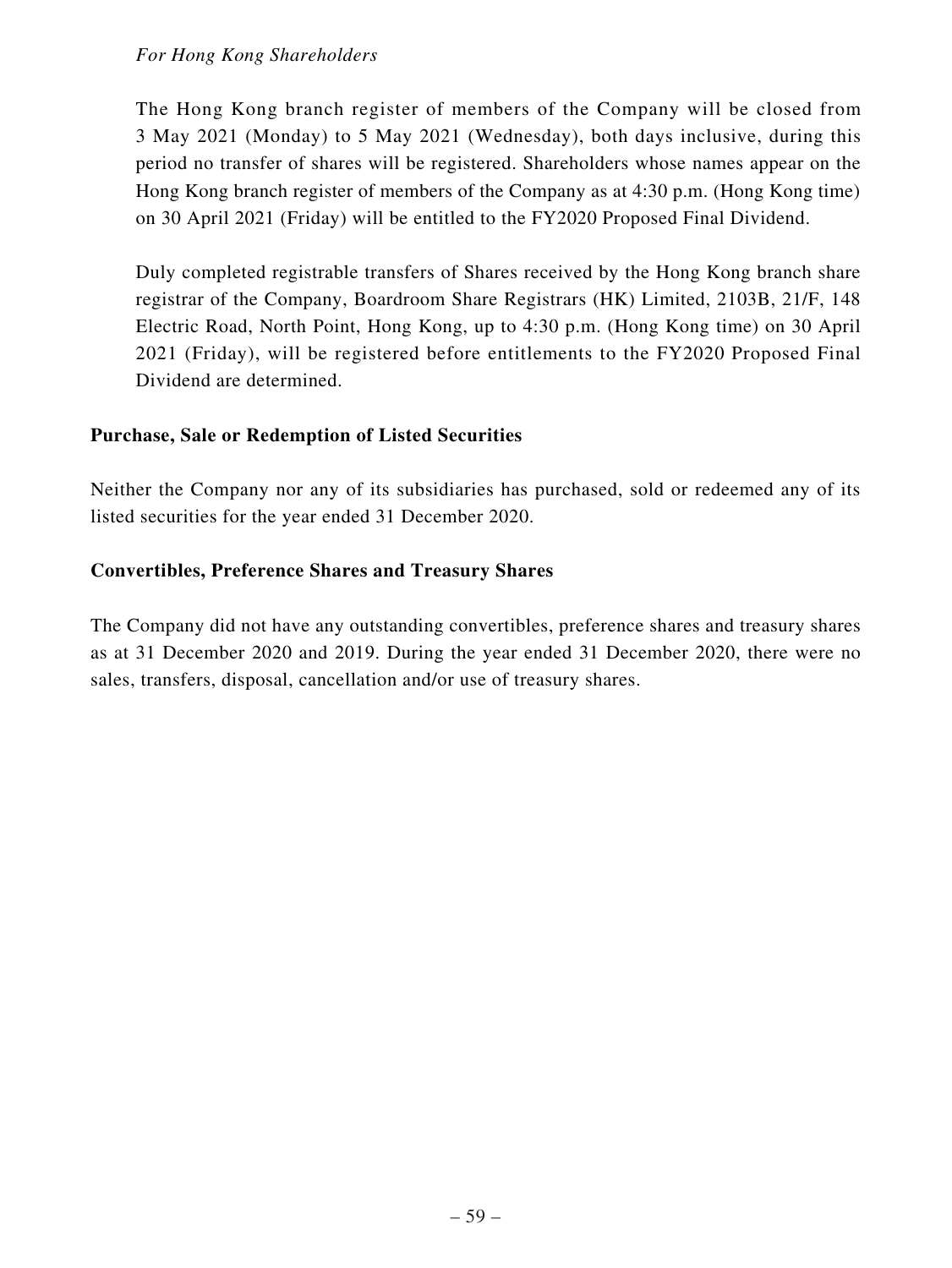# **Disclosure on acquisition or disposal of shares in companies pursuant to Rule 706A of the SGX Listing Manual**

On 25 August 2020, the Company has, through its wholly-owned subsidiary, Everbright Water (Nanjing) Limited, increased its shareholding in Everbright Industrial Waste Water Treatment Nanjing Limited ("Nanjing IWWT") from  $60\%$  to  $100\%$  by acquiring the remaining  $40\%$ (the "Target Equity") from an independent third party, Nanjing Zhuohong Environmental Protection Technology Co., Ltd, with whom it had jointly incorporated Nanjing IWWT (the "Acquisition").

The purchase consideration for the Acquisition was RMB26 million (the "Purchase Consideration"). The Purchase Consideration was arrived at after good-faith negotiations on a willing-buyer and willing-seller basis, taking into account the net asset value represented by the Target Equity as at 31 March 2020, which was RMB20.336 million. The Purchase Consideration has been paid in full in lump sum in cash and funded entirely through internal resources.

Save as disclosed above, during FY2020, there was no acquisition or disposal of shares in subsidiaries ("Subsidiaries"), associated companies ("Associated Companies") of the Company or in any company which became or ceased to be a Subsidiary or Associated Company (as the case may be) resulting from such acquisition or disposal, as required by Rule 706A of the SGX Listing Manual.

**Where a forecast, or a prospect statement, has been previously disclosed to Shareholders, any variance between it and the actual results.**

None.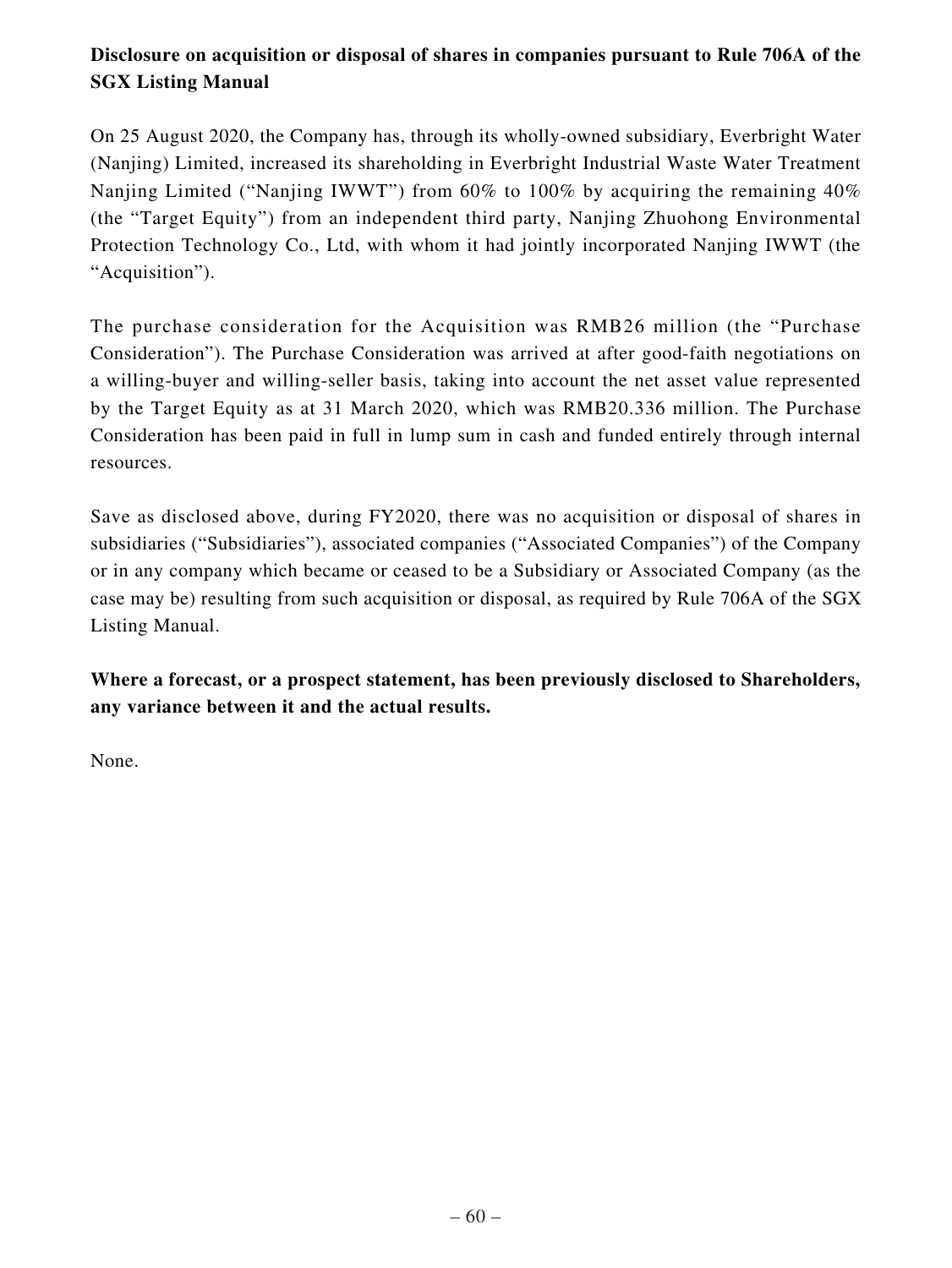# **Disclosure of person occupying a managerial position in the issuer or any of its principal subsidiaries who is a relative of a director or chief executive office or substantial shareholder of the issuer pursuant to Rule 704(13) of the SGX Listing Manual**

There is no person occupying a managerial position in the Company or its principal subsidiaries who is a relative of a Director or chief executive officer or substantial Shareholder of the Company for the years ended 31 December 2020 and 2019.

## **Publication of Annual Results and Annual Report**

The annual results announcement for FY2020 is published on the SGXNet (https://www.sgx.com) and the websites of the Company (https://www.ebwater.com/en/ir/reports.php) and HKEx (https://www.hkexnews.hk). The annual report of the Company for FY2020 containing, among others, all the information required by the SEHK Listing Rules and SGX Listing Manual will be published on the SGXNet and the websites of the Company and HKEx and despatched to the Shareholders in due course.

# **Confirmation that the issuer has procured undertakings from all its Directors and executive officers under Rule 720(1) of the SGX Listing Manual**

Pursuant to Rule 720(1) of the SGX Listing Manual, the Company has procured undertakings from all its Directors and executive officers.

# **Confirmation by the Board pursuant to Rule 705(5) of the SGX Listing Manual**

I, An Xuesong, do hereby confirm on behalf of the Board that to the best of our knowledge, nothing has come to the attention of the Board which may render the audited financial results of the Group for FY2020 to be false or misleading in any material aspect.

> By Order of the Board **China Everbright Water Limited An Xuesong** *Executive Director and Chief Executive Officer*

Hong Kong and Singapore, 25 February 2021

*As at the date of this announcement, the Board comprises: (i) a non-executive Director, Mr. Wang Tianyi (Chairman); (ii) two executive Directors, namely Mr. An Xuesong (Chief Executive Officer) and Mr. Luo Junling; and (iii) four independent non-executive Directors, namely Mr. Zhai Haitao, Mr. Lim Yu Neng Paul, Ms. Cheng Fong Yee and Ms. Hao Gang.*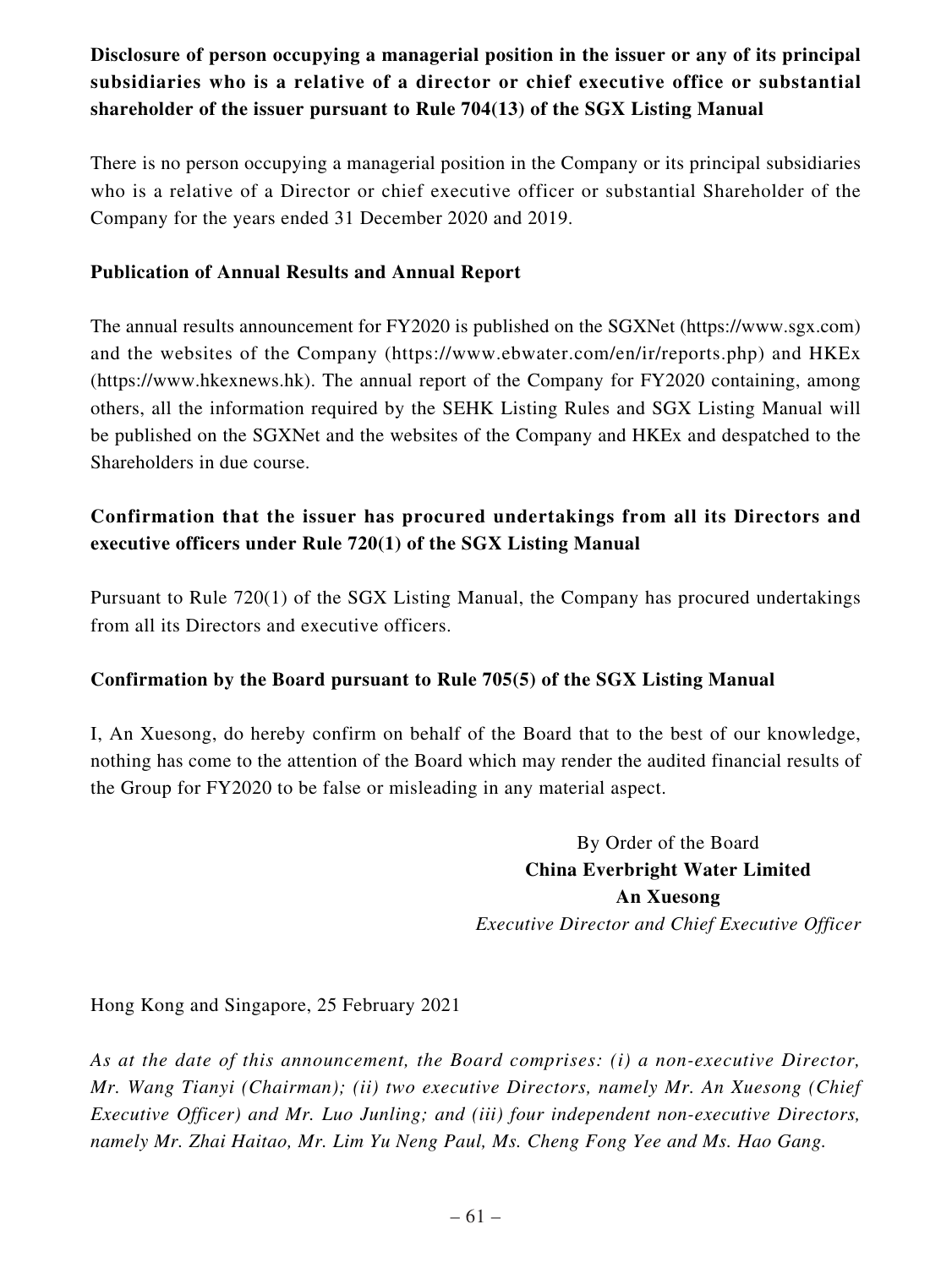# **APPENDIX**

Independent Auditor's Report For the financial year ended 31 December 2020

# **To the Members of China Everbright Water Limited**

# **REPORT ON THE AUDIT OF THE FINANCIAL STATEMENTS**

## **Opinion**

We have audited the financial statements of China Everbright Water Limited (the "Company") and its subsidiaries (collectively, the "Group"), which comprise the consolidated statement of financial position of the Group and the statement of financial position of the Company as at 31 December 2020, the consolidated statement of changes in equity of the Group, consolidated statement of comprehensive income and consolidated statement of cash flows of the Group for the year then ended, and notes to the financial statements, including a summary of significant accounting policies.

In our opinion, the accompanying consolidated financial statements of the Group and the statement of financial position of the Company are properly drawn up in accordance with International Financial Reporting Standards (IFRSs) so as to present fairly, in all material respects of the consolidated financial position of the Group and the financial position of the Company as at 31 December 2020 and of the consolidated financial performance, consolidated changes in equity and consolidated cash flows of the Group for the year ended on that date.

### **Basis for opinion**

We conducted our audit in accordance with International Standards on Auditing (ISAs). Our responsibilities under those standards are further described in the *Auditor's responsibilities for the audit of the financial statements* section of our report. We are independent of the Group in accordance with the Accounting and Corporate Regulatory Authority (ACRA) Code of Professional Conduct and Ethics for Public Accountants and Accounting Entities (ACRA Code) together with the ethical requirements that are relevant to our audit of the financial statements in Singapore, and we have fulfilled our other ethical responsibilities in accordance with these requirements and the ACRA Code. We believe that the audit evidence we have obtained is sufficient and appropriate to provide a basis for our opinion.

### **Key audit matters**

Key audit matters are those matters that, in our professional judgement, were of most significance in our audit of the financial statements of the current period. These matters were addressed in the context of the audit of the financial statements as a whole, and in forming our opinion thereon, and we do not provide a separate opinion on these matters.

We have fulfilled our responsibilities described in the *Auditor's responsibilities for the audit of the financial statements* section of our report, including in relation to these matters. Accordingly, our audit included the performance of procedures designed to respond to our assessment of the risks of material misstatement of the financial statements. The results of our audit procedures, including the procedures performed to address the matters below, provide the basis for our audit opinion on the accompanying financial statements.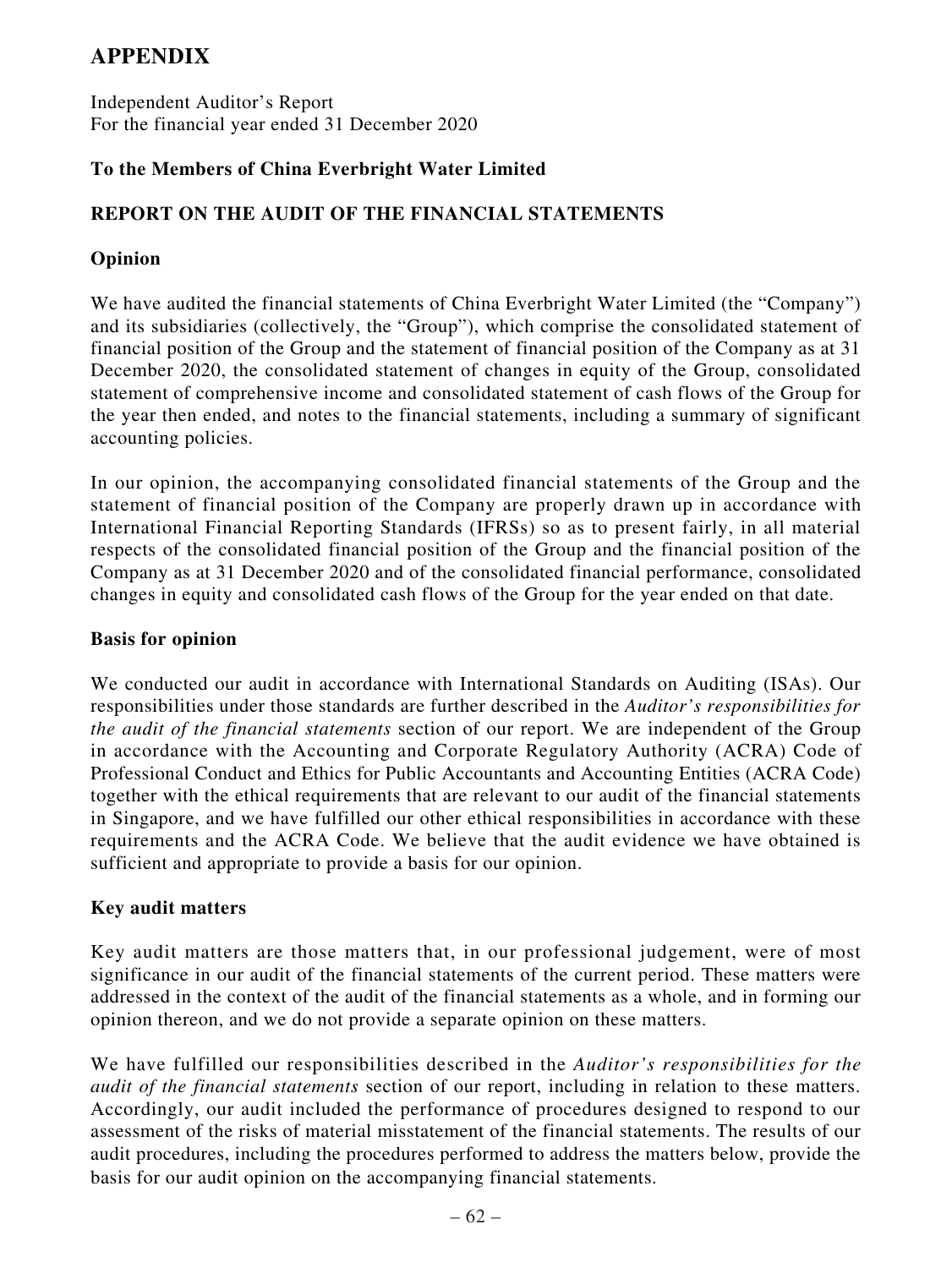# **IFRIC 12 – Service Concession Arrangements ("IFRIC 12") and Revenue Recognition**

The Group enters into service concession arrangements with municipals in the People's Republic of China to build and/ or operate waste water treatment plants. The Group recognises the consideration for the construction services as contract assets and/or intangible assets for service concession arrangements within the scope of IFRIC 12. As the related amounts are material and the application of IFRIC 12 requires significant management judgement, we identified this as a key audit matter.

The Group applies IFRIC 12 in its recognition of revenue from service concession arrangements, which includes revenue relating to construction services, operation income and finance income. Disclosure of the revenue is included in notes 2.4, 3 and 5 to the financial statements.

Construction service revenue is measured based on the Group's estimation of the fair value of construction services and the percentage of construction completed during the year. Significant judgement is required in determining the fair value of the construction services and involves estimation of the total construction costs and the margin for each contract. The Group engaged an independent financial modeling consultant to assist in the estimation of the fair value of the construction services. The percentage of construction completed during the year is estimated based on the survey of work performed by independent surveyors with relevant qualifications and industry experience. Judgement is required in estimating the percentage of construction completed.

We assessed the appropriateness of the Group's revenue recognition policies, evaluated the Group's process in assessing the applicability of IFRIC 12 and also reviewed the associated agreements to assess whether these agreements are appropriately identified as service concession arrangements to be within the scope of IFRIC 12.

We considered the competence, capability and objectivity of the independent consultant and surveyors engaged by management. We reviewed the progress reports for projects under construction and the reasonableness of the revenue recognised over time.

We reviewed management's computation of amortised cost of contract assets and intangible assets and allocation of consideration between contract assets and intangible assets and the related revenue recognised during the year and tested key estimates including discount rates used by management by comparing to the relevant market interest rates to identify any inappropriate estimates.

We engaged our internal specialists to review the valuation methodology and the reasonableness of certain key assumptions such as the margin used and the industry comparable companies in the determination of the fair value of the construction services in the financial model.

We also considered the adequacy of the disclosures related to service concession arrangements in the financial statements.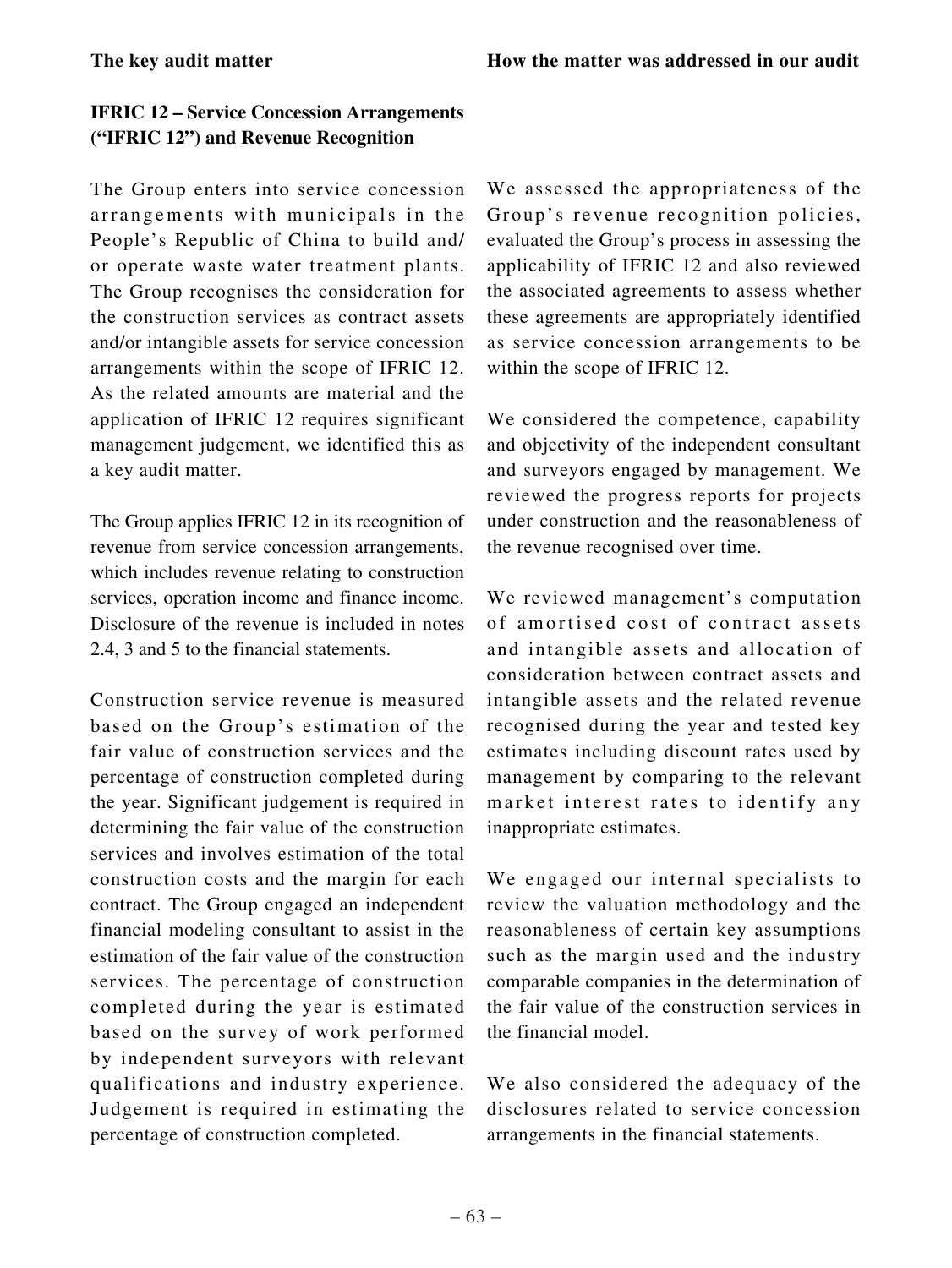### **Recoverability of trade receivables**

As at 31 December 2020, the Group had trade receivables amounting to HK\$1,268,075,000, net of expected credit losses ("ECL") allowance of HK\$97,246,000. The Group determines impairment losses by making debtor-specific assessment of ECL for credit impaired debtors and has established a provision matrix that is based on the Group's historical credit loss experience, adjusted for forward-looking factors specific to the debtors and the economic environment for the remaining group of debtors taking into consideration impact arising from the COVID-19 pandemic.

The estimation of impairment loss of trade receivables is based on the evaluation of collectability and ageing analysis of trade receivables as well as expectation of forwardlooking factors. A considerable amount of judgement is required in assessing the ultimate realisation of these receivables, taking into consideration the current creditworthiness and the past collection history of each debtor. Accordingly, we identified this as a key audit matter. Disclosures of the trade receivables are included in notes 2.4, 3 and 23 to the financial statements.

We obtained an understanding of management's processes relating to the monitoring of trade receivables.

In assessing the adequacy of the ECL allowance, we reviewed the ageing analysis of the debtors to identify potential collectability issues, reviewed data used in management's assessment of default rates and assessed the reasonableness of management's assumptions used in establishing the forward-looking adjustments including the potential impact of the COVID-19 pandemic. In addition, we discussed with management about the status of significant overdue individual debtors' balance, management's consideration of the debtors' specific profiles and risks, reviewed settlement history and assessed management's assumptions used to determine the ECL allowance. We also requested direct confirmations and considered receipts subsequent to the year end.

We further considered the adequacy of the Group's disclosures regarding the estimation uncertainty involved in determining the ECL allowance.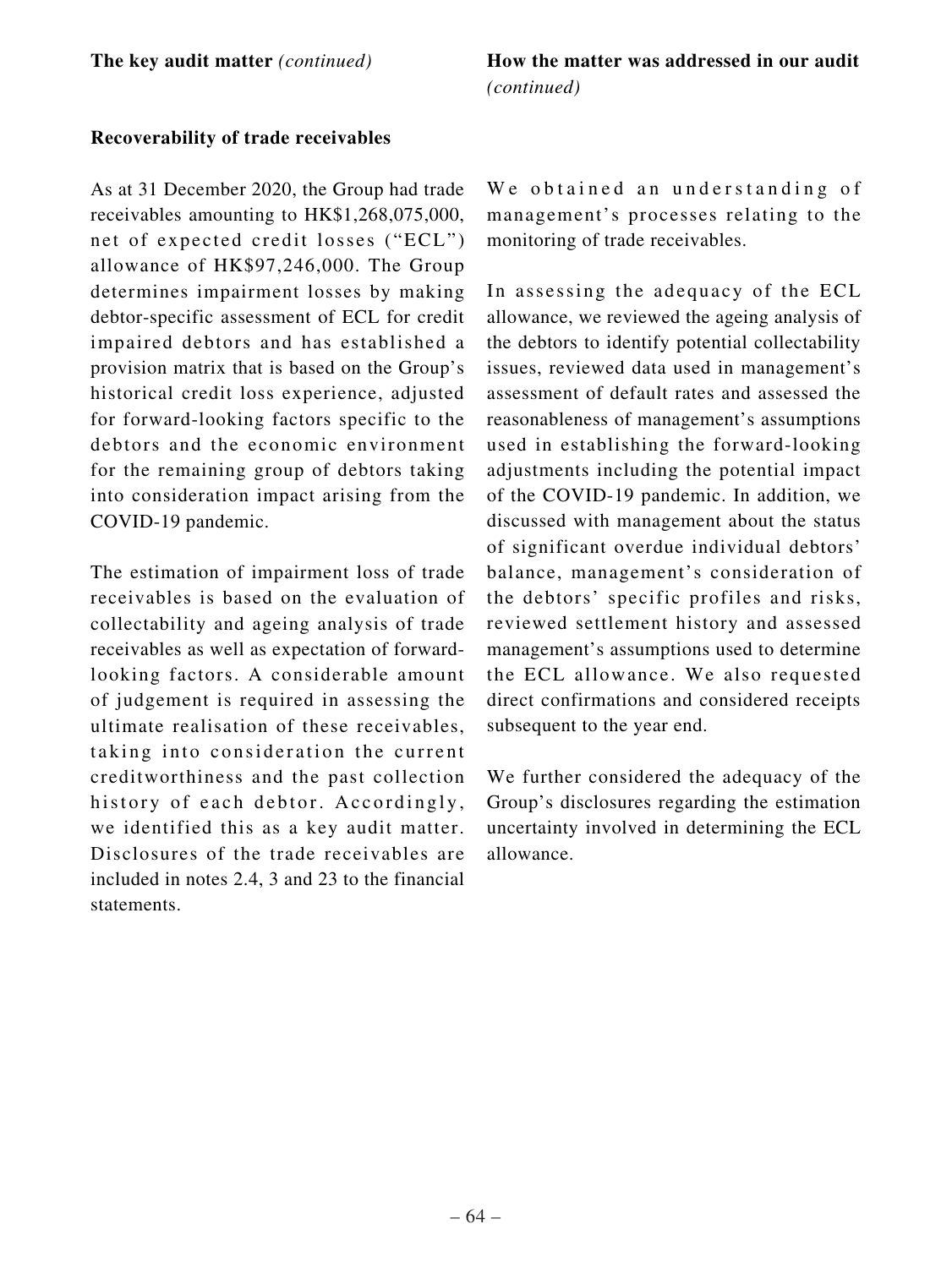### **Impairment assessment of goodwill**

IAS 36 *Impairment of Assets* requires goodwill to be tested annually for impairment or more frequently when there is an indication that the cash-generating unit ("CGU") may be impaired. This assessment requires the exercise of significant judgement about the future market conditions, including future cash flows to be generated from the continuing use of the waste water treatment plants over the service concession period. The determination of the recoverable amount requires judgement in both identification and valuation of the relevant CGU given the changes in the market and economic conditions brought on by the COVID-19 pandemic. Accordingly, we identified this as a key audit matter.

The Group determined that the water environment management segment was accounted for as a collective CGU for the purpose of impairment testing. The impairment assessment was determined using a value-in-use model based on the discounted cash flows projection. Assumptions such as estimated key financial data, the growth rate and discount rate used to determine the discounted cash flows required significant judgements by the Group.

As at 31 December 2020, the goodwill carried in the Group's financial statements amounted to HK\$1,295,475,000. Disclosures of goodwill are included in notes 2.4, 3 and 18 to the financial statements.

We reviewed the appropriateness of the Group's determination of the CGU.

We assessed the appropriateness of the discount rate used by assessing the cost of capital of the Company and comparable organisations in the industry, and where relevant, using our internal valuation specialists to independently develop expectations for the discount rate, and comparing the independent expectations to those used by management.

We reviewed the cash flow forecasts by comparing them to recent and past performance, taking into consideration the approach used in the valuation. We tested the reasonableness of key assumptions used in the cash flows forecast, which include growth rate, discount rate and long-term growth rate, and taking into account management's consideration of the potential impact that COVID-19 pandemic has on the Group's operations.

We also assessed the adequacy of the disclosures made in the financial statements on the impairment assessment, specifically on the key assumptions that have the most significant effect on the determination of the recoverable amount of the goodwill.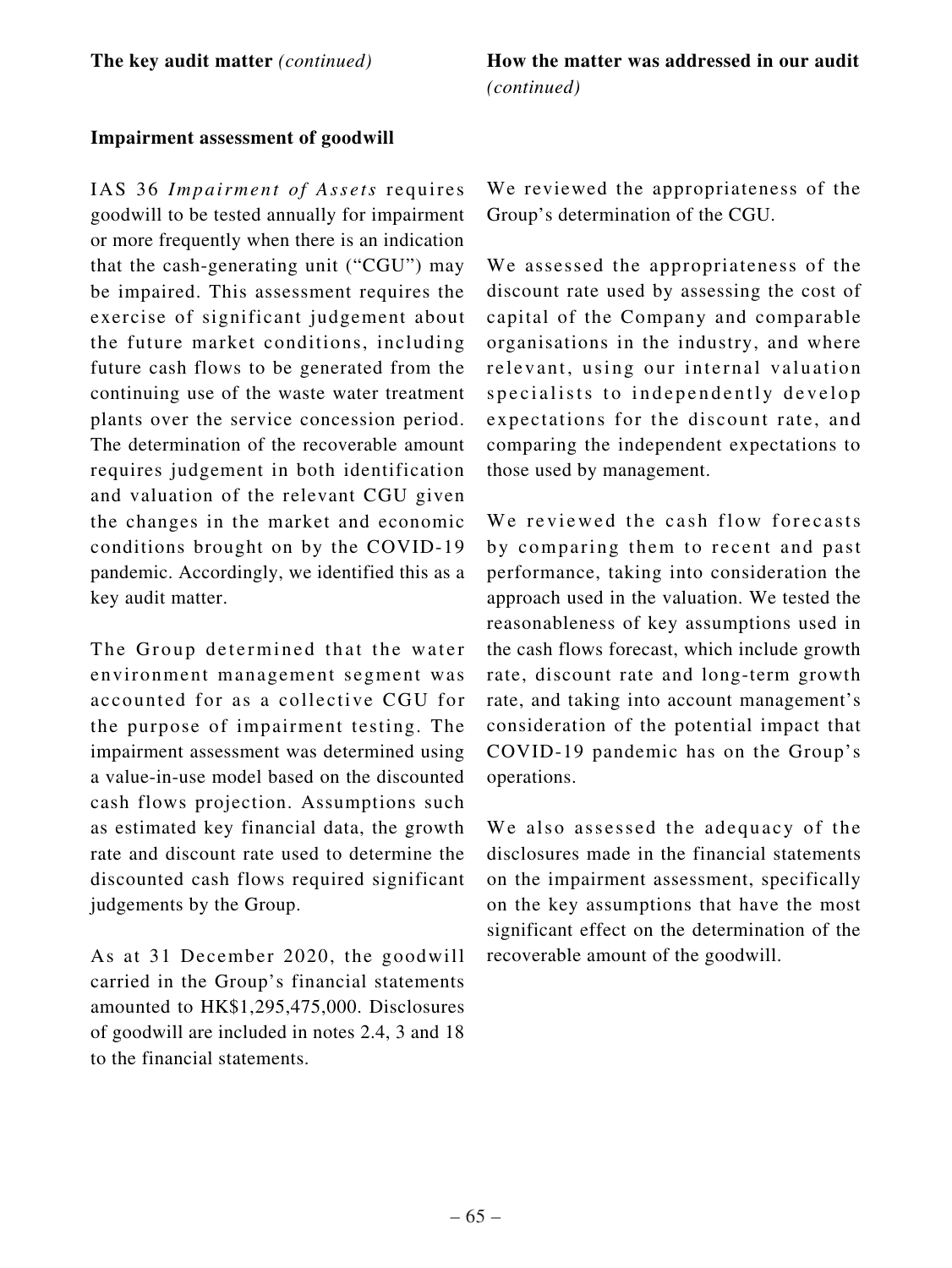### **Other information**

The other information consists of the information included in the annual report, other than the financial statements and our auditor's report thereon. Management is responsible for other information.

Our opinion on the financial statements does not cover the other information and we do not express any form of assurance conclusion thereon.

In connection with our audit of the financial statements, our responsibility is to read the other information and, in doing so, consider whether the other information is materially inconsistent with the financial statements or our knowledge obtained in the audit or otherwise appears to be materially misstated. If, based on the work we have performed, we conclude that there is a material misstatement of this other information, we are required to report that fact. We have nothing to report in this regard.

# **Responsibilities of management and directors for the financial statements**

Management is responsible for the preparation of financial statements that give a true and fair view in accordance with IFRSs, and for devising and maintaining a system of internal accounting controls sufficient to provide a reasonable assurance that assets are safeguarded against loss from unauthorised use or disposition; and transactions are properly authorised and that they are recorded as necessary to permit the preparation of true and fair financial statements and to maintain accountability of assets.

In preparing the financial statements, management is responsible for assessing the Group's ability to continue as a going concern, disclosing, as applicable, matters related to going concern and using the going concern basis of accounting unless management either intends to liquidate the Group or to cease operations, or has no realistic alternative but to do so.

The directors' responsibilities include overseeing the Group's financial reporting process.

# **Auditor's responsibilities for the audit of the financial statements**

Our objectives are to obtain reasonable assurance about whether the financial statements as a whole are free from material misstatement, whether due to fraud or error, and to issue an auditor's report that includes our opinion. Reasonable assurance is a high level of assurance, but is not a guarantee that an audit conducted in accordance with ISAs will always detect a material misstatement when it exists. Misstatements can arise from fraud or error and are considered material if, individually or in the aggregate, they could reasonably be expected to influence the economic decisions of users taken on the basis of these financial statements.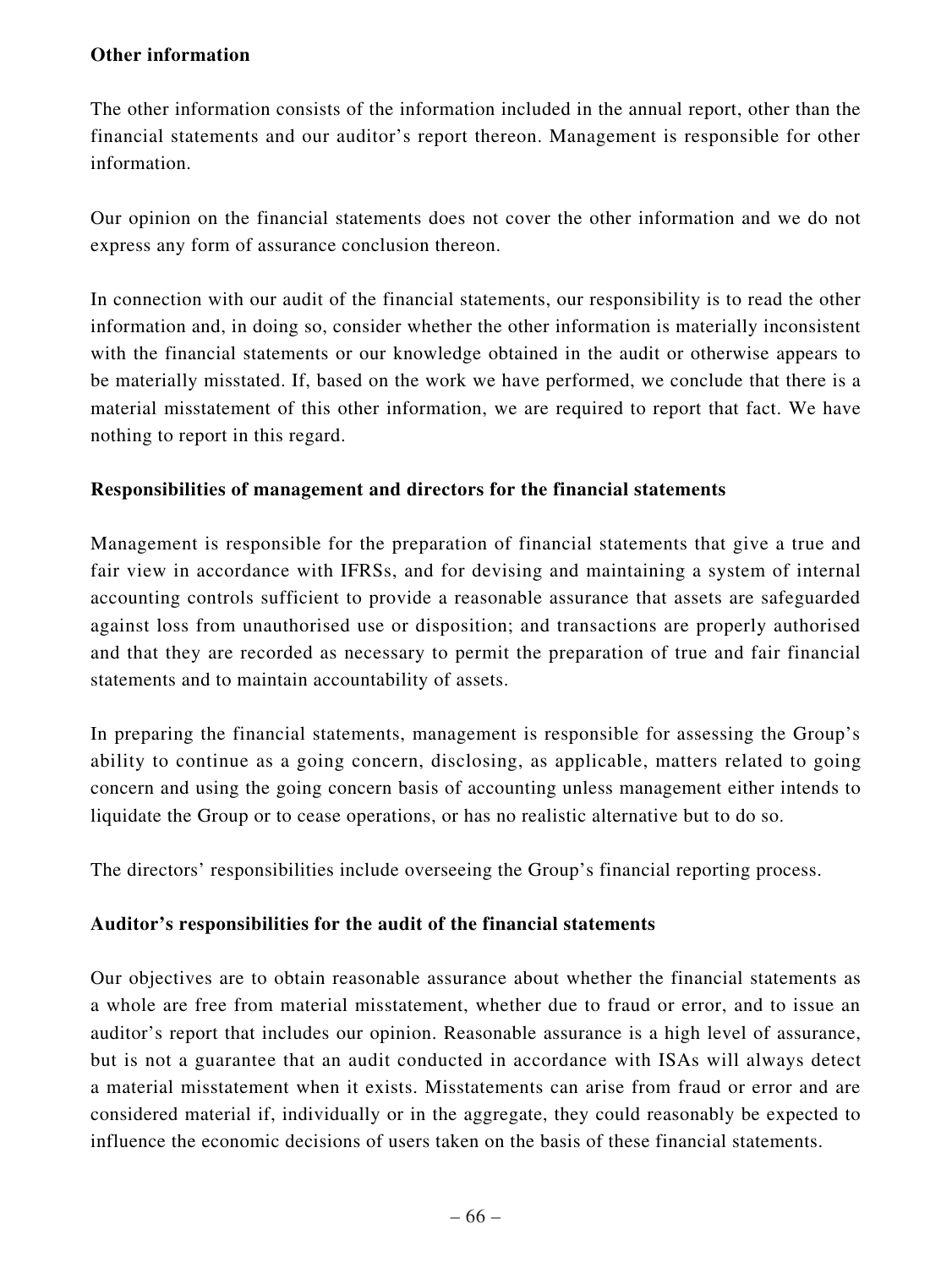As part of an audit in accordance with ISAs, we exercise professional judgement and maintain professional skepticism throughout the audit. We also:

- Identify and assess the risks of material misstatement of the financial statements, whether due to fraud or error, design and perform audit procedures responsive to those risks, and obtain audit evidence that is sufficient and appropriate to provide a basis for our opinion. The risk of not detecting a material misstatement resulting from fraud is higher than for one resulting from error, as fraud may involve collusion, forgery, intentional omissions, misrepresentations, or the override of internal controls.
- Obtain an understanding of internal controls relevant to the audit in order to design audit procedures that are appropriate in the circumstances, but not for the purpose of expressing an opinion on the effectiveness of the Group's internal controls.
- Evaluate the appropriateness of accounting policies used and the reasonableness of accounting estimates and related disclosures made by management.
- Conclude on the appropriateness of management's use of the going concern basis of accounting and, based on the audit evidence obtained, whether a material uncertainty exists related to events or conditions that may cast significant doubt on the Group's ability to continue as a going concern. If we conclude that a material uncertainty exists, we are required to draw attention in our auditors' report to the related disclosures in the financial statements or, if such disclosures are inadequate, to modify our opinion. Our conclusions are based on the audit evidence obtained up to the date of our auditors' report. However, future events or conditions may cause the Group to cease to continue as a going concern.
- Evaluate the overall presentation, structure and content of the financial statements, including the disclosures, and whether the financial statements represent the underlying transactions and events in a manner that achieves fair presentation.
- Obtain sufficient appropriate audit evidence regarding the financial information of the entities or business activities within the Group to express an opinion on the consolidated financial statements. We are responsible for the direction, supervision and performance of the group audit. We remain solely responsible for our audit opinion.

We communicate with the directors regarding, among other matters, the planned scope and timing of the audit and significant audit findings, including any significant deficiencies in internal controls that we identify during our audit.